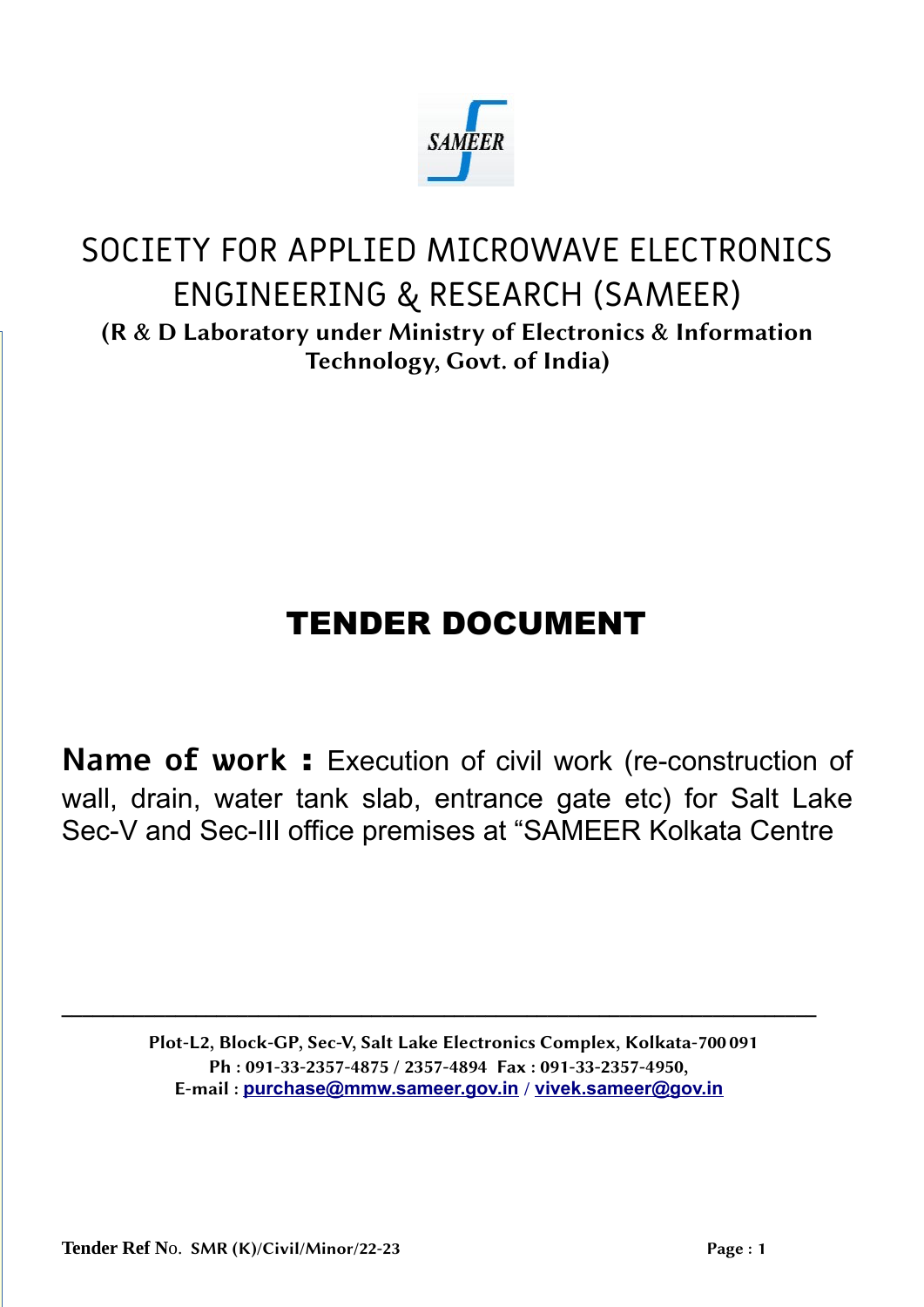# **NOTICE INVITING TENDER**

### **Dated : 12th May, 2022**

Office-In-Charge of SAMEER Kolkata invites sealed tender (Two bid system) from the experienced and resourceful civil contractor for execution of civil minor work as below :

| 1                       | Tender Reference No.                                 |                                                                                                                                                                                 |
|-------------------------|------------------------------------------------------|---------------------------------------------------------------------------------------------------------------------------------------------------------------------------------|
|                         |                                                      | SMR (K)/CIVIL/Minor/22-23                                                                                                                                                       |
| $\overline{2}$          | Name of Work.                                        | Execution of civil work (re-construction of<br>wall, drain, water tank slab, entrance gate<br>etc) for Salt Lake Sec-V and Sec-III office<br>premises at "SAMEER Kolkata Centre |
| $\overline{\mathbf{3}}$ | Location of Work.                                    | i) Plot-L2, Block GP, Sec-V, Salt Lake<br>Electronics complex, Kolkata<br>700 091 & ii) JC-30, Sec-III, Salt lake,<br>Kolkata-700 106                                           |
| $\overline{\mathbf{4}}$ | Estimated Cost(Including GST).                       | Rs 27,50,270 /- (Rupees Twenty seven<br>lakhs fifty thousand two hundred<br>seventy only)                                                                                       |
| 5                       | Earnest Money Deposit and Mode of<br>payment         | fifty<br>55,000.00<br>(Rupees)<br>five<br>Rs.<br>thousand only)<br>Demand draft / banker's cheque favouring<br>SAMEER Kolkata Centre payable at Kolkata                         |
| 6                       | Time Limit for Execution                             | 90 DAYS                                                                                                                                                                         |
| $\overline{7}$          | <b>Tender Basis and Mode</b>                         | Two Stage (Technical and Financial Bid)                                                                                                                                         |
| 8                       | Date of issue of tender                              | 13 <sup>th</sup> May, 2022                                                                                                                                                      |
| 9                       | Date, Time & Venue of Pre-bid Meeting                | 24 <sup>th</sup> May, 2022 at 3.00 P.M (willing<br>contractors are requested to contact Purchase<br>Division (Ph : 033-2357-4875 / 4894), if<br>changed the date)               |
| 10                      | Start date for submission of tender                  | 27 <sup>th</sup> May, 2022                                                                                                                                                      |
| 11                      | Closing Date & Time for Receipt of Bids.             | $3rd$ June, 2022, 5.30 P.M                                                                                                                                                      |
| 12                      | Date & Time for opening of Technical Bid.            | Technical bid will be opened by 7 days from<br>the due date of tender by the tender<br>committee.                                                                               |
| 13                      | Date & Time for opening of Price Bid                 | Will be intimated to the technically<br>qualified bidders only                                                                                                                  |
| 14                      | Address for Tender issue, submission and<br>opening. | SAMEER Kolkata Centre, Plot-L2, Block<br>GP, Sec-V, Salt Lake Electronics<br>complex, Kolkata - 700 091                                                                         |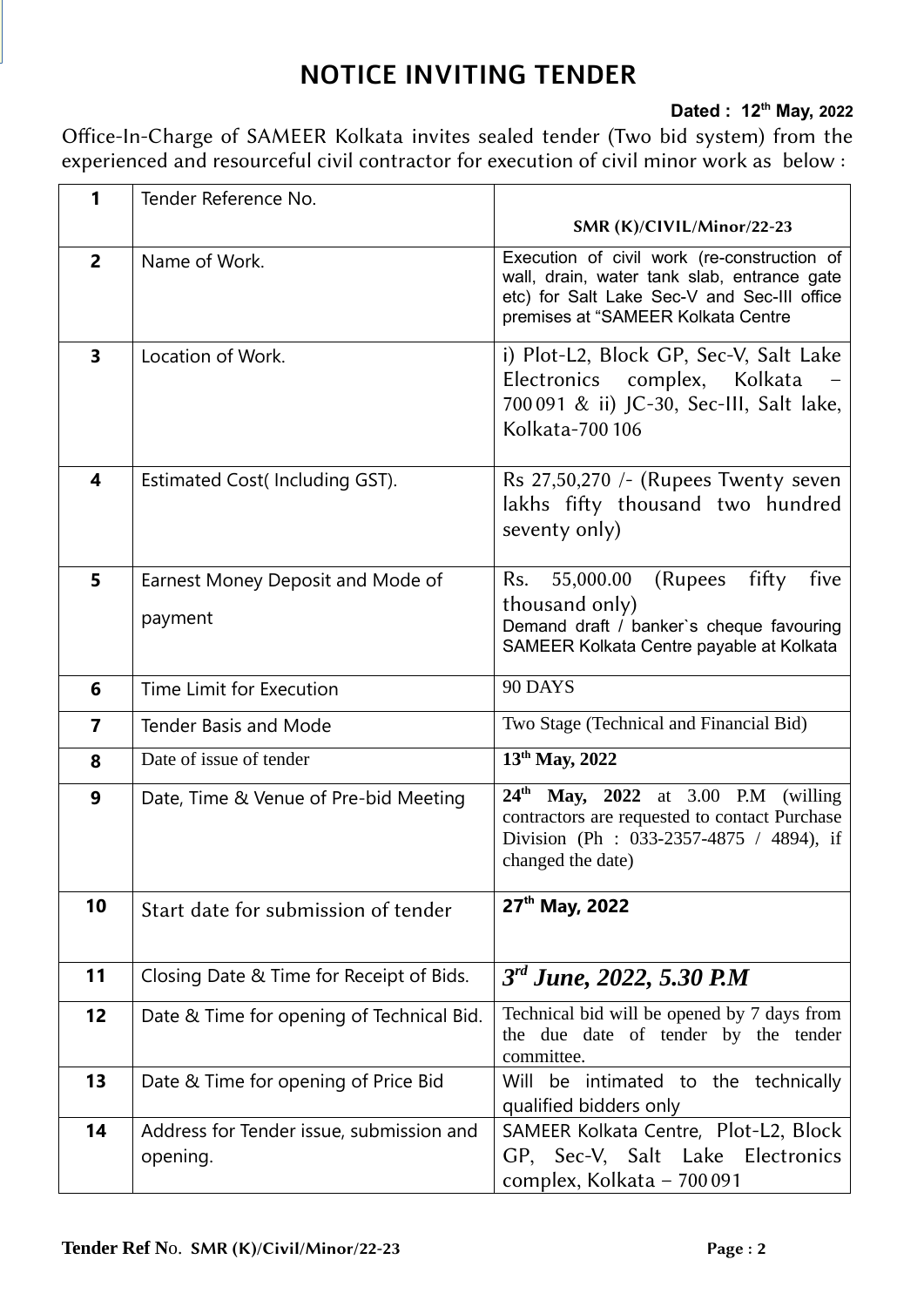| 15 | Website for full and updated Information.    | https://eprocure.gov.in/tendersearch<br>www.kolkata.sameer.gov.in |
|----|----------------------------------------------|-------------------------------------------------------------------|
| 16 | Availability of the Tender document          | Can be downloaded only from the above<br>website                  |
| 17 | Publication of any corrigendum /<br>addendum | To be uploaded at the above website                               |

Vivek Kumar Singley Head, A & AO<br>Head, A & AO<br>email : purchase@mmw.sameer.gov.in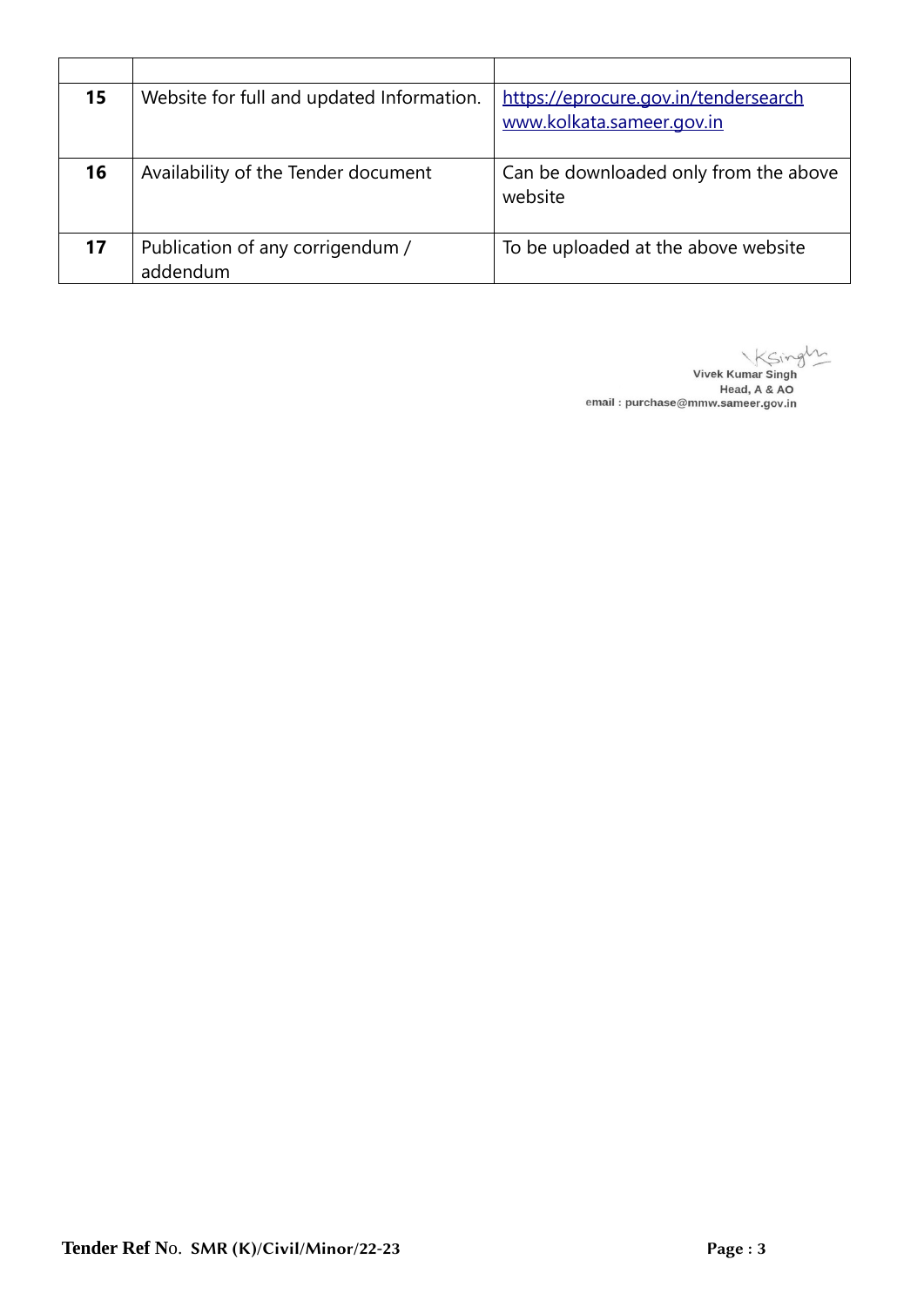# **INDEX**

| S.No.                   | <b>CONTENTS</b>                       | PAGE No.                |  |  |  |  |  |
|-------------------------|---------------------------------------|-------------------------|--|--|--|--|--|
|                         | <b>TECHNICAL BID:-</b>                |                         |  |  |  |  |  |
| $\mathbf{1}$            | Sec-I: General Instruction            | $6 - 9$                 |  |  |  |  |  |
| 2 <sup>1</sup>          | Sec-II : Scope of Work                | 10                      |  |  |  |  |  |
| 3                       | Sec-III : Terms & Conditions          | $11 - 17$               |  |  |  |  |  |
| $\overline{\mathbf{4}}$ | Undertaking                           | 18                      |  |  |  |  |  |
|                         | <b>FINANCIAL BID:-</b>                |                         |  |  |  |  |  |
| 5                       | <b>Technical specifications</b>       | $21 - 26$               |  |  |  |  |  |
|                         | 6 Form of Tender                      | 27                      |  |  |  |  |  |
| $\overline{7}$          | <b>Sec-IV: Schedule of Quantities</b> | (containing 7<br>pages) |  |  |  |  |  |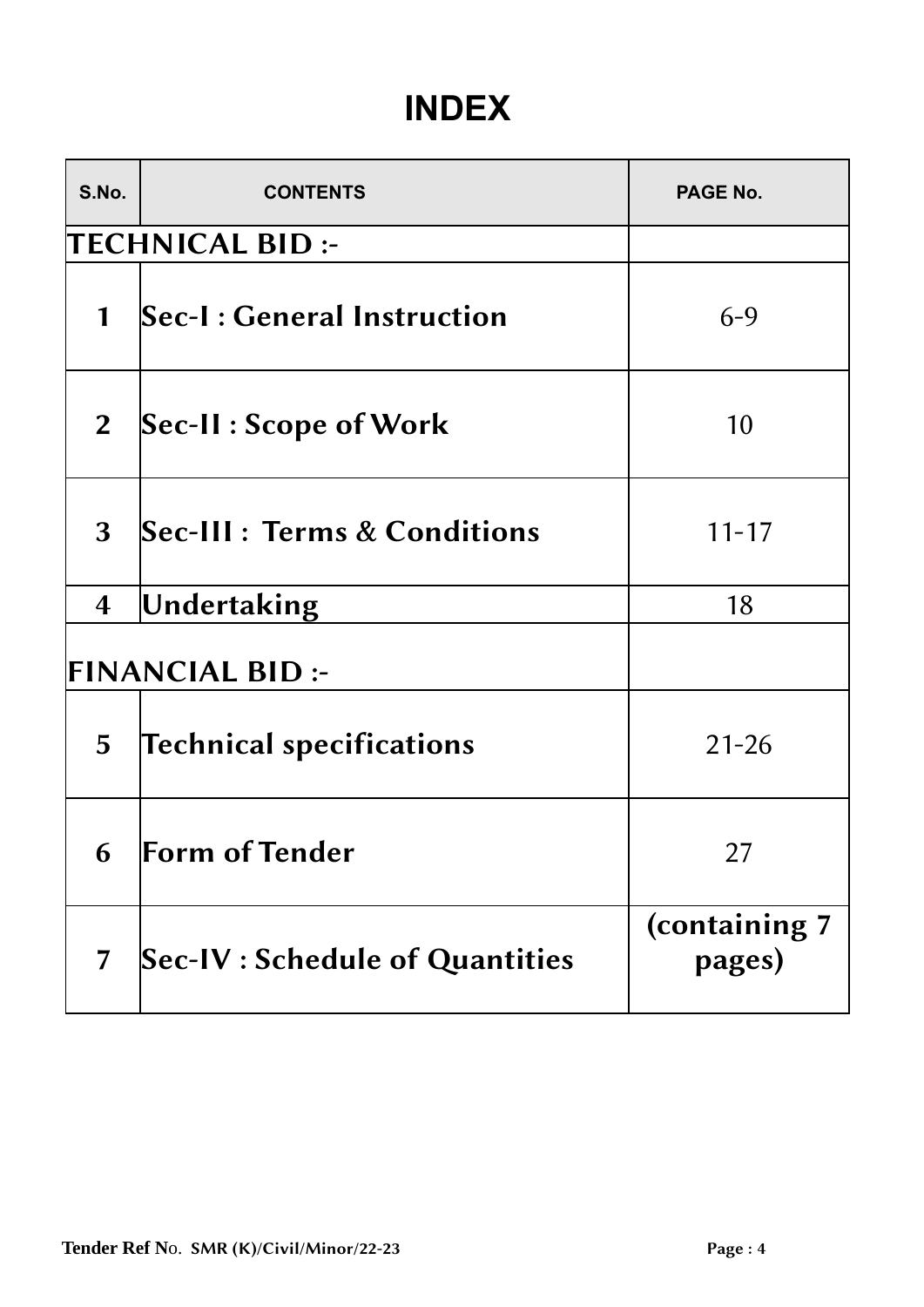## SOCIETY FOR APPLIED MICROWAVE ELECTRONICS ENGINEERING & RESEARCH (SAMEER), KOLKATA, WEST BENGAL

**Name of work:** Execution of civil work (re-construction of wall, drain, water tank slab, entrance gate etc) for Salt Lake Sec-V and Sec-III office premises at "SAMEER Kolkata Centre

# TENDER REF NO. : SMR (K)/CIVIL/Minor/22-23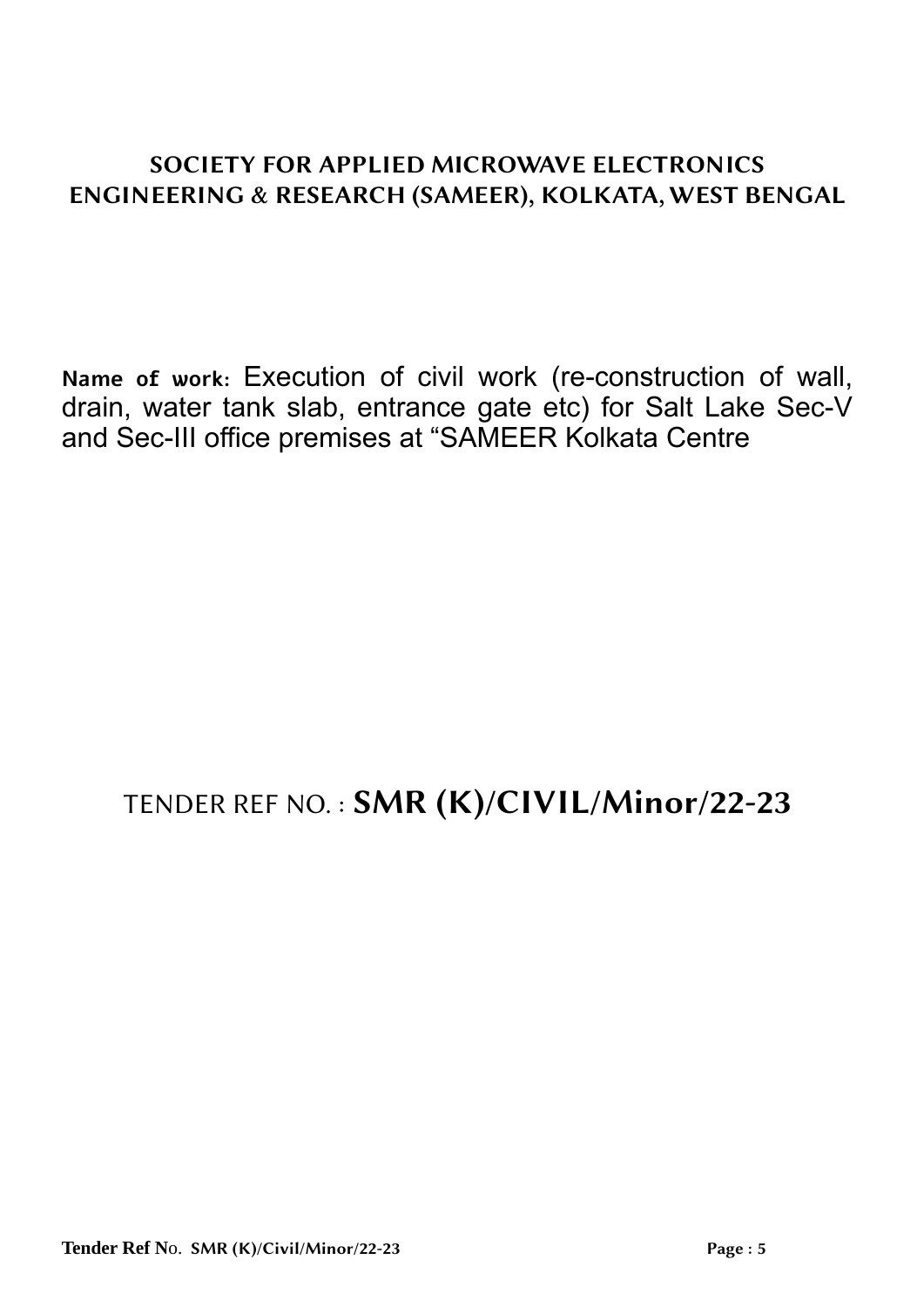## **SEC-I: GENERAL INSTRUCTION**

#### **INTRODUCTION:**

Society for Applied Microwave Electronics Engineering & Research (SAMEER) is a premier R &D institute of Ministry of Electronics & Information Technology, Govt. Of India. SAMEER invites sealed TWO PART tender from the reputed firm / contractor for execution of the following work subject to the terms and conditions set out here under.

**NAME OF WORK:** Execution of civil work (re-construction of wall, drain, water tank slab, entrance gate etc) for Salt Lake Sec-V and Sec-III office premises at "SAMEER Kolkata Centre

**Site of work :**i) Plot-L2, Block GP, Sec-V, Salt Lake Electronics complex, Kolkata – 700091 & ii) JC-30, Sec-III, Salt lake, Kolkata-700106

i. **Site Inspection :**All the interested parties are advised to go through this tender document carefully and inspect the office building to have the adequate idea / information about the work before submission of tender. Contractors are requested to contact our concerned person Shri Pallab Roy (033- 2335-6219/2230) on any working day (Monday to Friday) between 10.00 A.M to 5.00 P.M before visit to SAMEER Kolkata.

 Tenderers shall inspect and examine the site and its surroundings and satisfy themselves before submitting their tenders as to the nature of the site and shall themselves obtain all necessary information as to risks, contingencies and other circumstances which may influence or affect their tender. A tenderer shall be deemed to have full knowledge of the site whether he inspects it or not. Submission of a tender implies that the tenderer has read the complete contract documents and is aware of the conditions, specification of the work to be done and of the local conditions and other factors having a bearing on the execution of work. Any claim on any aspect for ignorance of the site visit will not be considered/ acceptable.

ii. The tender should be submitted in **TWO PART bid system i.e. Technical Bid and Financial Bid.**

iii. Both Technical and Financial Bid should be submitted in two separate sealed envelopes super scribed as Technical bid and Financial Bid with Technical Ref No. These two sealed separate envelopes should be put in a single envelope and should be superscribed **"Tender Refernce No" and to be addresssed to "The Officer-In-Charge, SAMEER Kolkata, Plot-L2, Block-GP, Sec-V, Salt Lake Electronics complex, Kolkata-700091"**

iv. **EARNEST MONEY DEPOSIT (EM**D): Rs. 55,000.00 (Rupees fifty five thousand only) to be deposited along with Technical Bid by crossed demand draft / banker`s cheque favouring SAMEER Kolkata Centre payable at Kolkata. Please note that bid received without EMD will not be considered and will be summarily rejected. The EMD will be refunded to the unsuccessful bidders immediately after finalization of the contract. EMD for successful bidder will be converted as Performance Security Deposit on acceptance of the bid. No interest will be paid on the EMD.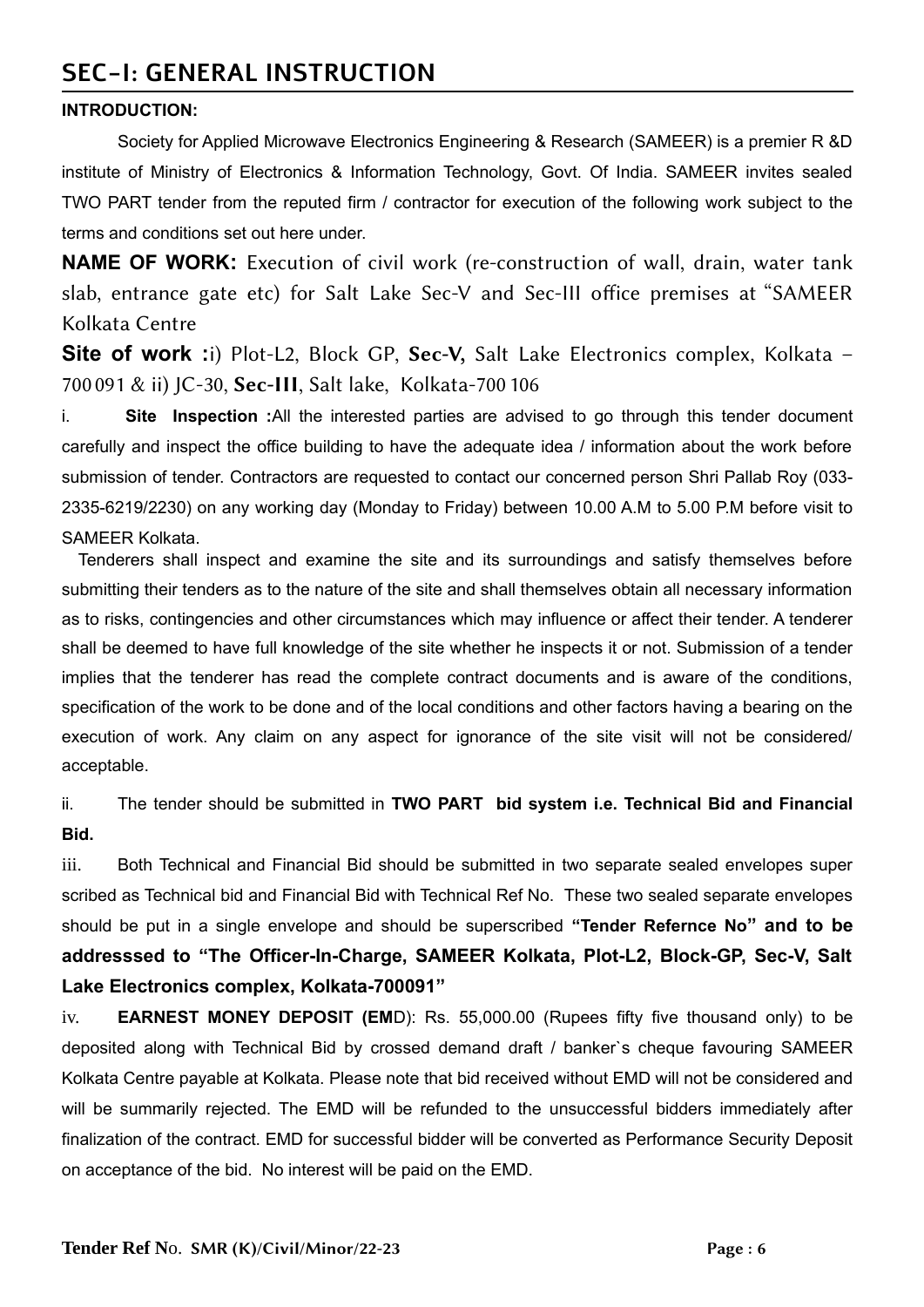v. **TECHNICAL BID** should contain EMD, Tender fee, relevant documents in support of eligibility criteria, Terms and conditions with authorized sign and seal as a token of acceptance laid down in the tender document and work programme schedule.

vi. **FINANCIAL BID**: The tenderer shall quote for all the items as per schedule of quantities of Financial bid, failing which the bid shall be considered non responsive, incomplete and will be summarily rejected. Rates for the items shall be quoted in the Financial Bid of this tender and the amount for each item should be worked out and requisite totals be given. Special care should be taken to write the rates in figures as well as in words. In case of any dispute, rates appearing in words shall be treated final and bound by the bidders.

vii. **BID PRICE**: The Rate should be the total composite price inclusive of cost of manpower, material, freight, loading, unloading, taxes, duties, cess, levies, insurance etc. excluding GST. GST should be reflected as per format mentioned in **Financial Bid**. No escalation of whatsoever nature, shall by payable in future due to any revision amendment in any act/ statute governing this contract. SAMEER will not entertain any claim whatsoever in respect of the same. The rate(s) must be quoted in decimal coinage. Amounts must be quoted in full rupees by ignoring fifty paise and less and considering more than fifty paise as rupee one.

viii. **DISCOUNT**: if any, offered by the bidders **shall not be considered** at the time of evaluation of Financial bid by the evaluation committee. Bidders desiring to offer any discount shall therefore consider while preparing bid and shall quote clearly net price taking all such factors like discount, free supply etc.

ix. The proposed drawings/layouts are enclosed

#### **x. ELIGIBILITY CRITERIA :**

The tenderer should have and submit relevant documents along with Technical bid for participation in this tender as per below:

a) Copy of valid registration certificate with local authorities/professional bodies/ CPWD/PWD (states)/MES/Railways/BRO/any other appropriate Govt. Body as civil contractor in appropriate class and categories. Registration certificate should be submitted.

b) Valid registration copy of PAN, TAN, TIN, GST, ESI, EPF.

d) Copy of Labour license under the contract labour issued by appropriate Govt. as per Labour Act

e) Copy of certificate of incorporation/registration of firm certificate/memorandum of Articles of Association Partnership deed Proprietorship deed/Declaration of proprietorship etc in support of legal entity of the tenderer as the case may be, may be demanded by SAMEER and if required, the same shall be produced by tenderers.

f) Copy of Income Tax return for the last three financial years 2018=`19, 2019-`20, and 2020-`21

g) **EXPERIENCE:** Contractor should have at least the following working experience with **Central** Govt. /State Govt/ Autonomous govt. bodies/PSU during the last 7 years as on 31<sup>th</sup> Dec, 2021. In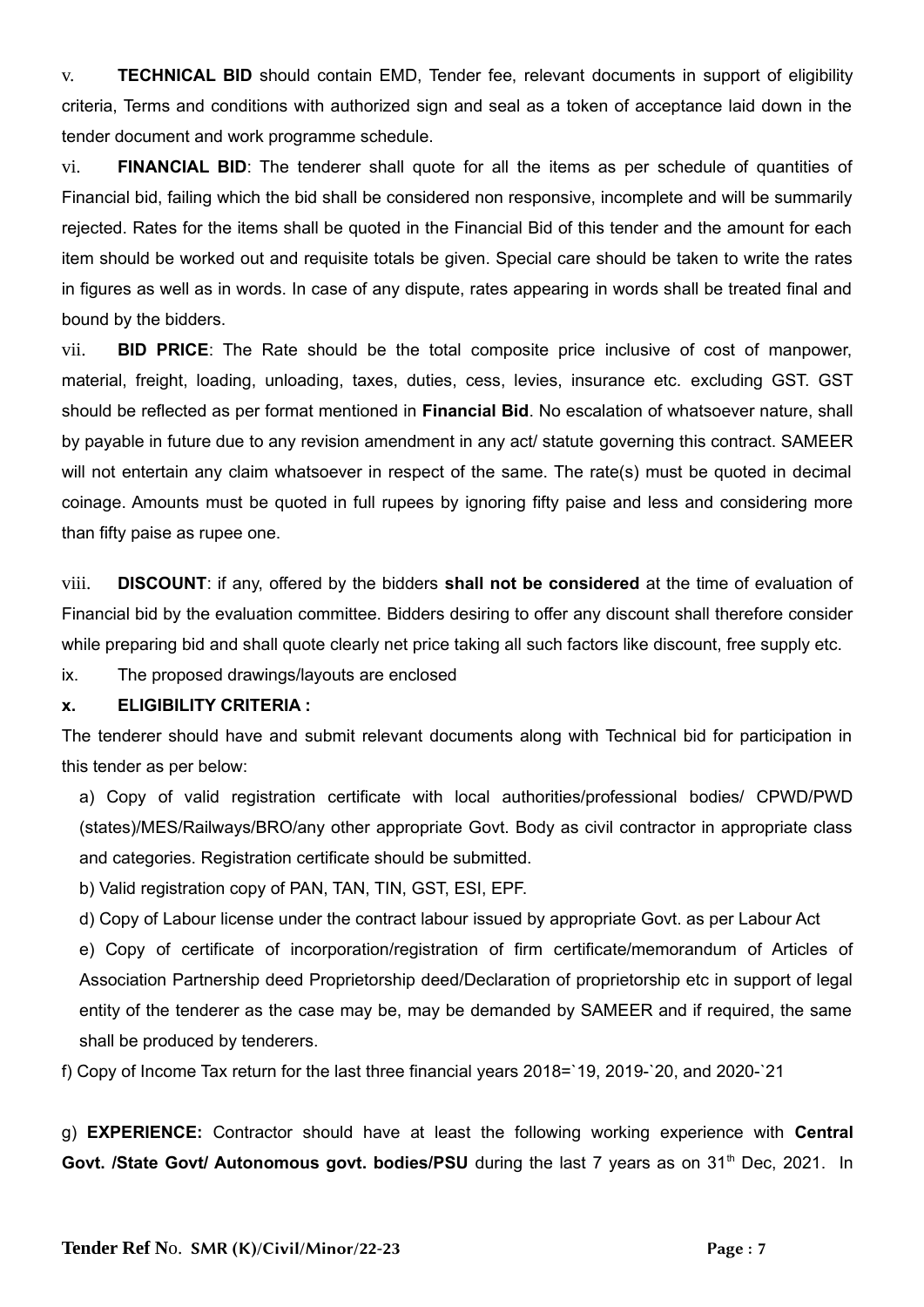support of experience **Work Order / agreement with completion certificate** must be submitted along with technical bid:

- Three similar completed works costing not less than the amount of Rs. 10.00 (ten) lakhs
- OR two similar works not less than the amount of Rs. 17.00 (seventeen) Lakhs
- OR one similar completed work costing not less than Rs.22.00 (Twenty two) Lakhs

## **(Note: Similar works means minor civil work/renovation work/repair work/construction work in the field of civil)**

 **-** Completion certificate issued by Competent Authority will only be considered as credential. If the Completion certificate issued by Competent Authority does not reflect the type of work, then Final bill / Schedule of Quantity of the qualifying works also to be attached along with the Completion certificates. Certificate from private individuals / organizations for whom such works have been executed shall not be accepted

The above experience should be provided in the following format:

| Srl<br>no.     | Worked<br>with<br>the<br>following<br>organizations<br>(mention the name of Order/Contra<br>organization<br>with<br>communication details) | Value of the<br>Work<br>ct | Date of<br>issue of<br>work order | Period of<br>extension, if<br>there | Date of<br>completion | Whether<br>completion<br>certificate<br>enclosed<br>with<br>Technical Bid (Yes)<br>/ No) |
|----------------|--------------------------------------------------------------------------------------------------------------------------------------------|----------------------------|-----------------------------------|-------------------------------------|-----------------------|------------------------------------------------------------------------------------------|
|                |                                                                                                                                            |                            |                                   |                                     |                       |                                                                                          |
| $\overline{2}$ |                                                                                                                                            |                            |                                   |                                     |                       |                                                                                          |
| 3              |                                                                                                                                            |                            |                                   |                                     |                       |                                                                                          |

h) Average annual financial turn over for the last 3 years ending 31<sup>st</sup> March 2021 should be more than Rs. 20.00 (fifteen) lakhs. Audited balance sheet for the last three years should be attached.

I) Copy of any other registration, which is mandatory for such agencies stipulated by concerned authorities from time to time.

j) A statement of up to date payment details of ESIC and EPF should be submitted.

k) **BLACK LIST:** Bidder should submit declaration in the form of notarized affidavit on non-judicial stamp paper that he is not blacklisted by local authorities/professional bodies CPWD/PWD (states)/MES/Railways/BRO/competent local authorities / professional bodies any other statutory bodies fully / partly governed by Govt.

l) Power of Attorney in favour of person who has signed the tender document. In case of company, the authority to sign the tender is to be given under Board resolution

m) Valid registration with Sales Tax department for Work Contract Tax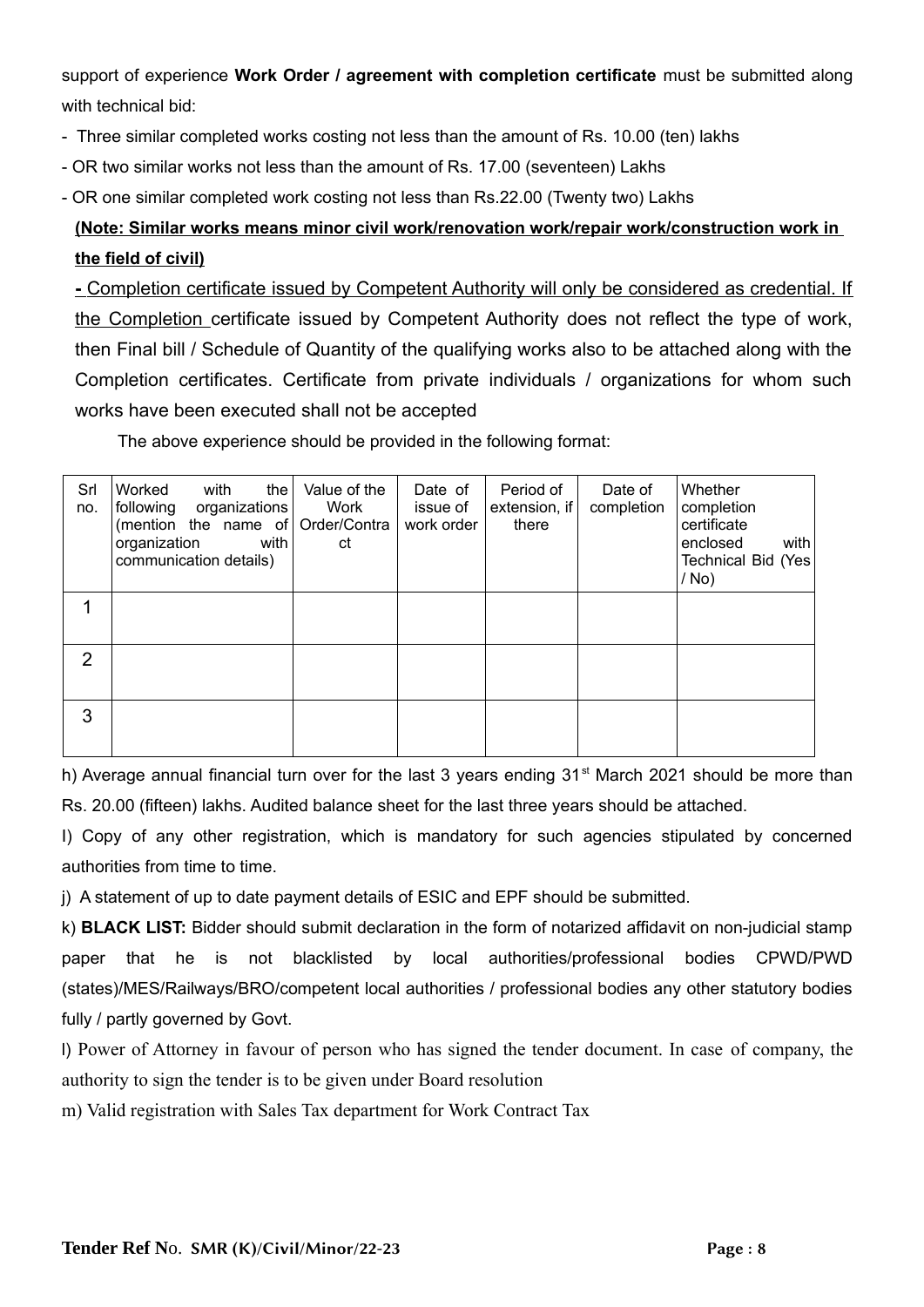n) Solvency Certificate:Bidder must hold solvency certificate from any scheduled banks for a minimum value of Rs, 10,80,000.00 of the estimated cost, issued not earlier than 6 (six) months from the last date of submission.

xi. **PERFORMANCE SECURITY DEPOSIT:** The successful bidder (whose tender is accepted after finalization of financial bid for issuing Work Order) will furnish performance security for the fulfilment of contract, an amount equal to 3 % of the value of the Work Order.

xii. **EVALUATION OF BIDS**: The technical bid will be scrutinized by the Technical Evaluation Committee as constituted by SAMEER to check all the requisite and relevant documents and their authenticity at the suitable date and time. Necessary clarification on technical bid will be sought by email/ hard copy in the agency's letter head as the case may be. After evaluation, the technically qualified bidders will be informed about the date and time of opening the financial bids.

Bidders may choose to be present in the opening of the financial bid meeting. Maximum two authorized persons will be allowed in the bid opening meeting. Upon evaluation of the offers the notification on award of contract will be intimated to the successful tenderer.

For any clarification, if required, please email at "purchase@mmw.sameer.gov.in / vivek@mmw.sameer.gov.in" / Ph: 033-2357-4875 / 4894

------------XXXX-----------------------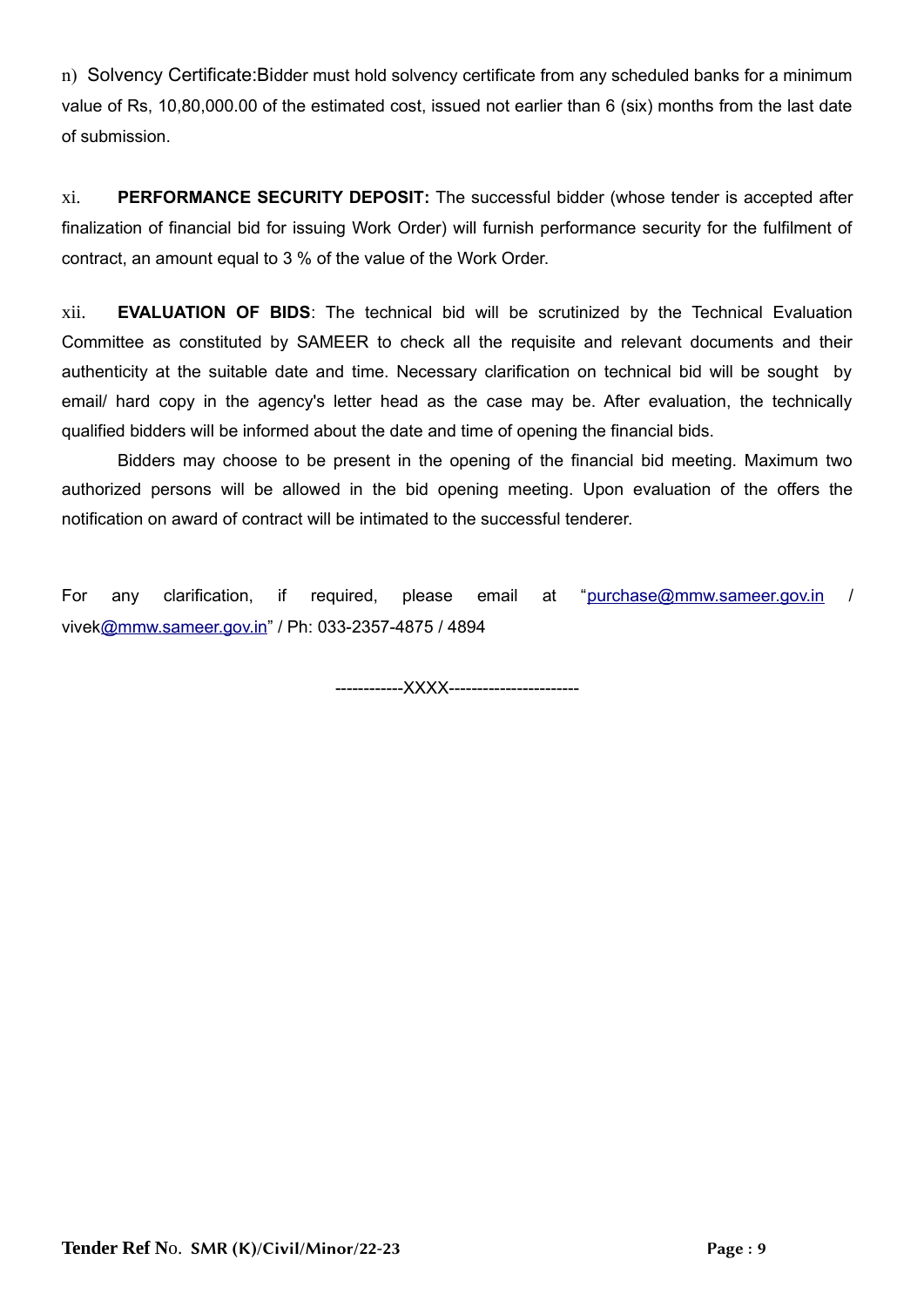## **SEC-II: SCOPE OF WORK**

i. The scope of work includes civil work of the Sec-V and Sec-III office building of SAMEER Kolkata as per schedule of quantity and approved drawing (wherever applicable) to be provided by **SAMEER** 

\_\_\_\_\_\_\_\_\_\_\_\_\_\_\_\_\_\_\_\_\_\_\_\_\_\_\_\_\_\_\_\_\_\_\_\_\_\_\_\_\_\_\_\_\_\_\_\_\_\_

ii. Work will be executed as per approved drawings as appliable to be provided by SAMEER. Other works will be ex

iii. For timely completion of the work the bidder/contractor must have to deploy all tools & tackles, plants, machineries, equipment and materials required to perform the work simultaneously.

iv. The agency should ensure all safety precautions while execution of the work.

v. The agency should ensure necessary labour license issued by appropriate Govt. for the execution of the work. Copy of documents relating thereto will be produced to SAMEER on demand.

vi. Agency will maintain manpower muster roll and wage register

vii. The contractor will provide site supervisor/Civil Engineer at site. Site supervisor/ civil engineer should have adequate knowledge in civil work.

viii. Any other additional work apart of schedule of quantity, if required, will be executed after consultation with authorized person of SAMEER.

ix. All temporary arrangements, staging, working platforms, safety arrangements etc. is to be provided to carry out the work at their own cost.

-------------------------xx-----------------------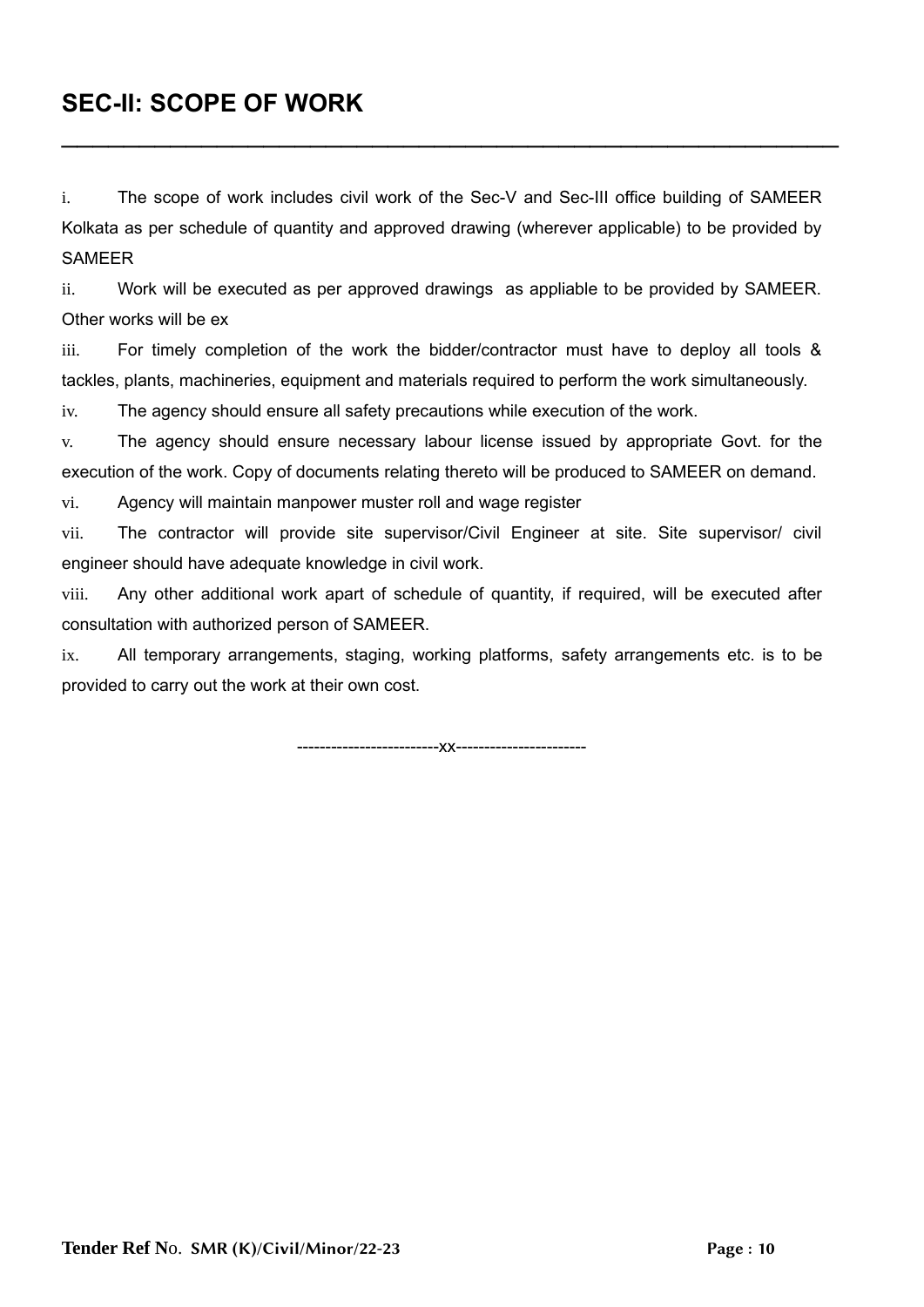1. **AUTHORISED PERSON OF SAMEER :** shall mean person / engineer engaged by SAMEER for the tender work

 $\mathcal{L}_\mathcal{L} = \mathcal{L}_\mathcal{L} = \mathcal{L}_\mathcal{L} = \mathcal{L}_\mathcal{L} = \mathcal{L}_\mathcal{L} = \mathcal{L}_\mathcal{L} = \mathcal{L}_\mathcal{L} = \mathcal{L}_\mathcal{L} = \mathcal{L}_\mathcal{L} = \mathcal{L}_\mathcal{L} = \mathcal{L}_\mathcal{L} = \mathcal{L}_\mathcal{L} = \mathcal{L}_\mathcal{L} = \mathcal{L}_\mathcal{L} = \mathcal{L}_\mathcal{L} = \mathcal{L}_\mathcal{L} = \mathcal{L}_\mathcal{L}$ 

2. The work shall be carried out following CPWD norms and specifications. Wherever, the same are not available, Engineering practice as directed by Engineer, engaged by SAMEER shall be followed.

**3.** No sub-contractor will be allowed to execute the order.

4. VALIDITY OF BID: The bid should be valid for **120 days** from the due date of the tender.

5. COMPLETION OF WORK: Time is very essential for this work. The work should be completed within **4 MONTHS** from the date of issue of the Work Order.

6. SUB-CONTRACTOR : The contractor will not be allowed, in any case to get the work done through any

sub-contractor, in case it is detected the tender will be cancelled and the earnest money deposited for the work will be forfeited

7. All the documents and photocopies submitted by tenderer /bidder should be attested, legible, signed and stamped by authorized signatory, otherwise the bid is likely to be rejected.

8. **PERFORMANCE SECURITY DEPOSIT**: The successful bidder (whose tender is accepted after finalization of financial bid for issuing Work Order) will furnish performance security an amount equal to 3% of the value of the Work Order. Earnest Money deposit (EMD) on acceptance of Tender shall be converted as a part of the performance security. Balance amount of performance security shall be realized from the RA Bill. It will be released after satisfactory expiry of Defective Liability period of ONE YEAR after completion of the whole work on written request by the contractor and no interest shall be paid on performance security.

9. FORFEITURE OF PERFORMANCE SECURITY DEPOSIT: Performance security will be forfeited If any amount which is payable by the contractor is required to recover on account of any clause arising out of / contravening the Work Order/Contract.

10. FORFEITURE OF EMD : Earnest money shall be forfeited in case of following :

- If during the period of validity, the bidder withdraws/modifies its bid as a whole or in part.
- If the bidder deviates from any clarification/confirmation given by him subsequent to submission of his bid
- In case of successful bidder, if the Bidder fails to accept Work Order unconditionally

#### 11. **ACCEPTANCE / REJECTION OF TENDER :**

a). SAMEER also reserves the right to accept or reject any tender in part or full without assigning any reason whatsoever.

b). SAMEER also reserves the absolute right to reject any or all the tenders at any time solely based on the past unsatisfactory performance by the tenderer(s) either executed work in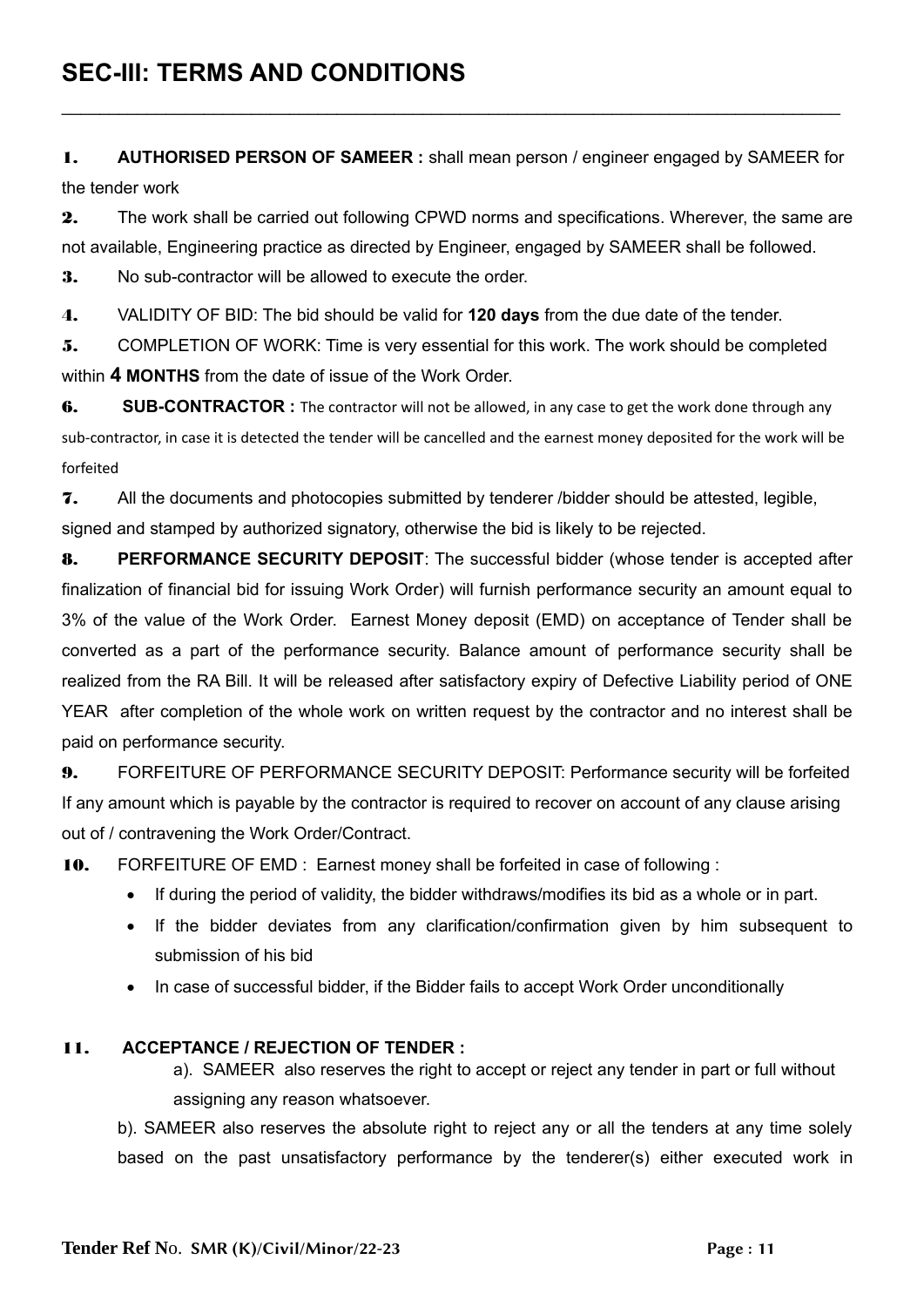SAMEER or outside agencies, the opinion/decision of SAMEER regarding the same shall be final and conclusive.

c) Tenderers are advised to submit the tender strictly based on the terms and conditions and specification contained in the Tender Document and not to stipulate any deviation. Conditional tenders are liable to be rejected.

12. ARITHMETICAL ERROR: Arithmetical errors shall be rectified on the following basis: If there is any discrepancy between the unit price and total price that is obtained by multiplying the unit price and quantity, the unit price shall prevail and the total price shall be corrected by the purchaser. If there is a discrepancy between words and figures, the amount in words shall prevail. If the supplier does not accept the correction of the errors, his bid shall be stand rejected.

13. MEASUREMENTS AND TERMS OF PAYMENT: All items of work carried out by the contractor in accordance with the provision of the order having a financial value shall be entered in the measurement book / log book etc. as prescribed by SAMEER so that a complete record is obtained of all works performed under the order and the value of work can be ascertained and determined there from. Measurement shall be taken jointly and every measurement thus taken shall be signed and dated by both the parties.

Payment will be made as per actual measurement of items works after completion of work. Bill should be generated on the required format and payment shall be released **within 30 days** of its submission if all formalities as per terms of the contract are maintained.

However, payment of final bill shall be released after submission of completion certificate of the job, verification of overdue/overpayment if any and fulfilment of all contractual obligations by the contractor.

14. PAYMENT OF NON-SCHEDULED ITEMS**:** Payment will be made for various items as per existing CPWD/ PWD (state) rate. If not available in CPWD/ PWD payment will be made based on prevailing market rate with submission of rate analysis and admitted by SAMEER before execution of work.

15. OVERPAYMENT: SAMEER reserves the right to recover/ enforce recovery of any overpayments detected after payment as a result of post-payment audit or technical examination or by any other means, notwithstanding the fact that the amount of disputed item, if any, of the contractor exceeds the amount of such overpayments and irrespective of the fact whether such disputed claims of the contractor are subject matter of arbitration or not. The amount of such overpayment may be recovered from subsequent bill / security deposit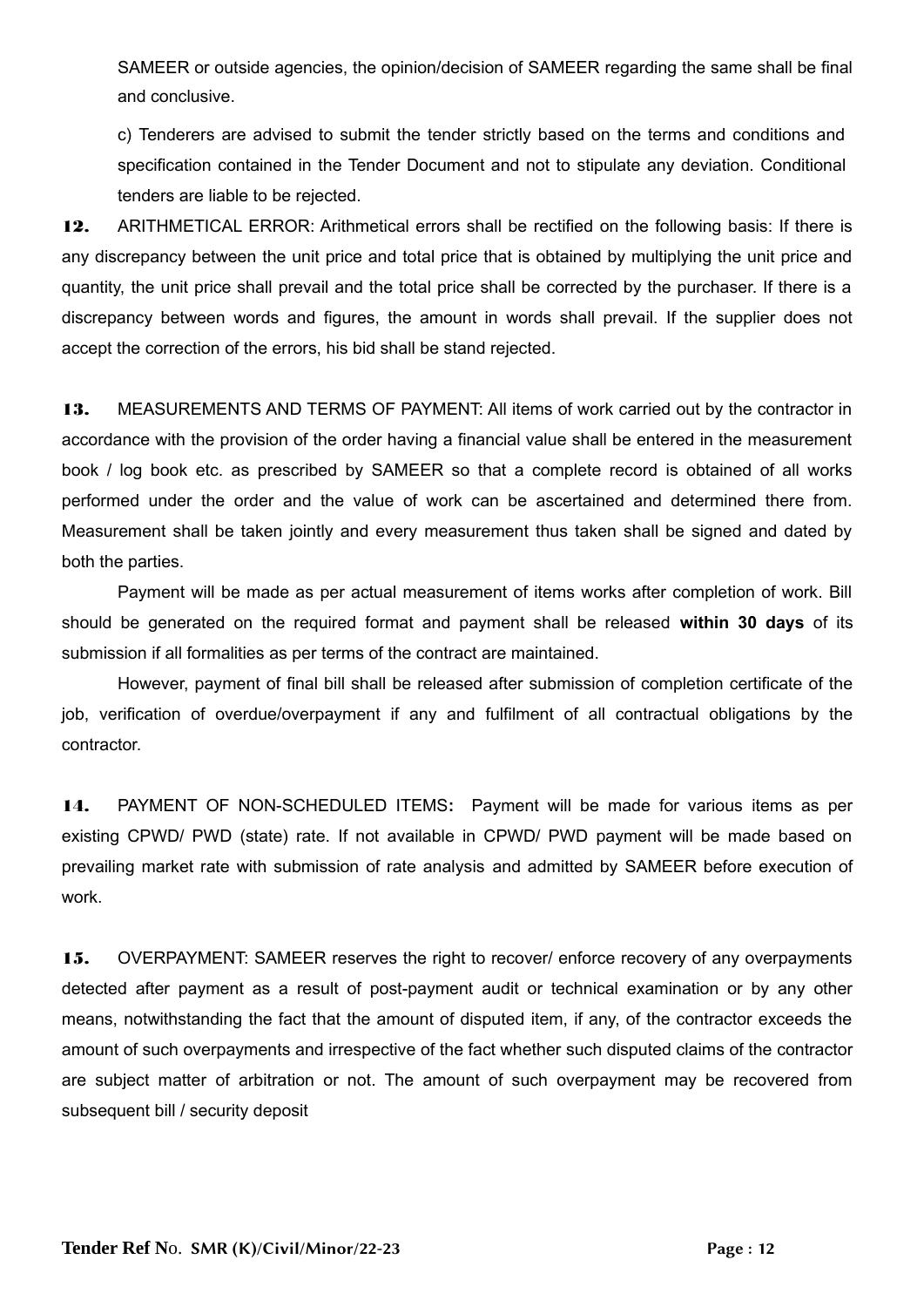16. EXTENSION OF TIME: If the work is suspended due to reasons beyond the control of the contractor, the contractor shall immediately give notice in writing within 7(seven) days to SAMEER for each occasion. On receipt of such notice, SAMEER may verify the matter and agree to extend the completion period as may be reasonable but without prejudice to other terms and conditions of the contract as the case may be if the reasons behind the suspension of work are found to be justified.

17. **LIQUIDATED DAMAGES**: If the contractor fails to complete the work successfully within the time specified in the contract or any extension thereof, SAMEER shall recover from the contractor as liquidated damages a sum of half percent (0.5%) of the contract value of works for each calendar week of delay or part thereof. Delay relating to Force majeure clause is not applicable for recovery.

The total recovery against liquidated damage shall not exceed ten percent (10%) of the contract value of the work An extension of time without imposition of liquidated damage, may be granted by SAMEER for delay in execution of work provided there is no fault whatsoever on the part of the contractor. Such extension may only be granted on the basis of application to be submitted by the contractor who has to establish that the extension of time required by him was not due to his fault.

18. ACCEPTANCE OF THE ORDER: The successful bidder has to submit acceptance of the order within 5 days from the date of issue of the order.

19. WORK PROGRAMME SCHEDULE: A chart with time schedule of the work should be **submitted along with Technical Bid.** 

20. **VARIATION, OMISSION, ADDITION & ALTERATION:** The Contractor shall not modify the work until and unless approved by SAMEER in writing. The quantities provided in the Schedule of work are provisional only, which may vary up to any extent or may be deleted altogether. The quoted rate of each item shall remain firm till completion of contract. **SAMEER reserves the right to alter, amend, and omit or otherwise vary** the quantities as may be necessary. Payment shall be made as per actual execution.

21. MINOR WORK: For any additional minor work if required to be done beyond the schedule of works specified in this tender, separate order will be issued and payment for the same will be made as per existing CPWD rate. If not available in CPWD payment will be made based on prevailing market rate with submission of rate analysis and admitted by SAMEER.

22. MATERIAL: All the construction material should as per CPWD and IS specifications (1<sup>st</sup> Class quality) with prior approval of SAMEER. The material shall be in original packing clearly indicating manufacturing date, expiry date & price etc. Any item found defective / kind specified in the contract and/ or is unfit for work should be replaced free of cost to the satisfaction of SAMEER authority.

23. Cement used for the work should not be older than Two month from the date of manufacture. The contractor should purchase the cement from authorised dealer and submit the test certificates/vouchers prior to execution of the work.

24. Electricity and water for execution of the work will be supplied by SAMEER; the charges shall be borne by the contractor at the **rate of 0.5%** on the executed value**.** The contractor has to make his own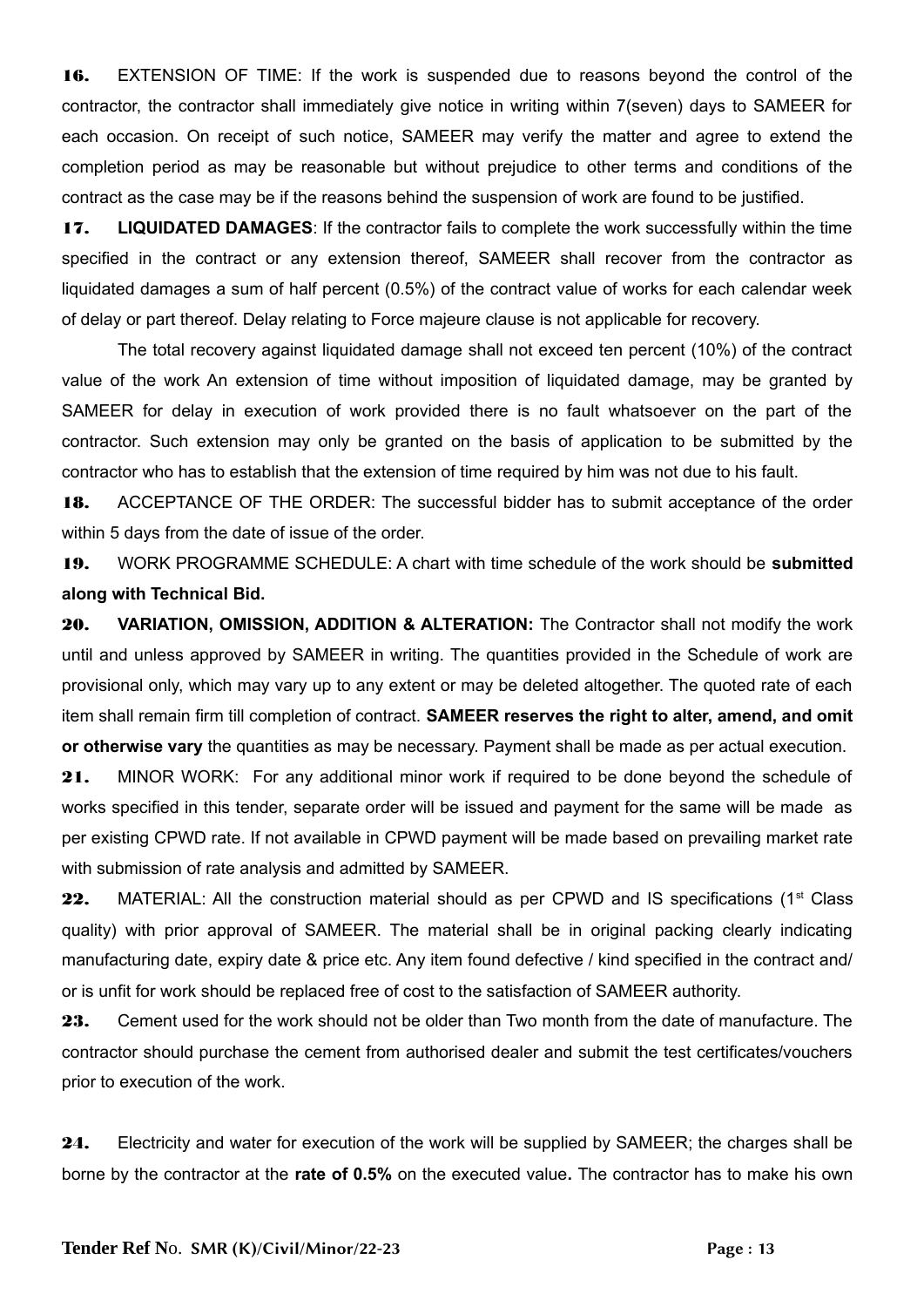arrangement for use of the same including extending temporarily lines etc. The contractor can not claim any compensation for any failure in such supply caused due to any reason whatsoever in case of nonavailability of electricity and water for construction purpose from SAMEER. The contractor will have to arrange for the same at his own cost.

25. HOLIDAY WORK: If the work is required to be carried out in two shifts and/or in Sundays & Holidays, prior written permission from SAMEER shall have to be obtained.

26. Canvassing whether directly or indirectly, in connection with tenders is strictly prohibited and the tenders submitted by the contractors who resort to canvassing will be liable to rejection. Tender received by email / fax will not be considered.

27. Tender must be submitted within due date. Tender received beyond the due date by any other means like postal delay etc. will not be considered.

28. SUB-LETTING OF CONTRACT: The contractor shall not, without the written consent of SAMEER, assign or sublet any part of the contract, other than for raw materials or for any part of the work provided that any such consent shall not relieve the contractor form any obligation, duty or responsibility under the contract. In the event of sub-letting any part of the contract is permitted, the fact that such permission has been accorded shall not establish any contractual relationship between the approved Sub- vendor and SAMEER of any of his liabilities and obligations under the contract.

29. The Rates quoted by the tenderer must hold good till the completion of work and shall not be subjected to escalation due to increase in local market rates of materials and labour. No claim on this account whatsoever shall be entertained at any stage including the extended period, if any.

30. **ABNORMAL RATES :** The tenderer is expected to quote rate for each item after careful analysis of costs involved for the performance of the complete item considering technical specifications and conditions of contract. If it is noticed that the unit rates quoted by the Tenderer for any items are unusually high or unusually low, it will be sufficient cause for rejection of the tender unless the SAMEER is convinced about the reasonableness of the unit rates on scrutiny of the analysis for such unit rate to be furnished by the tenderer on demand. Notwithstanding anything here in stated, the rates once accepted by the SAMEER shall be final and shall not be subject to any change either on account of unworkability of unit rates or on any other ground whatsoever.

31. FORCE MAJEURE: The Contractor shall not be liable to pay any liquidated damage for delay/failure to perform the contract for reasons of force majeure such as acts of God, acts of the public enemy, acts of Governments, fire, flood, epidemics, quarantine restriction, strikes, freight embargos and provided that the contractor shall within 7(seven) days from the beginning of such delay notify SAMEER in writing of the cause of delay. SAMEER shall verify the facts and grant such extension as found to be justified without imposing liquidated damage. The department shall not be responsible or liable to pay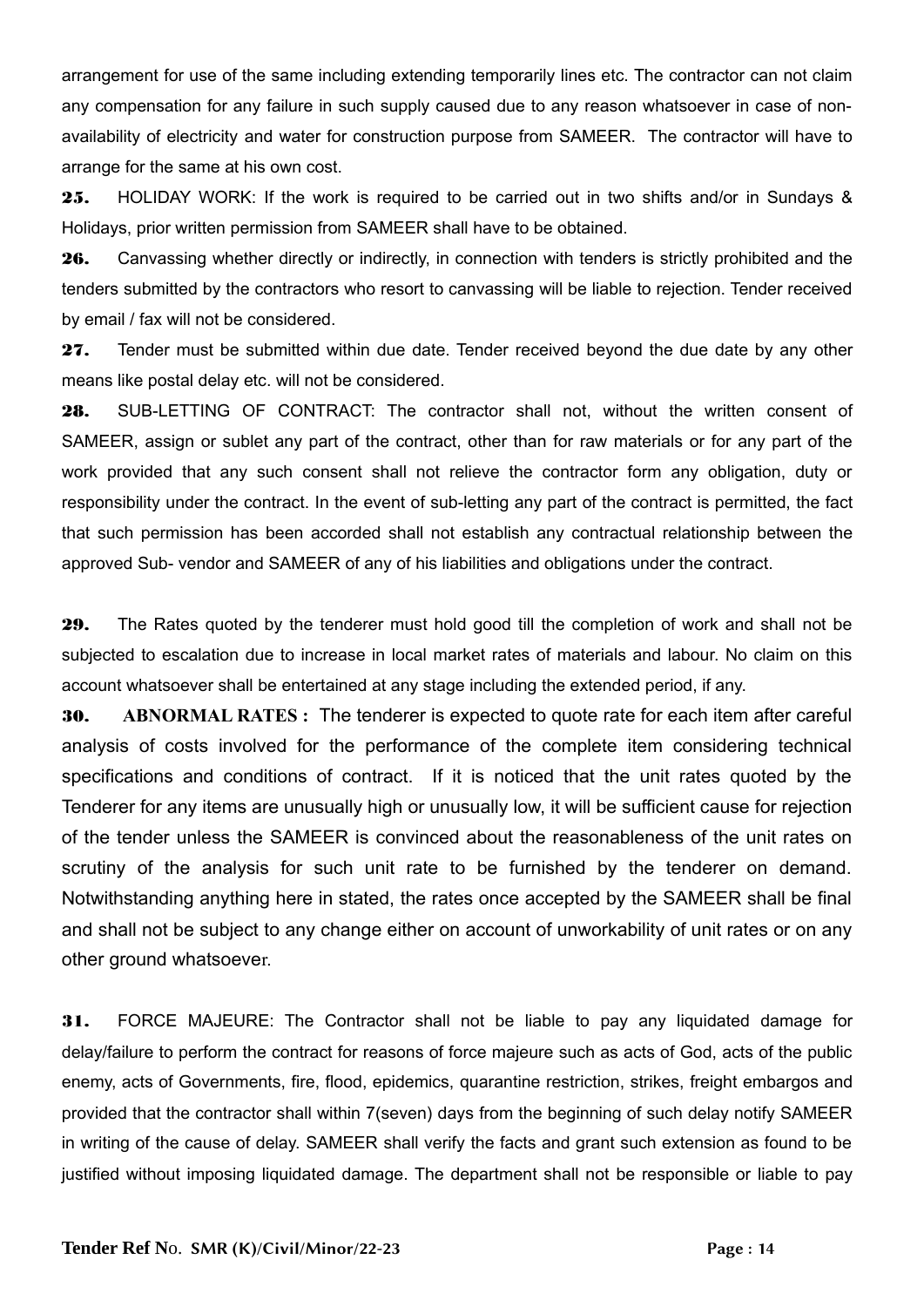any compensation for any interruption in your work at the site due to strike, lockout, riot earthquake, flood, cyclone or civil commotion or any other force of accident due to any reason beyond control. SAMEER shall not be held responsible to or liable to pay for any interruption in your work at the site arising out of resistance from the local public due to any resistance towards work.

32. DEFECT LIABILITY PERIOD: The term 'defect liability period' shall mean the period of ONE YEAR from the certified date of its completion of whole work in all respect. If any defect is found within the defect liability period the contractor shall be liable to rectify/replace the materials at their own cost and responsibility. Defects/rectification work so notified shall have to be attended and completed satisfactorily within the specified date or as deemed fit by SAMEER. For faithful & due fulfilment of all obligations, this defect liability period shall be covered by Performance Security Deposit submitted by the contractor.

 In case any defect of work is detected by within the period of ONE YEAR and not rectified work within one year, the defect liability period shall continue beyond one year and performance security will be released after rectification.

**33.** The contractor shall have to attend the local bodies like Municipality/Police/CPWD/Labour officer and all other Government authorities to fulfil all the requirements to execute the order

34. REMOVAL OF PERSON EMPLOYED AT SITE: SAMEER shall be at liberty to ask the contractor to remove from the site any person, employed by the contractor in the execution of work, for misconducts, in competent or negligent in the proper performance of his duties and such persons shall not be again employed upon the work without the permission of SAMEER.

35. SAMEER will be at liberty to take samples during the course of execution of work, if necessary and get the same tested to ascertain the quality conforming to relevant specifications. The cost of sample and the charges for the testing will have to be borne by the contractor.

36. Irrespective of rates quoted by the bidder, the contractor shall be solely responsible for payment of Minimum Wages as stipulated by the Government from time to time.

37. The contractor will take utmost care to prevent from any damage to the property of SAMEER while execution of work. If any damage arise apart from repair of maintenance work will be rectified by contractor at his own cost to the satisfaction of SAMEER.

38. AWARD OF WORK**:** SAMEER will not be bound to accept the lowest tender and reserves the right to accept or reject any or all the tenders received and to place order to one or more firms without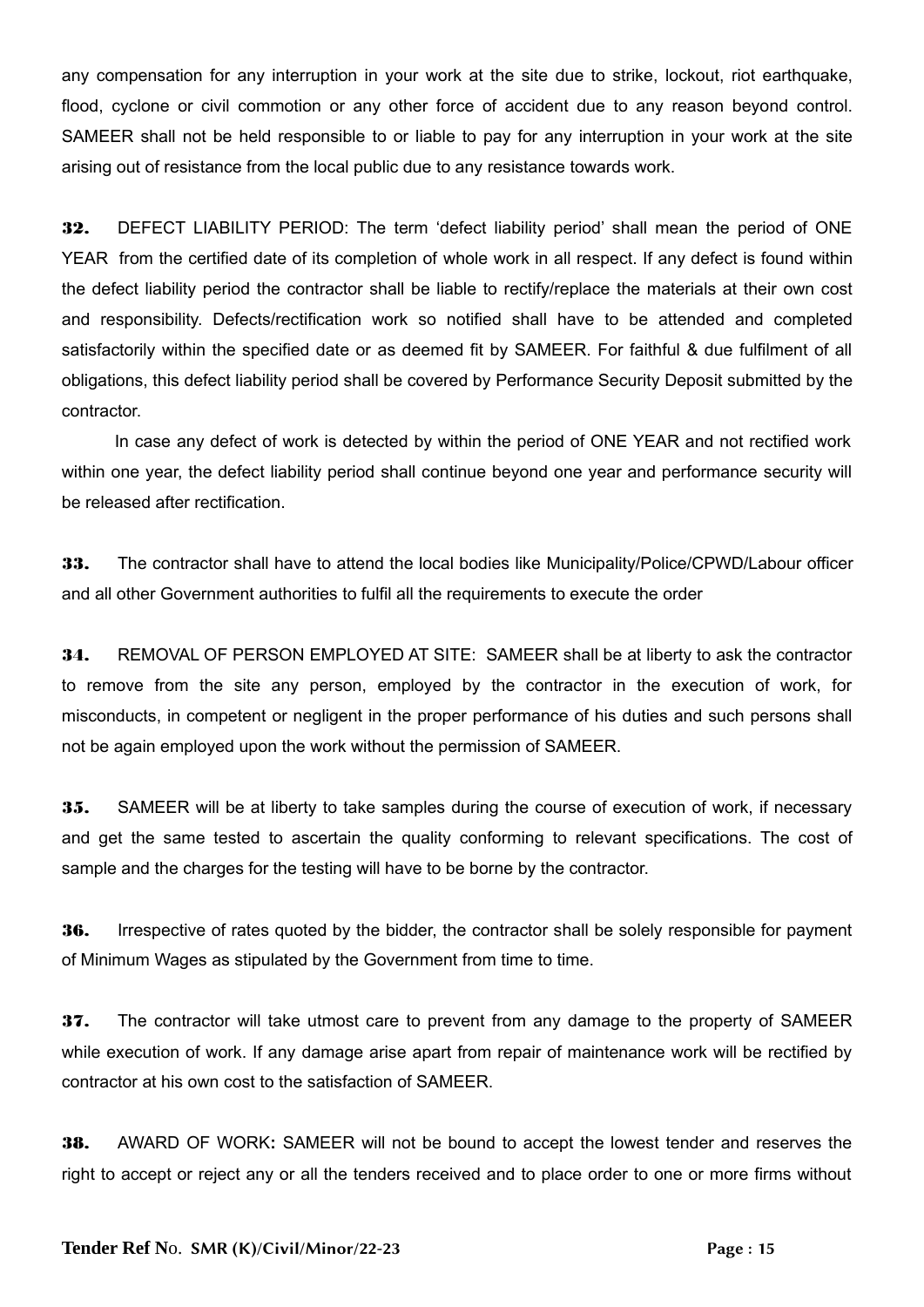assigning any reason thereof. The notification of award of contract will be made in writing to the best responsive bidder who is technically suitable and financially acceptable after evaluation of financial bid.

39. As the work will have to be carried out in building and area in use the contractor shall ensure a) That the normal functioning of Employer is not effected as far as possible b) That the work is carried out in an orderly manner without noise and obstruction to flow of traffic. C) Contractor will arrange photo identity card for his workers with approval of SAMEER.

40. **Safety Measures**: The contractor shall ensure safety of his workers /Sameer's Staff/Consultants and 3<sup>rd</sup> party and others at site of work and shall be responsible for any consequence arising out of execution of civil work. The contractor shall obtain valid license issued by appropriate Govt to comply with the provisions as per the contract labour to execute the work.

**Workmen's Compensation** for accident or injury to any workman: SAMEER shall not be liable for damages or compensation payable as per provision of law in respect or consequence of any **accident or injury** to any workmen or other person in the employment of the contractor. The contractor shall have to pay all claims, demands, preceding costs, charges and expenses whatsoever in respect thereof or in relation thereto. **Insurance policy** covering as per provisions of Workmen's compensation act for all the workmen to be engaged by the contractor is to be made by him.

Apart from the above workmen compensation for workers, third party insurance will also be made. Copy of the documents relating to the above effect should be produced to SAMEER on demand.

41. CLEARING SITE ON COMPLETION: On Completion of the work the contractor shall clear away and remove from the site all constructional plant, surplus materials, rubbish and temporary work of every kind and leave the whole of the site and work clean and in good and tidy condition to the satisfaction of SAMEER.

42. TERMINATION OF WORK ORDER : If the contractor neglects or fail to proceed with the work proportionate to the scheduled time of completion or fails to complete the work within scheduled time of completion or within extended time approved by SAMEER and SAMEER shall have right to terminate the order/contract after giving notice in writing to the contractor. If the contractor fails, after 14 (fourteen) days' of such notice, to proceed with the work in the manner notified, SAMEER shall terminate the contract and call the contractor to take joint measurement along with the Engineer for finished portion of work. If the Contractor does not appear for a joint measurement, measurement taken by SAMEER will be taken as final and bound. In that case, SAMEER shall take possession of the work site and may engage other agency to complete the work. Extra cost, if incurred to get the unfinished work done through other agency, will be realized from him, from his pending bills or performance security deposit or both as case may be. If the contract is terminated as above, the contractor shall have no claim for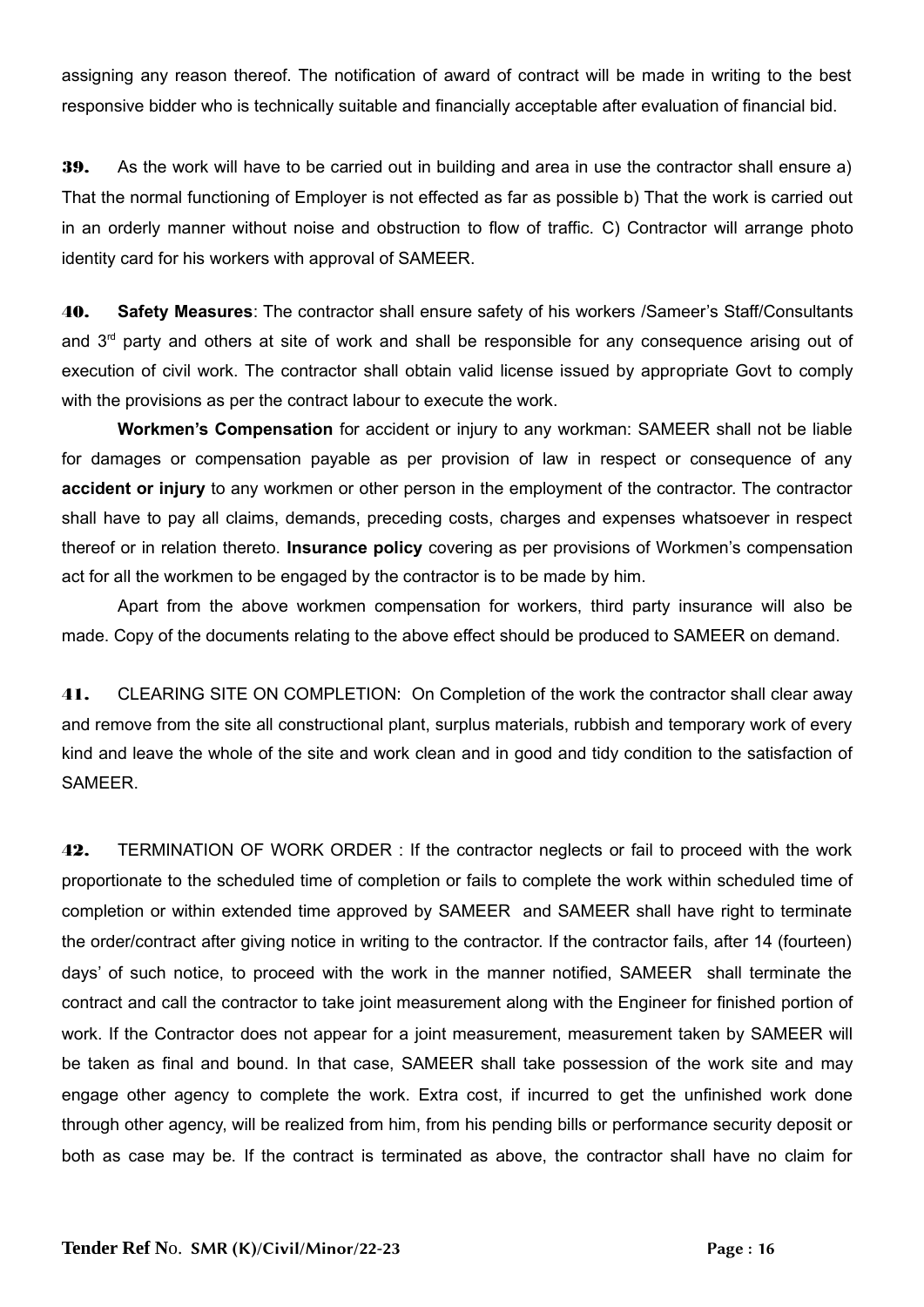compensation against SAMEER for any loss or deterioration of any materials that he may have collected or engaged or entered into on account of the work.

43. SETTLEMENT OF DISPUTES: All disputes concerning question of act arising under the contract shall be decided by SAMEER on receipt of written appeal by the contractor. Any dispute or differences arising out of or in connection with this contract shall to the extent possible be settled amicably and where settlement cannot be reached then such disputes shall be subject to settlement under the jurisdiction of Calcutta High Court.

44. **DEVIATIONS TO TENDER :** Tenderers are advised to submit the tender strictly based on the terms and conditions and specification contained in the Tender Document and not to stipulate any deviation. Conditional tenders are liable to be rejected

**45.** If any such case the competent authority may give a fair and reasonable extension of time for completion of the work. Such extension shall be communicated to the contractor and no compensation whatsoever for the extended period, if any shall be applicable/ payable.

46. **CORRECTIONS :** No corrections or overwriting will be entertained in schedule of rates by using correcting fluid. All correction in the schedule of rate should be initialled.

**47.** Necessary approved drawing will be provided after placement of workorder.

#### 48. **DEFINITION OF TERMS :**

**i)** The 'Contractor' shall mean the individual or firm or company, whether corporate or not, undertaking the works and shall include the legal personal representative or such individual or the persons composing such firm or company and the permitted assignee of such individual or firm or company.

ii) Equipment/materials shall mean and include all type of construction equipment & materials etc. required for true and satisfactory completion of the work under this contract.

The Engineer-in-charge means the Technical Officer of SAMEER, as the case may be who shall supervise and be the In-charge of the works.

 The 'Date of Completion' is the date / date(s) for completion of the whole works, set out in the tender documents, or any subsequently amended by SAMEER.

 The 'Works' shall mean the works to be executed in accordance with the contract or part(s) thereof as the case may be and shall include all extra or additional, altered or instituted works or temporary and urgent works as required for performance of the contract.

SAMEER referred here as "Society for Applied Microwave Electronics Engineering and Research", Plot-L2, Block-GP, Sec-V, Salt Lake Electronics Complex, Kolkata-700091

------------------------------------XX------------------------------------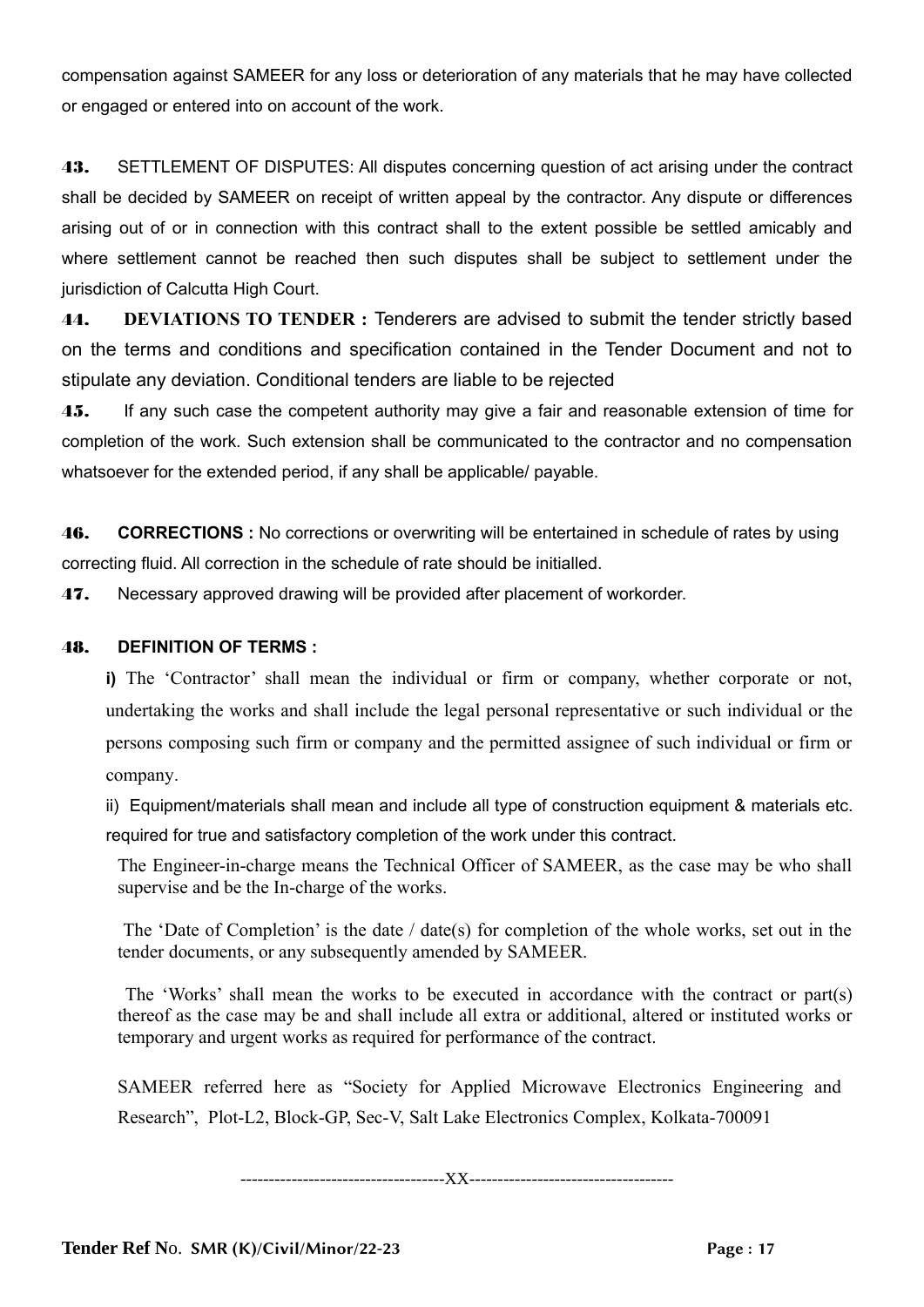### **UNDERTAKING BY THE BIDDER**

### **(To be given in Company`s letter head of the bidder and submitted in Technical Bid)**

### U N D E R T A K I N G

I / We have read and examined the Tender document including terms & conditions, specifications, bill of quantities, drawings and designs, general rules & directions, General Conditions of Contract, Special Conditions of Contract and all relevant other documents, publications and rules referred to in the Conditions of Contract and all other contents in the tender documents for the work.

I / We, hereby tender for execution of the work specified for the Society for Applied Microwave Electronics Engineering and Research (SAMEER) Kolkata within the time specified and in accordance in all respects with the specifications, designs, drawings and instructions in writing. We agree to keep the tender open for 120 days from the last date of its submission and not to make any modifications in its terms and conditions. A sum of Rs. The state of the seen deposited in cash/ demand draft of a scheduled bank as earnest money. If I / we, fail to furnish the prescribed performance guarantee within prescribed period, I / we agree that the said Office-In-Charge, SAMEER Kolkata or his authorized officer shall without prejudice to any other right or remedy, be at liberty to forfeit the said earnest money absolutely.

Further, if I / we fail to commence work as specified, I / we agree that the Officer-In-Charge, SAMEER Kolkata shall without prejudice to any other right or be at liberty to forfeit the said earnest money and the performance guarantee absolutely, otherwise the said earnest money shall be retained by him towards security deposit to execute all the works referred to in the tender documents upon the terms and conditions contained or referred to therein.

Further, I / We agree that in case of forfeiture of earnest money or both Earnest Money & Performance Guarantee as aforesaid, I / We shall be debarred for participation in the re-tendering process of the work.

I / We hereby declare that I / We shall treat the tender documents, drawings and other records connected with the work as secret / confidential documents and shall not communicate information derived there-from to any person other than a person to whom I / We am / are authorized to communicate the same or use the information in any manner prejudicial to the safety of the State.

Seal & Signature of Contractor

Postal Address

Dated

Witness

Address

**Occupation**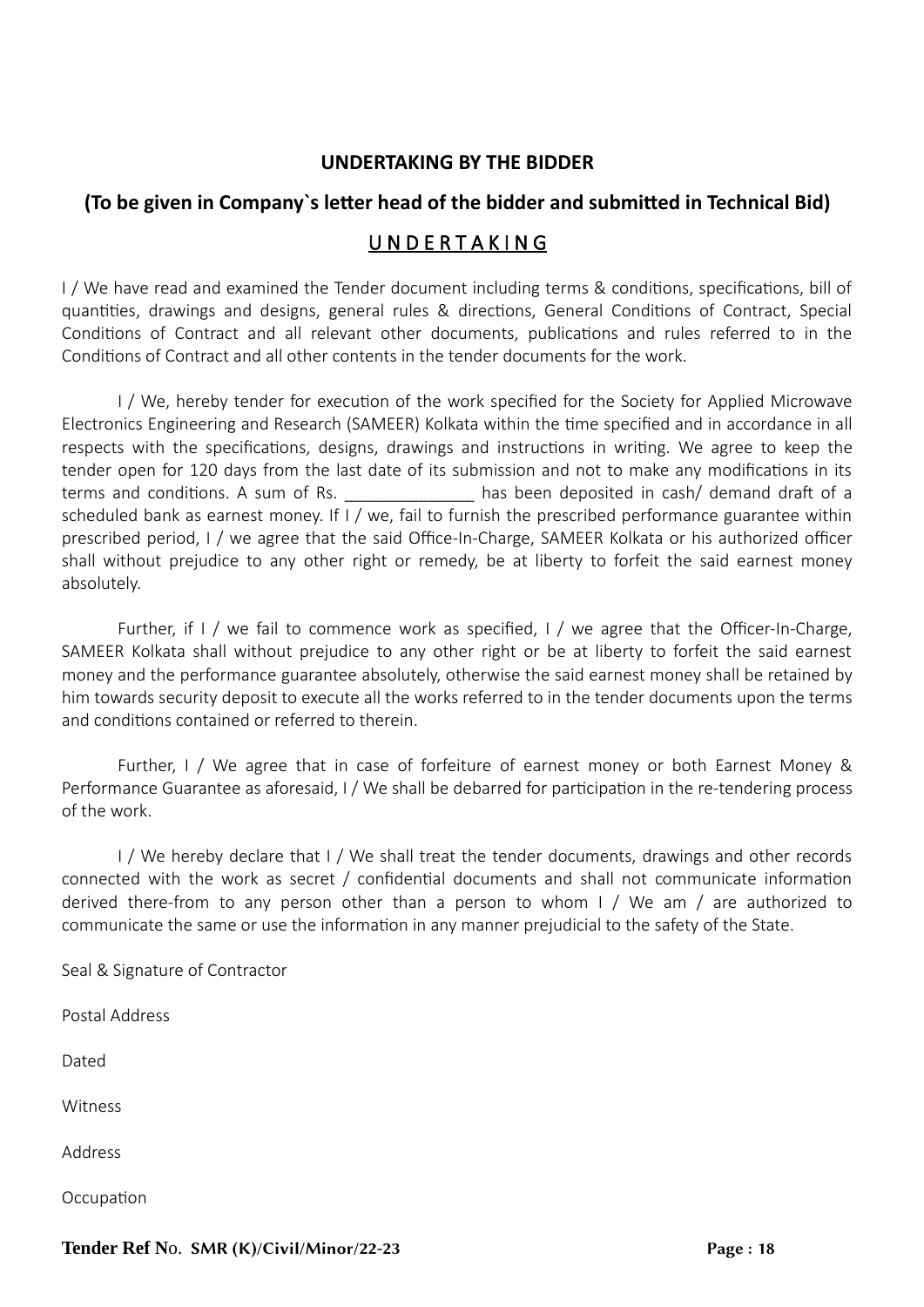# **Check List of Tender Documents**

# **Name of the Tenderer:\_\_\_\_\_\_\_\_\_\_\_\_\_\_\_\_\_\_\_\_\_\_\_\_\_\_\_\_\_\_\_\_\_\_\_\_\_\_**

| Srl No.                  | Item required                                                                                                                                                                                                                                                         | In response (YES/<br>NO)- To be filled up by<br>the contractor |
|--------------------------|-----------------------------------------------------------------------------------------------------------------------------------------------------------------------------------------------------------------------------------------------------------------------|----------------------------------------------------------------|
| $\mathbf{1}$             | Has the tenderer submitted the requisite EMD in the<br>prescribed form along with the technical bid (Envelope-I)                                                                                                                                                      |                                                                |
| $\overline{2}$           | Have all the pages of the tender document and the<br>supporting documents required to be signed and enclosed<br>with the technical bid by the tenderer / authorized<br>representative of the tenderer been signed and enclosed<br>with the technical bid (Envelope-I) |                                                                |
| 3                        | Has the authority/ power of attorney been submitted in<br>the name of authorized representative on a non-judicial<br>stamp paper (if applicable).                                                                                                                     |                                                                |
| $\overline{\mathcal{A}}$ | Has the tenderer submitted all the required documents in<br>support of "Eligibility criteria"                                                                                                                                                                         |                                                                |
| 5                        | Is the price bid (Envelope-II) submitted separately in a<br>sealed envelope                                                                                                                                                                                           |                                                                |
| 6                        | Has the tendere submitted "Undertaking" alongwtih<br>Technical Bid.                                                                                                                                                                                                   |                                                                |
| 7                        | Has submitted "Work Programme Schedule" alongwith<br><b>Technical Bid</b>                                                                                                                                                                                             |                                                                |

### **AUTHORIZED SIGNATURE**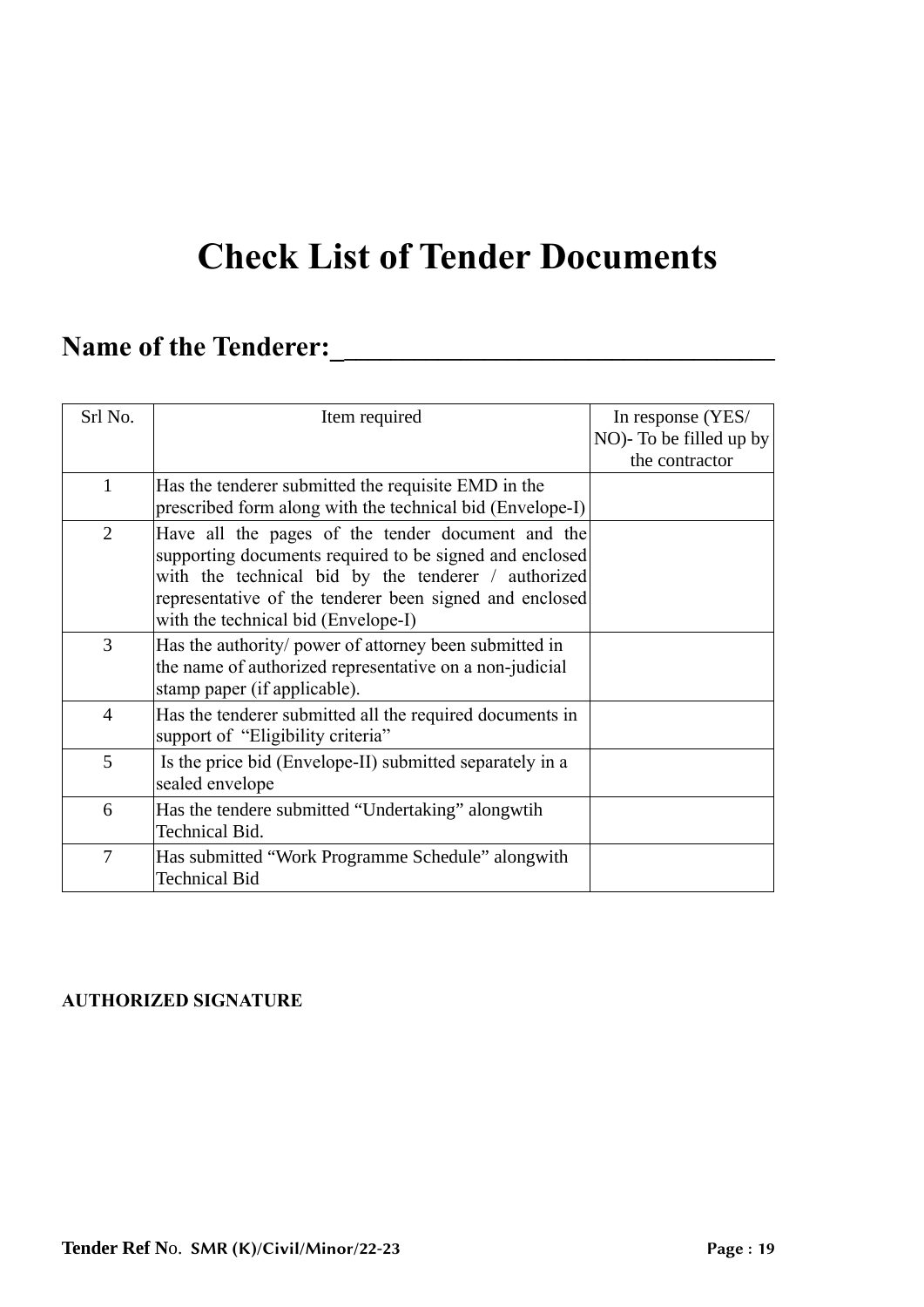# Schedule of quantities please see the Annexure attached: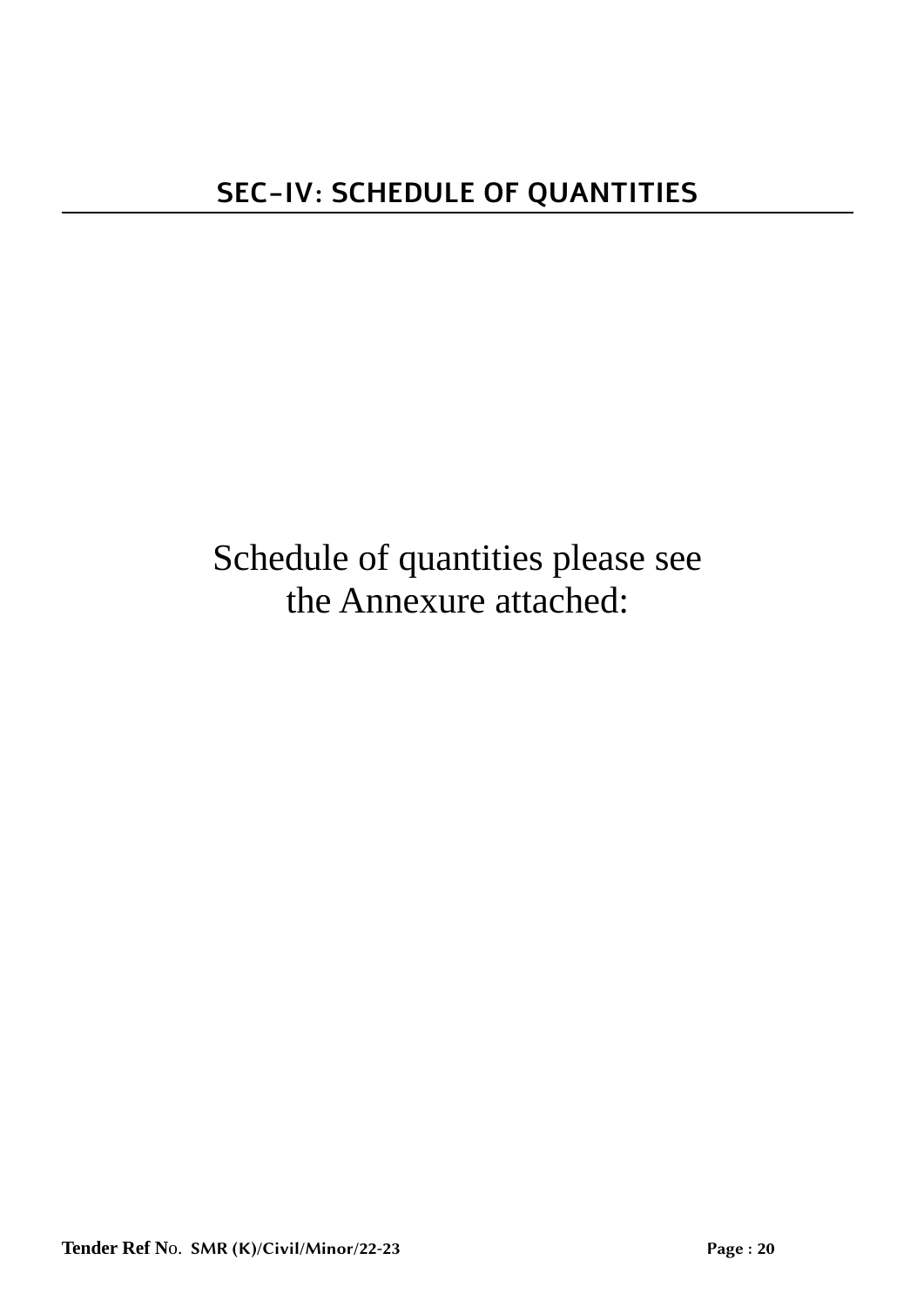#### APPROVED MAKE LIST OF MATERIALS TO BE USED WHEREVER APPLICABLE

\_\_\_\_\_\_\_\_\_\_\_\_\_\_\_\_\_\_\_\_\_\_\_\_\_\_\_\_\_\_\_\_\_\_\_\_\_\_\_\_\_\_\_\_\_\_\_\_\_\_\_\_\_\_\_\_\_\_\_\_\_\_\_\_\_\_\_\_\_\_\_\_\_\_\_\_\_\_\_\_\_

#### **1)** General

Specifications, scope of work, schedule of rates and drawings for a particular tender shall be read in conjunction with each other. In case of conflicts/contradictions amongst them, the clarification shall be obtained from SAMEER whose decision, shall be final & binding. Following procedure shall be followed for the necessary clarification.

- A. Item description shall prevail over specifications for item rates when provisions therein are different from those in specifications. Whenever any requirement is not covered in item description but is conversed in specifications, the specifications shall be followed in addition to the requirements of item description; no extra payment shall be made to the contractor for executing such item as per specification.
- B. Whenever drawing call for requirements different from or additional to those in item description and specification, the decision of SAMEER shall be obtained. However no extra payment shall be made to the contractor for executing any work incorporating requirements additional to those in item description and specification but covered in applicable drawings or standards. Wherever references has been made to Indian standard or any other specifications the same shall mean to refer to the latest specifications irrespective of any particular edition of such specifications being mentioned in the specifications below in schedule of quantities.

#### 2) WORKMANSHIP

Workmanship shall be to the satisfaction of SAMEER, the contractor shall follow the specification, relevant codes & manufacturer's guidelines for achieving desired level of workmanship as per specification & good engineering practice, any executed work not conforming to the specification or not to the satisfaction of SAMEER shall be rectified by the contractor as directed by SAMEER, no extra payment shall be made to the contractor for such rectification.

#### 3) MEASUREMENT

Mode of measurement is generally specified in each specification ,whenever mode of measurement is not specified, relevant IS- code, shall be applicable.

#### 4) MATERIALS

- (a) All materials shall be best of their kind and shall conform to the latest Indian standard
- (b) All materials shall be of approved quality as per samples and from origins approved by SAMEER before ordering & procurement. The contractor shall furnish necessary certificates further to that he shall get the materials tested from approved test house if asked by SAMEER & submit the test certificate at his own cost for which no extra payment shall be made to him . SAMEER shall have the right to reject all or any of the materials intended to be used and such materials shall be immediately removed from the site by the contractor at his own cost without any claim for Compensation etc. due to such rejection.
- (c) A set of specimen samples of all approved materials shall be kept at site with all precautionary measure, cost of which to be borne by the contractor.

#### 5) CEMENT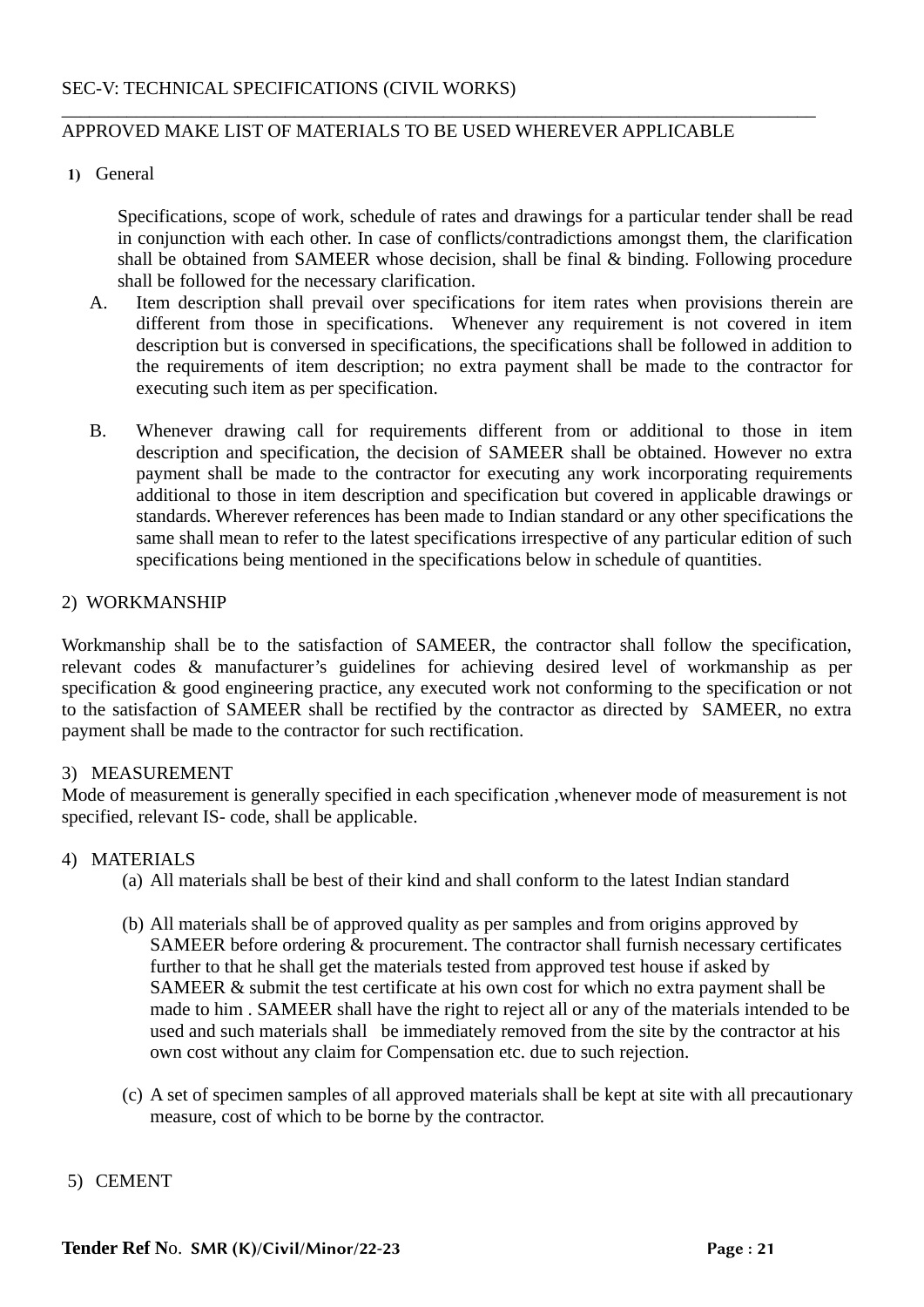Unless otherwise specifically called for, cement for RCC and PCC / lean concrete works shall be one the following. The type of cement selected shall be appropriate for the intended use.

| Portland slag cement.                    | IS:455            |
|------------------------------------------|-------------------|
| Portland puzzling cement (fly ash based) | $IS:1489(part-1)$ |
| Portland pozzolana cement (claimed clay  | IS:1489(part-2)   |
| based)                                   |                   |

## PREFERABLE BRAND NAME OF CEMENT COMPANEY -

#### ACC/ULTRATECH/LAFARGE/AMBUJA / Birla Gold

Cement shall be stored on pucca go down with raised floor and should be water tight.

#### 6) M.S. EINFORCEMENT

All steel bars, sections, plates and other miscellaneous steel materials, etc. shall be free from loose mill scales, rust as well as oil, mud, paint or other coatings. The materials, construction, specifications such as Dimensions, Shape, Weight. Tolerances, testing etc., for all materials covered under this section shall conform to respective IS codes .

All steel bars, sections, plates and other miscellaneous steel materials steel reinforcement shall be stored in a way as to prevent distortion and corrosion.

Steel reinforcement of different classification, sizes and lengths shall be stored separately to facilitate issues in such sizes and lengths as to minimize wastage in cutting from standard lengths.

High strength deformed (HSD) steel bars of minimum grade Fe500. Conforming to IS: -1786 shall be used.

PREFERABLE BRAND NAME OF STEEL COMPANEY-SAIL/TATA.

#### 7) STONE CHIPS

Stone chips shall be hard, dense, strong, sound, and durable. Clean and uniform in color, they shall also be free from veins. Adherent coatings. Injurious amounts of alkalis, vegetable matters and other deleterious substance such as iron pyrites. Cold, lignite, mica, sea shells etc. as far as possible stones from one single quarry shall be used for anyone work. The strength of stones should be adequate to carry, the imposed load and shall meet all the requirements of relevant IS Code, taking into accounts the appreciate crushing strength of stone and type of the mortar used. The percentage of water absorption, when tested in accordance with IS: 1124 shall not exceed 5%.

#### 8) COURSE SAND

Shall be either river sand or pit-sand, clean, sharp, strong, angular and composed of hard siliceous materials. It shall be approved by SAMEER. The sand shall conform to relevant IS code (IS: 383). Fineness modulus shall not be less than 2.5. The maximum quantity of silt shall not exceed 8%.

#### i) FINE SAND

This shall be natural river sand. Fineness modules shall not be less than 1.0. The maximum quantity of silt shall not exceed 8%. The sand shall conform to relevant IS specification (IS: 383).

#### 9) BRICKS

Bricks for masonry work shall conform to IS: 1077- specification for common burnt clay building bricks and shall be of class 5.0 (with minimum compressive strength of 5.0 N/Sq mm). Physical requirements, quality, dimension. Tolerances etc. of common burnt clay building bricks shall conform to the requirements of IS: 1077.Bricks shall be hand- modular or machine -molded and shall be made from suitable soils. The brick shall have smooth rectangular faces with sharp corners and shall be well burnt,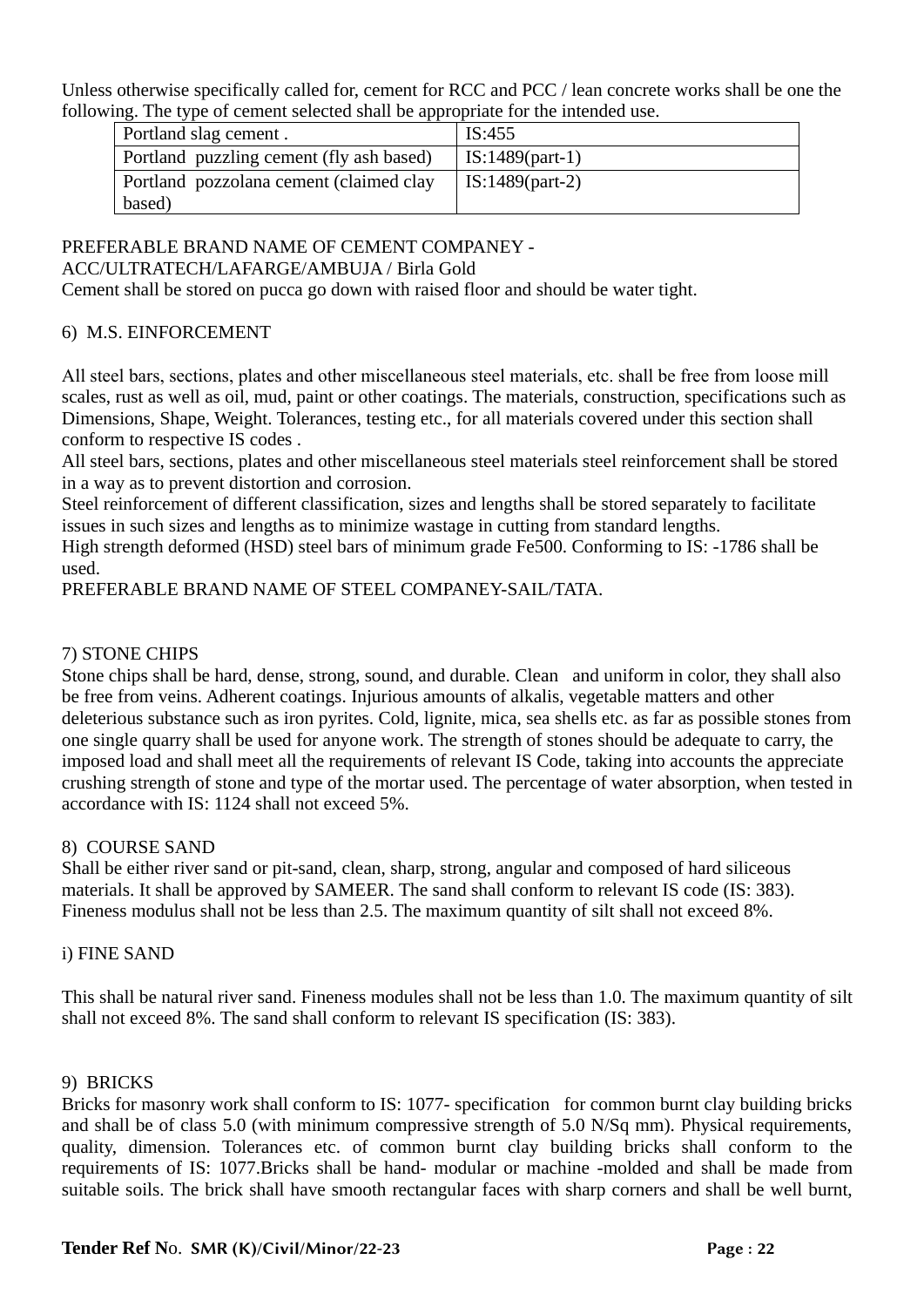sound, hard, tough and uniform in color. These shall be free from cracks, chips, flaws, stone or lumps of any kind. Testing of the bricks shall be done as per IS: 5454 and IS: 3495. Water absorption shall not be more than 20% by its dry weight when soaked in cold water for 24 hours .

#### 10) ADMIXTURES

General requirements for admixtures.

All concrete Admixtures shall comply with the flowing Indian standards

| Specification for integral cements water | IS:2645 |
|------------------------------------------|---------|
| proofing compounds                       |         |
| Specification for other admixtures for   | IS:9103 |
| concrete                                 |         |

in case of non availability of any IS code for testing and acceptability criteria.

Relevant American/ British or German code shall be applicable.

No admixture shall impair the durability of the concrete nor combine with the ingredients to form harmful compound nor increase the risk of corrosion of reinforcement . Use of admixture shall not reduce-the dry density of concrete. Once the proportion of admixtures have been. Established, strict check shall be maintained not to alter the proportion of ingredients such as water- cement ratio of the design mix during execution. The chloride contains in admixtures shall not exceed 2% by mass of the admixture or 0.03% by mass of the cement.

#### PREFERABLE BRAND NAME OF BUILDING CHEMICAL COMPANEY-SIKA/FOSROC/Dr. FIXIT/CHOKSEY.

#### 11) WATER PROOFING COMPOUNDS

The polymer modified, flexible cementatious negative side waterproofing coating with elastic waterproofing polymers on interior wall plaster surface in three coats  $@14.35$  kg /10 sqm. one coat of self priming of cementatious waterproofing polymer(dilution with water in the ratio of 1:1) and two coats of cementatious waterproofing polymer (dilution with water in the ratio of 3:1 ) after scrapping and properly cleaning the surface to remove pre-existing paint film & loose particles till plaster is visible, complete in all respect as per the direction of Engineer-in-Charge.

PREFERABLE BRAND NAME OF BUILDING WATER PROOFING COMPOUNDS COMPANEY-SIKA/FOSROC/Dr. FIXIT/CHOKSEY.

#### 12) POLY SULPHIDE SEALANTS

All Polysulphide sealants shall conform to IS: 12118. Test conditions and requirements shall be as given in the above reference IS code and approved by SAMEER.

#### 13) SANITARY & PLUMBING WORK

I) All SANITARY & PLUMBING Item including C.P.V.C pipes shall conform to the requirements of IS:4985 of several dia, pipes (medium density) conforming ASTMD- 1785 thread properly With all necessary accessories, specially (Socket, bend, tee, union, elbow, long Screw, reducing socket, including Jointing materials are of Best quality as specified and approved by SAMEER, the pipe shall be provided complete with necessary clamps, connections, bends, tees, other accessories (as per approved manufactures specifications) and shall be jointed with approved quality bonding solution. Embedded rain water pipe shall be suitably embedded/ encased in masonry/ cement concrete (M20) with nominal reinforcement. Embedding within RCC should be avoided as far as -practicable.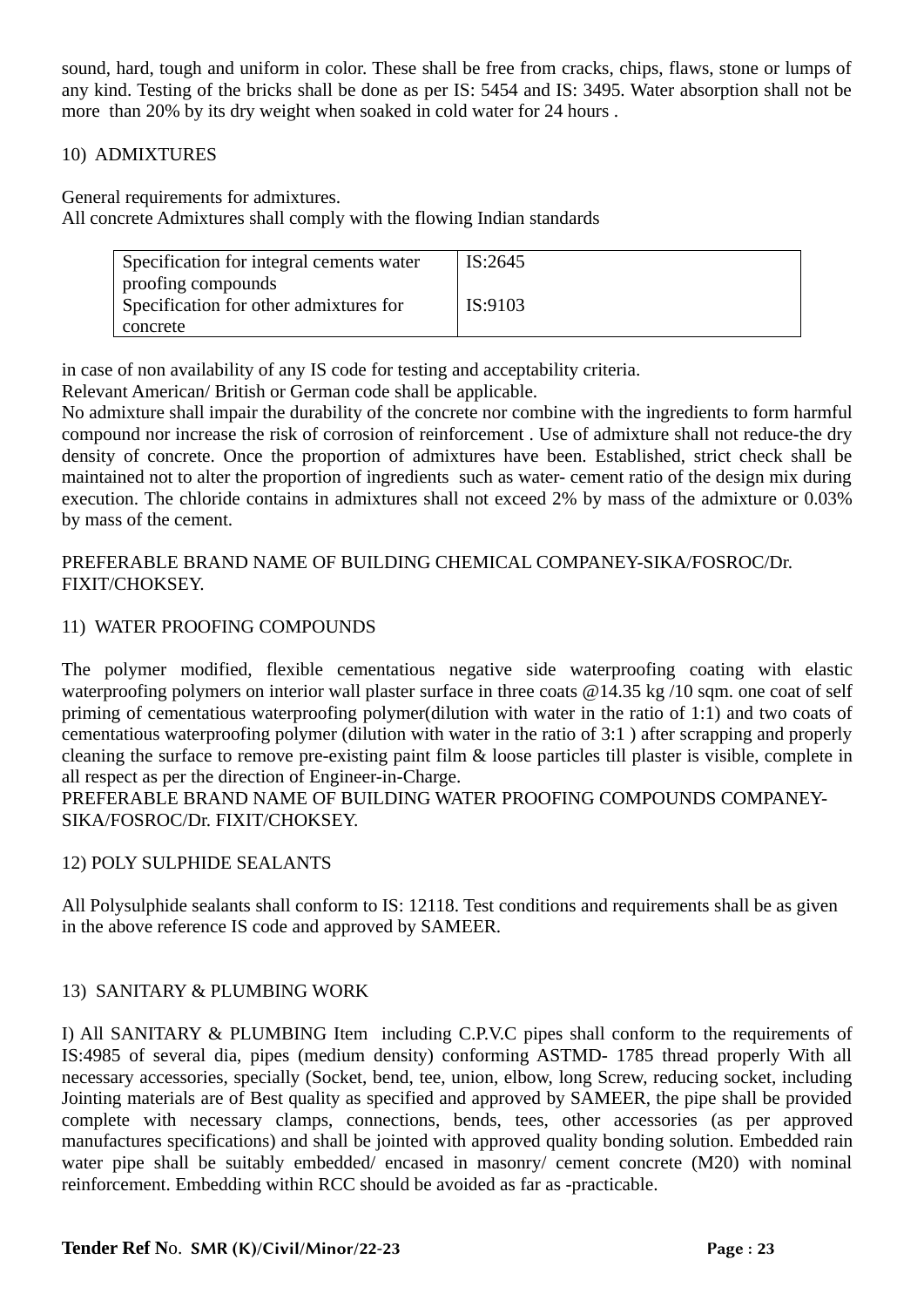#### PREFERABLE BRAND NAME OF C.P.V.C PIPES COMPANEY-SUPREME/ ORI-PLAST, AND SANITARY FITTINGS COMPANEY HINDWARE/PARRYWARE/JAGUAR/JOHNSON/NEYCR/ESCO.

#### 14) WOOD/TIMBER

Wood recommended from platform of cold vessels or below cold vessels/ exchangers shall be of group-a, grade-1, and shall have safe permissible stress of 7 MPa in compression, perpendicular to grains on outside location as per IS:3629. Timber required to be used for form work shall be fairly dry before use. It should maintain its shape during the use and even when it comes into contact with moisture from the concrete. Strength of wood/ timber shall be as per the requirements of IS: 4082.]

#### 15) TECHNICAL SPECIFICATION OF REPAINTING & RESTORATION OF CIVIL WORKS

#### a. STRUCTURAL SUPPORT:

Providing appropriate & safe structural support in and around distress zone before taking up chipping or restoration work by using Sal-Ballah, heavy duty collapsible props or steel pipes as deemed necessary to ensure safety of the structure, under safe working condition as per approval of SAMEER.

#### b. CHIPPING & REMOVAL

Chipping and removal of damaged deteriorated, unbounded, spalled and unserviceable plaster and concrete and exposing the firm sound surface, including necessary stagging and Scaffolding.

#### c. CLEANING & SURFACE PREPARATION

Cleaning & preparation of the surface by mechanical means using powdered sand or high pressure water jet and wire brushing to expose firm, sound substrate inclusive of necessary staging and scaffolding as directed by SAMEER.

#### **CONCRETE WORK**

Cement concrete: It shall be mixed in the proportion and with ingredients as specified in the schedule of quantities. The concrete shall be mixed in a mechanical mixer. No more concrete shall be mixed than can be consumed within half an hour. It shall be deposited gently in horizontal layers as per required thickness After laying and consolidation is completed watering twice a day, form the next day, for two week shall be done. Measurements shall be exact length, breath, and depth ordered by the Employers or as shown or figured on the drawing and after the concentrate is consolidated.

#### d. REINFORCED CEMENT CONCRETE WORK

#### General

Reinforced cement concrete work may be cast-in-situ or precast as directed. Reinforced cement concrete work shall comprise of the following which may be paid separately or collectively as per the deception of the item of the work (a) form work (b) reinforcement (c) concrete (d) plastering or other finishing on concrete surface. All concrete works shall be carried out as per the provisions of IS: 456, IS: 3370, IS: 2974, and other relevant IS codes. concrete mix proportioning and design mix sampling and strength test of concrete, production and control of concrete, tolerances and placing of reinforcement and for cover, transporting, placing, compacting and curing etc, inspection and testing of structure shall be specified in IS:456.as directed by SAMEER. Minimum strength of R.C.C. should be 20 N/Sq. mm, Minimum mix for cement, sand, plastering on wall and that on concrete surface 1:4. The damp proof course shall be laid in two layers of equal thickness.

#### **Tender Ref No. SMR (K)/Civil/Minor/22-23 Page : 24** Page : 24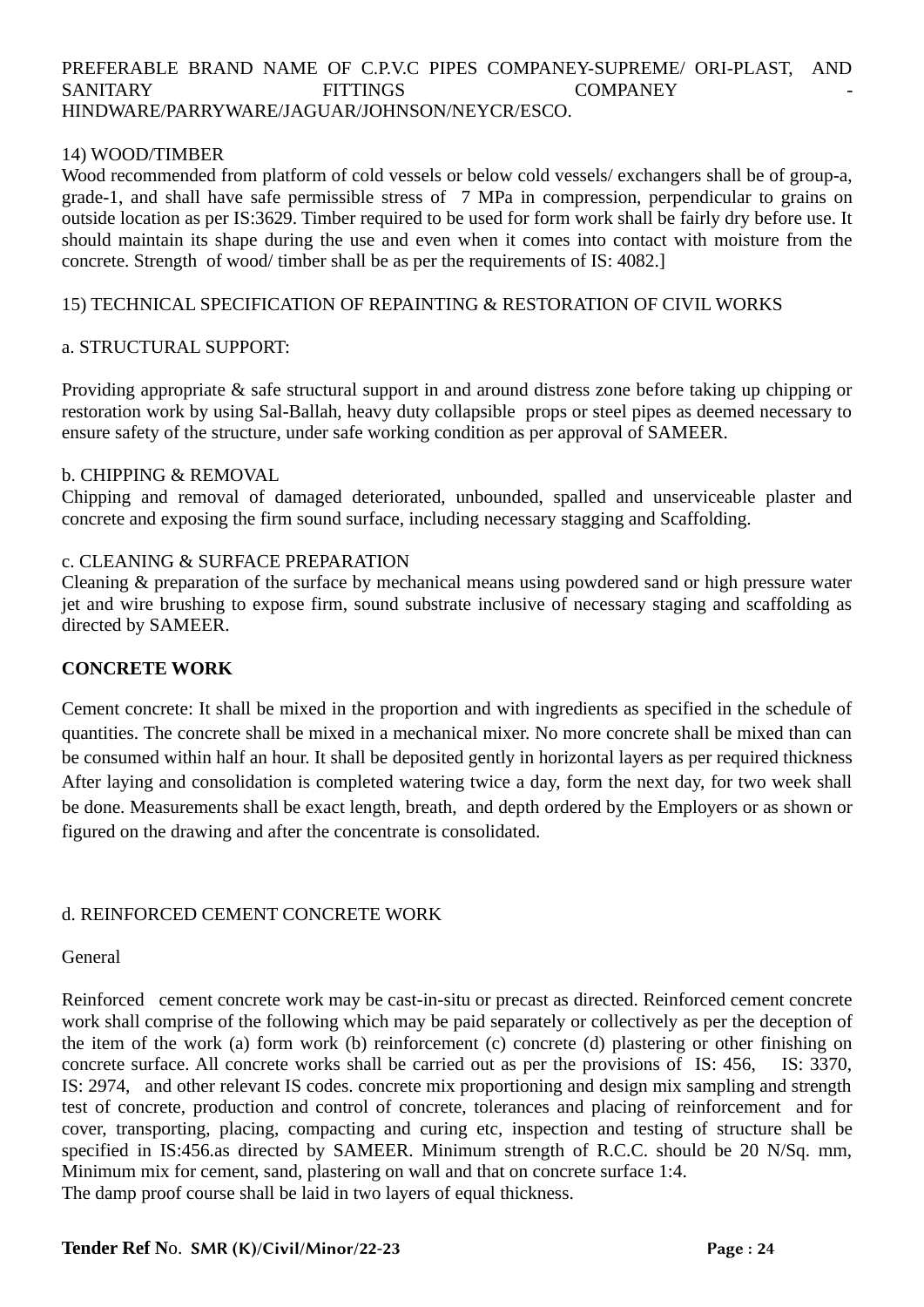From work and stripping of form work shall as per the provision of IS: 456. Assembly of reinforcement in RCC structure shall con form to IS: 456.

All masonry works shall be careered out as per the provisions of IS: 1597/2212/4326 and other relevant IS codes.

Fabrication of structural steel work shall be carried out as per the provisions of IS: 800/801/802/806 and other relevant IS codes. fabrication shall cleaning, straightening, cutting, bending, holding, bolting, welding marking, assembling, erecting, inspecting and testing etc. welding procedure and welder qualification shall be as per IS :800 and / or referred IS codes only.

#### **WATER & STEEL**

|   |        | 1   IS:3025   Method of sampling and test for water used in industry.                                                     |
|---|--------|---------------------------------------------------------------------------------------------------------------------------|
|   | IS:432 | Mild steel and medium tensile bars and hard drawn steel wire for concrete<br>reinforcement.                               |
| 3 |        | IS:1139 Hot rolled mild steel, medium tensile steel and yield strength steel deformed<br>bars for concrete reinforcement. |
|   | IS1786 | Cold twisted steel bars for concrete reinforcement                                                                        |

#### **ANTI CORROSIVE TREATMENT TO EXISTING REINFORCED BAR:**

Providing anticorrosive treatment to re-bars with a protective anticorrosive membrane Barrier using ANTICORR-B- corrosion inhabiting admixture with plasticized polymer modified cement slurry. Cleaning the exposed reinforcement preferably up to full diameter by wire brush, applying two coats of polymer based rust removing compound left for 24 hours, removing the coating and then applying two (2) coats of polymer modified anti corrosive protective coating formulated to inhibit the corrosion of reinforcement as per manufacturer's specification] [Mode of Measurement: The affected surface area of reinforcement shall be considered for payment]

#### **PLAIN CEMENT PLASTER:**

- 1) Preparation of mortar
- **2)** The mortar of specified mix shall be used as per schedule of quantities

#### **APPLICATION OF PLASTER:**

#### **(A) One layer plaster**

To ensure even thickness and a true surface, plaster about 150mm x 150mm shall be first applied horizontally and vertically at more than 2 miters intervals over the entire surface to serve as gauges. The surface of those gauges areas shall truly in the plane of the finished plaster surface. The mortar shall brought to true surface by working with a wooden straight edge reaching across the gauges with small upward and sideways movement at a time. Finally the surface shall be finished of with a trowel or wooden float to obtain a smooth texture excessive toweling or overworking the float shall be avoided. All corners, arises edges, angles and junctions shall be truly vertical/ horizontal and shall be carefully finished. Rounding or chamfering of corners, arises, junctions shall be carried out with proper templates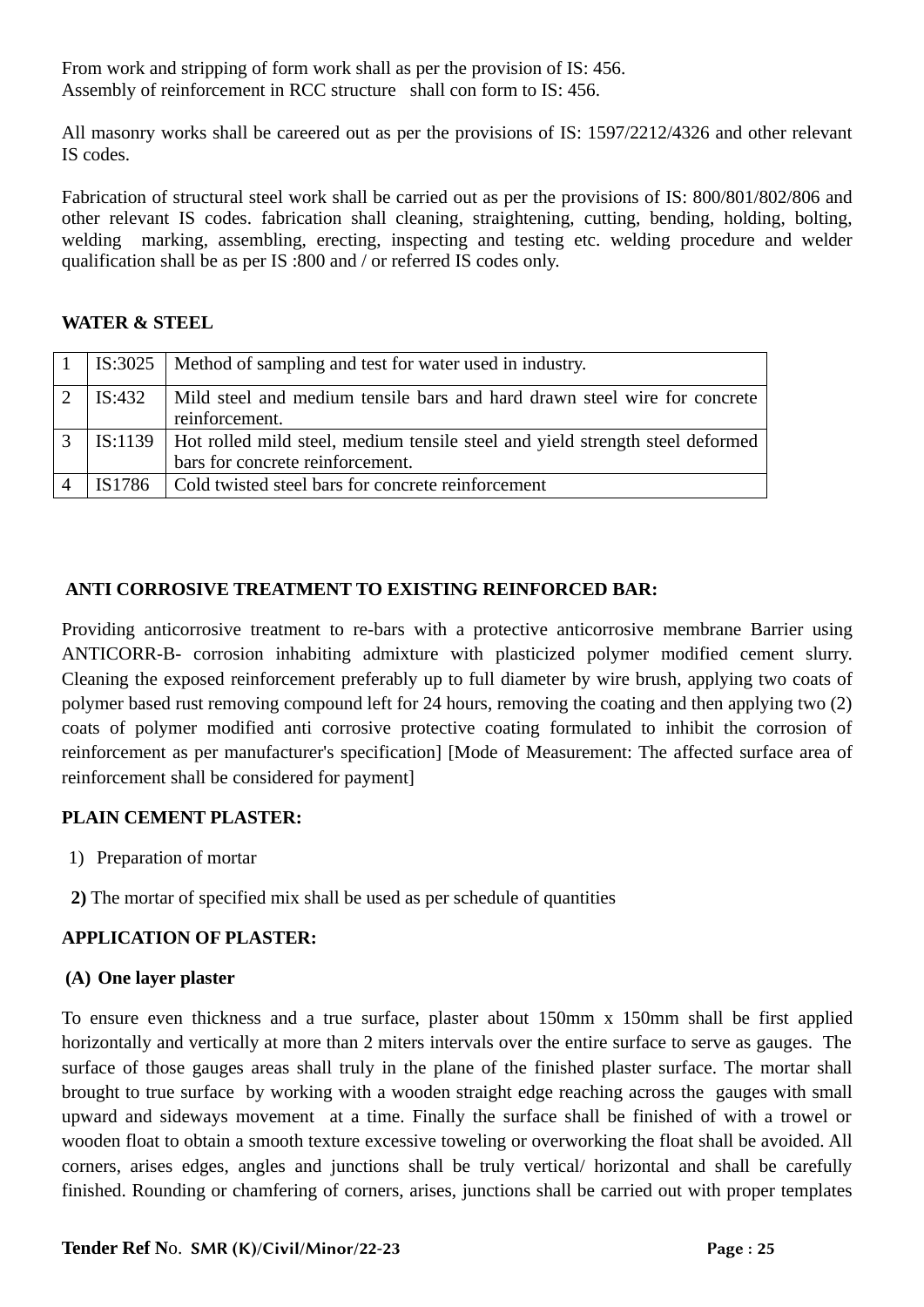to the size required. In suspending the work, the plaster shall be left cut clean to line both horizontally and vertically. When recommending the plastering the edge of the old work shall be scrapped, `clean and wetted before the adjoining area. Plastering work shall be closed on the border of the wall and nearer to 150mm to any corner or arises and shall not be closed on the body of the features such as plaster bands, cornices nor at the corners or arises.

Average thickness of plaster = 10mm, 15mm, 20mm as per requirement

#### **B) Curing**

Curing shall be started 24 hours after finishing the plaster. The plaster shall be kept wait for a period of 15 days. During this period the plaster shall be suitably protected from all damagers at the contractor's expense by such means as approved by the Employers. The date of execution of plastering shall be market on the plastering to ensure the proper duration of curing.

e. TILES FINISHING

f. MARBLE, GRANITE

MATERIALS

A) MARBLE, GRANITE slabs shall be 15 to 20mm thick and grade- 1 as specified. the MARBLE/ GRANITE form witch the slabs are made shall be of selected quality , hard, sound, dense, homogenous in texture, free form cracks, decay, weathering and flakes. the samples of marble stone slabs shall be got approved form SAMEER. The slabs shall be machine cut to the requisite dimensions

**Tiles** 

Samples of tiles shall be got approved form SAMEER. PREFERABLE BRAND NAME OF TILES COMPANEY-JOHNSON/KAJARIA.

g. PAINT :

Samples of Paint shall be got approved form SAMEER.

After the selection of Paints quality, types a standard Brand to be choice and specification is as Manufacturers specification. PREFERABLE BRAND NAME OF PAINT COMPANEY-I.C.I/ASIANPAINTS/BERGER.INDIGO FLOOR PAINT (BEST QUALITY TOP GRADE) PREFERABLE BRAND NAME OF PUTTY COMPANEY-JK/BIRLA/ASIAN WALL PUTTY

#### h. EXTRA ITEM

PAYMENT OF NON-SCHEDULED ITEMS: Payment will be made for various items as per existing CPWD/ PWD (state) rate. If not available in CPWD/ PWD payment will be made based on prevailing market rate with submission of rate analysis and admitted by SAMEER before execution of work.

-----------xxxx------------------------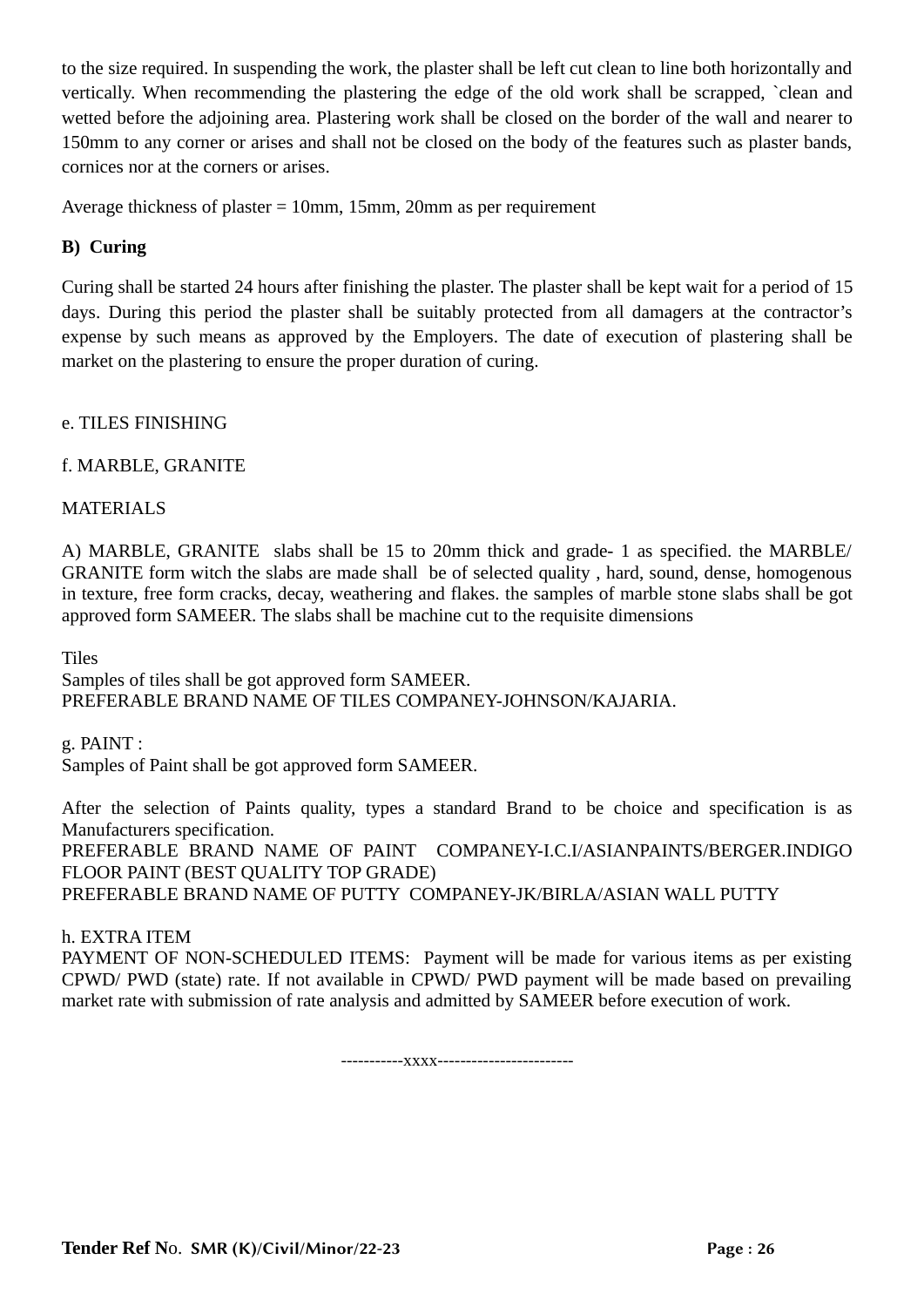#### **FORM OF TENDER**

**(To be filled up by the tenderer and to be submitted in their letter head along with the FINANCIAL BID)**

## **Name of work: Execution of civil work (re-construction of wall, drain, water tank slab, entrance gate etc) for Salt Lake Sec-V and Sec-III office premises at "SAMEER Kolkata Centre**

| To<br>The Officer-In-Charge<br><b>SAMEER Kolkata Centre</b><br>Salt Lake, Kolkata | Date:                                                                                                            |                           |
|-----------------------------------------------------------------------------------|------------------------------------------------------------------------------------------------------------------|---------------------------|
|                                                                                   | Ref: SMR (K)/CIVIL/Minor/22-23                                                                                   |                           |
| Dear Sir,                                                                         |                                                                                                                  |                           |
|                                                                                   |                                                                                                                  |                           |
|                                                                                   | Proprietor/Partner/CEO/MD/Director of M/s.                                                                       | (Address)<br>of<br>having |
|                                                                                   | examined the site of works, carefully read and understood the Specifications, General Conditions of Contract and |                           |
|                                                                                   | Conditions of the Tender, hereby tender and undertake to execute and complete all the works required to be       |                           |
|                                                                                   | performed in accordance with the schedule of quantities, specifications and General Terms and Conditions of      |                           |
| Contract.                                                                         |                                                                                                                  |                           |
|                                                                                   |                                                                                                                  | (Rupees                   |

I also declare that the information / documents furnished along with the application and tender are true and authentic to the best of my knowledge and belief. I am well aware of the fact that furnishing of any false information / fabricated document would lead to rejection of my tender / termination of contract at any stage besides liabilities towards prosecution under appropriate law. Each page of the tender document and papers submitted by my Company are authenticated, sealed and signed, and I take full responsibility for the entire documents submitted with this tender.

> Signature of the Tenderer / Authorised person (Seal of the Tenderer)

 $\Box$ 

| Name of the Tenderer         | (in Block letters) |
|------------------------------|--------------------|
|                              |                    |
|                              |                    |
| Address : (in block letters) | Seal               |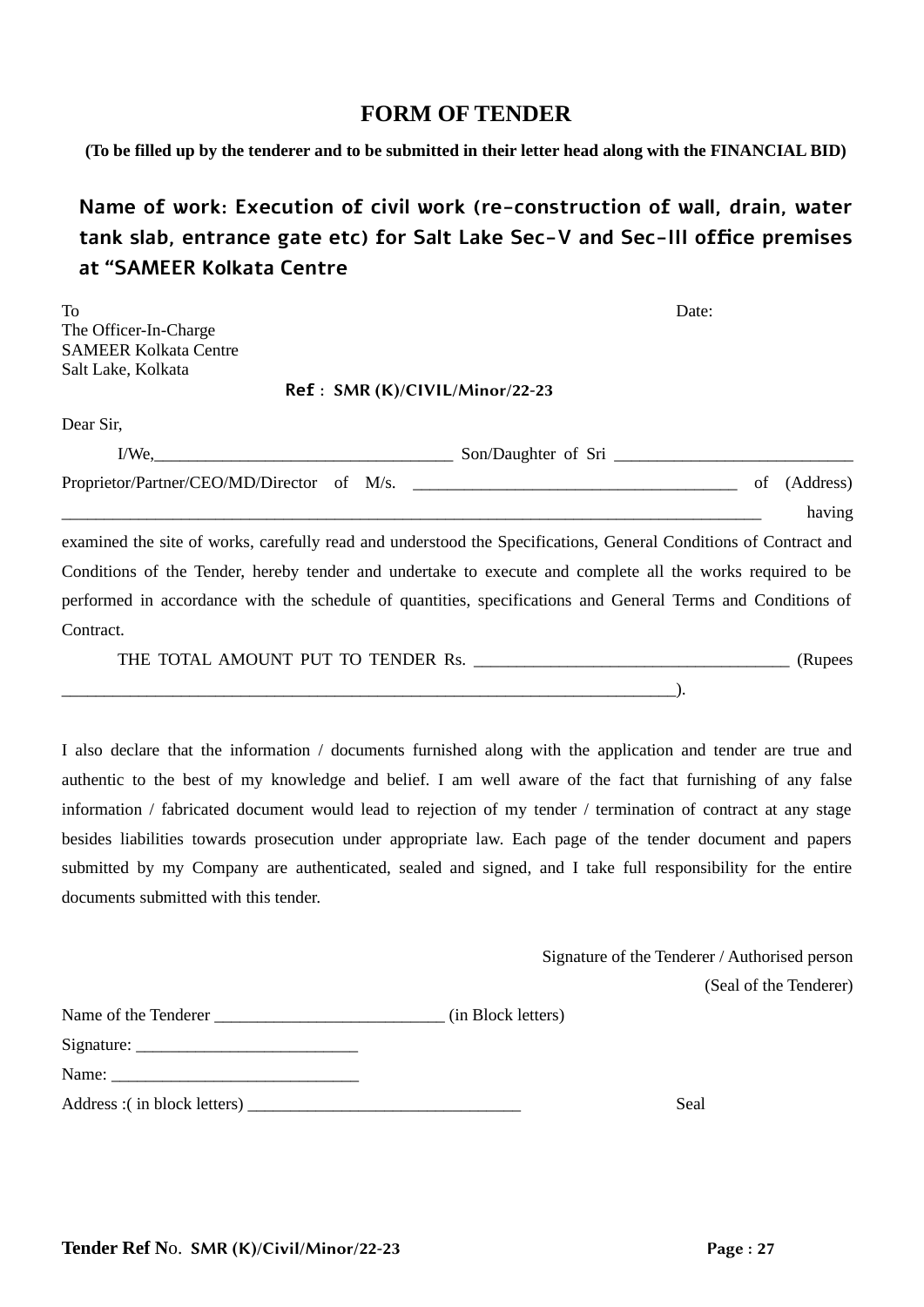### **ANNEXURE**

|                | <b>SCHEDULE OF QUANTITIES</b>                                                                                                                                                                                                                                                                                |             |       |           |             |                          |                                  |                                   |
|----------------|--------------------------------------------------------------------------------------------------------------------------------------------------------------------------------------------------------------------------------------------------------------------------------------------------------------|-------------|-------|-----------|-------------|--------------------------|----------------------------------|-----------------------------------|
| SI.No.         | <b>Description of items</b>                                                                                                                                                                                                                                                                                  | <b>Unit</b> | Qty   | Rate (Rs) | Amount(Rs.) | <b>Rate of GST</b><br>in | <b>Total GST</b><br>amount (Rs.) | Amount(Rs) included<br><b>GST</b> |
|                | Sec-III                                                                                                                                                                                                                                                                                                      |             |       |           |             |                          |                                  |                                   |
| 1              | Earth work in excavation by mechanical means<br>(Hydraulic excavator)/ manual means over areas<br>(exceeding 30 cm in depth, 1.5 m in width as well<br>as 10 sqm on plan) including getting out and<br>disposal of excavated earth lead upto 50 m and lift<br>upto 1.5 m, as directed by Engineer-in charge. |             |       |           |             |                          |                                  |                                   |
|                | All kinds of soil                                                                                                                                                                                                                                                                                            | cum         | 30.00 |           |             |                          |                                  |                                   |
| $\overline{2}$ | Demolishing cement concrete manually/ by<br>mechanical means including disposal of material<br>within 50 metres lead as per direction of Engineer - in -<br>charge.                                                                                                                                          |             |       |           |             |                          |                                  |                                   |
|                | 15.2.1 Nominal concrete 1:3:6 or richer mix (i/c<br>equivalent design mix)                                                                                                                                                                                                                                   | cum         | 3.50  |           |             |                          |                                  |                                   |
| 3              | Demolishing<br>R.C.C. work<br>manually/<br>by<br>mechanical means including stacking of steel bars<br>and disposal of unserviceable material within 50<br>metres from G.L lead as per direction of Engineer -<br>in-charge.                                                                                  | cum         | 2.50  |           |             |                          |                                  |                                   |
| 4              | Extra for cutting reinforcement bars manually/ by<br>mechanical means in R.C.C. or R.B. work<br>(Payment shall be made on the cross sectional area<br>of R.C.C. or R.B. work) as per direction of<br>Engineer in-charge                                                                                      | sqm         | 40.00 |           |             |                          |                                  |                                   |
| 5.             | Demolishing brick work manually/ by mechanical<br>means including stacking of serviceable material<br>and disposal of unserviceable material within 50<br>metres lead from GL as per direction of Engineer-<br>in-charge.                                                                                    |             |       |           |             |                          |                                  |                                   |
|                | In cement mortar                                                                                                                                                                                                                                                                                             | <b>cum</b>  | 25.00 |           |             |                          |                                  |                                   |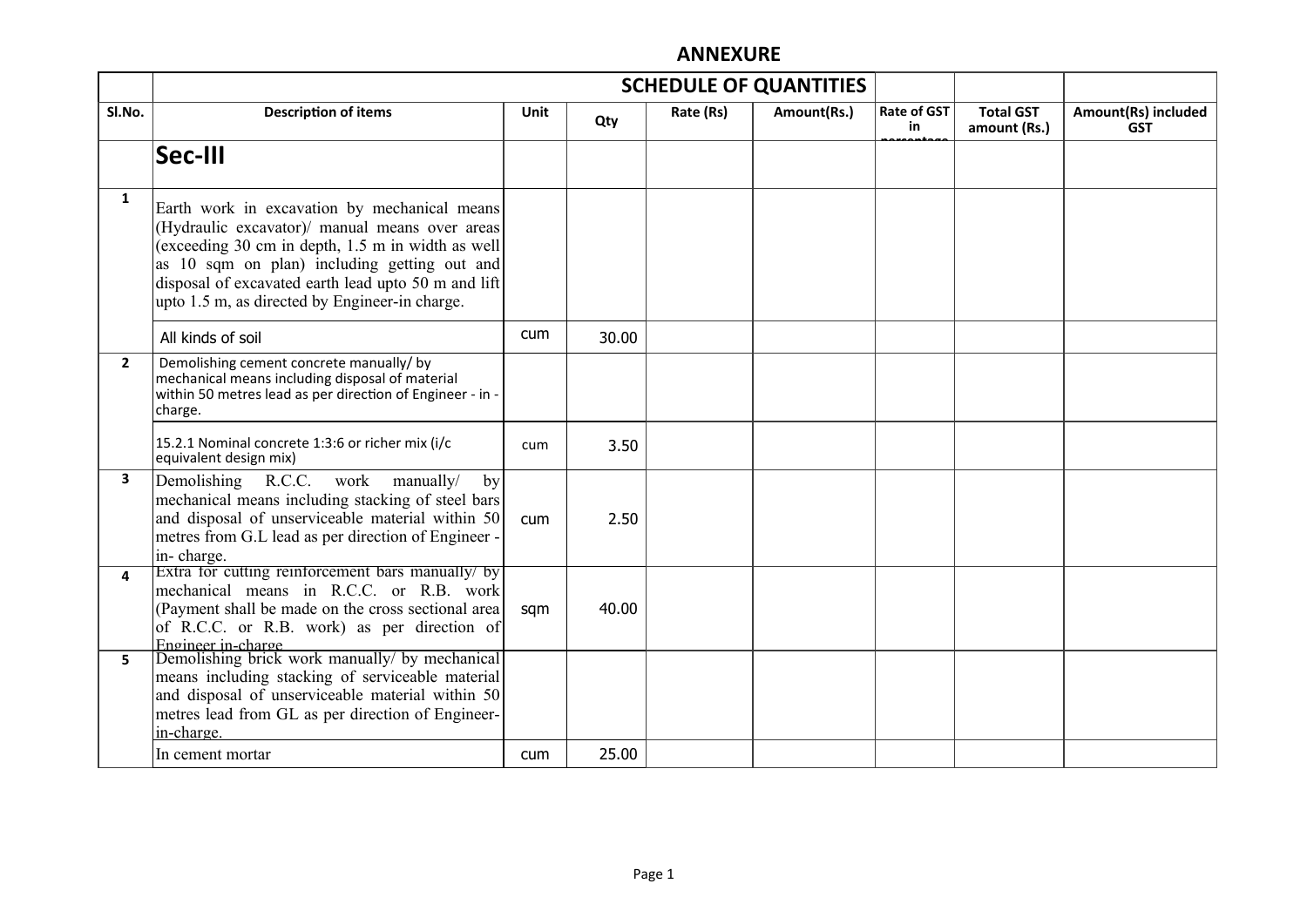| $\boldsymbol{6}$        | Dismantling steel work in built up sections in<br>angles, tees, flats and channels or HSS including<br>all gusset plates, bolts, nuts, cutting rivets, welding<br>etc. including dismembering and stacking within<br>50 metres lead from GL                                                                                                                                                                                                                                 | kg         | 450.00   |  |  |  |
|-------------------------|-----------------------------------------------------------------------------------------------------------------------------------------------------------------------------------------------------------------------------------------------------------------------------------------------------------------------------------------------------------------------------------------------------------------------------------------------------------------------------|------------|----------|--|--|--|
| $\overline{\mathbf{z}}$ | Disposal of building rubbish / malba / similar<br>unserviceable, dismantled or waste materials by<br>mechanical means, including loading, transporting,<br>unloading to approved municipal dumping ground<br>or as approved by Engineer-in-charge, beyond 50<br>m initial lead, for all leads including all lifts<br>involved.                                                                                                                                              | cum        | 65.00    |  |  |  |
| 8                       | Reinforced cement concrete work in beams,<br>suspended floors, roofs having slope up to 15°<br>landings, balconies, shelves, chajjas, lintels, bands,<br>plain window sills, staircases and spiral stair cases<br>above plinth level up to floor five level, excluding<br>the cost of centering, shuttering, finishing and<br>reinforcement with 1:1.5:3 (1 cement : 1.5 coarse<br>sand(zone-III) : 3 graded stone aggregate 20 mm<br>nominal size) as per direction of EIC | <b>cum</b> | 12.00    |  |  |  |
| 9                       | (1 cement : 2 coarse sand (zone-III) derived from<br>natural sources : 4 graded stone aggregate 20 mm<br>nominal size derived from natural sources)                                                                                                                                                                                                                                                                                                                         | cum        | 8.00     |  |  |  |
| 10                      | Centering and shuttering including strutting,<br>propping etc. and removal of form for :                                                                                                                                                                                                                                                                                                                                                                                    |            |          |  |  |  |
|                         | Lintels, beams, plinth beams, girders, bressumers<br>and cantilever                                                                                                                                                                                                                                                                                                                                                                                                         | sqm        | 75.00    |  |  |  |
| 11                      | Steel reinforcement for R.C.C. work including<br>straightening, cutting, bending, placing in position<br>and binding all complete upto plinth level.                                                                                                                                                                                                                                                                                                                        |            |          |  |  |  |
|                         | Thermo-Mechanically Treated bars of grade Fe-<br>500D or more.                                                                                                                                                                                                                                                                                                                                                                                                              | kg         | 2,100.00 |  |  |  |
| 12                      | Welding by Electrodes or gas or electric plant<br>including transportation of plant at site etc.<br>complete                                                                                                                                                                                                                                                                                                                                                                | cm         | 500.00   |  |  |  |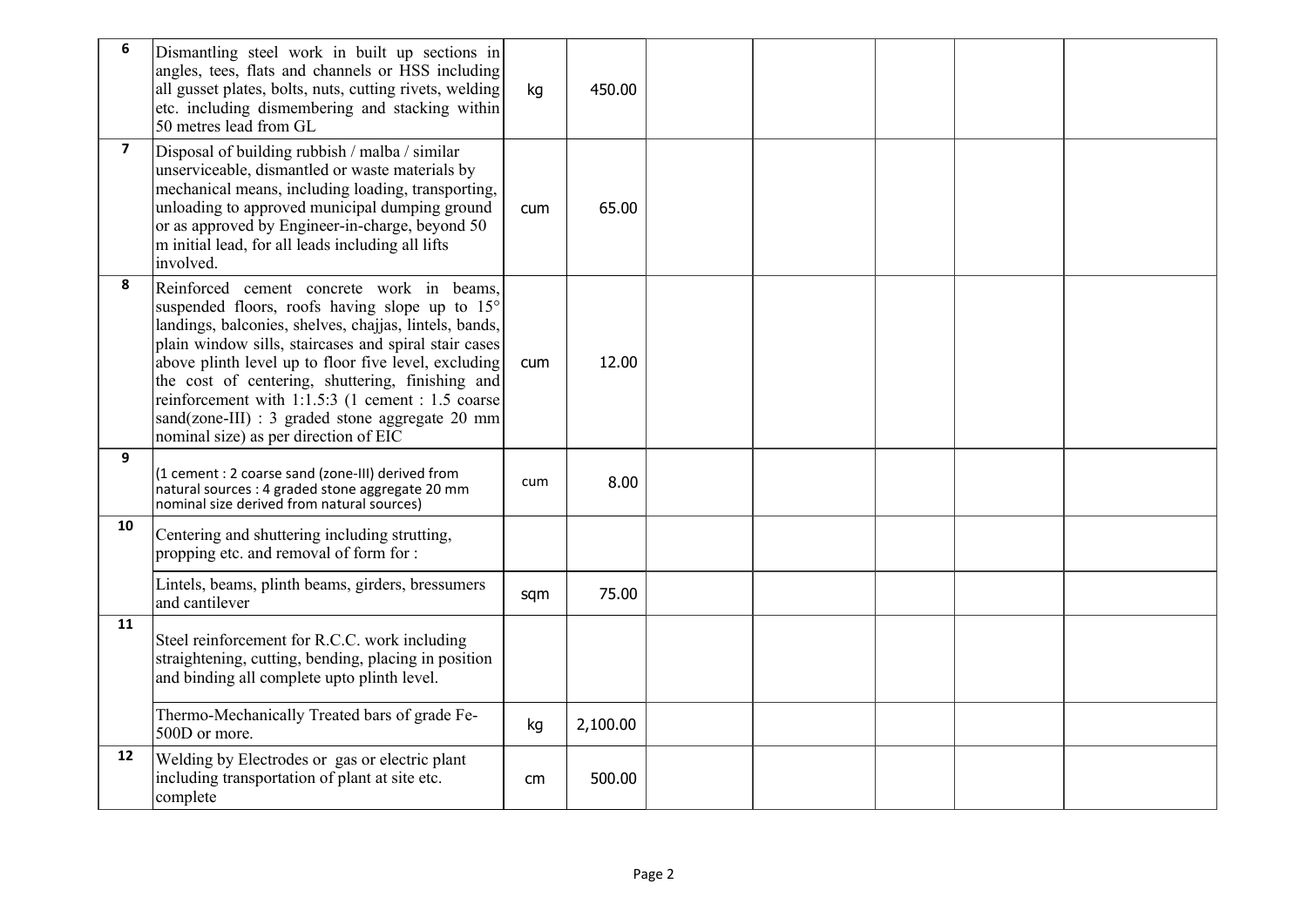| 13         | Brick work with common burnt clay F.P.S. (non<br>modular) bricks of class designation 7.5 in<br>superstructure above plinth level up to floor V<br>level in all shapes and sizes in :                                                                                                                                                                                                                                                                                                                                                                                                                                                        |       |          |  |  |  |
|------------|----------------------------------------------------------------------------------------------------------------------------------------------------------------------------------------------------------------------------------------------------------------------------------------------------------------------------------------------------------------------------------------------------------------------------------------------------------------------------------------------------------------------------------------------------------------------------------------------------------------------------------------------|-------|----------|--|--|--|
|            | Cement mortar 1:4 (1 cement : 4 coarse sand                                                                                                                                                                                                                                                                                                                                                                                                                                                                                                                                                                                                  | cum   | 25.00    |  |  |  |
| 14         | Half brick masonry with common burnt clay F.P.S.<br>(non modular) bricks of class designation 7.5 in<br>superstructure above plinth level up to floor V<br>level.                                                                                                                                                                                                                                                                                                                                                                                                                                                                            |       |          |  |  |  |
|            | Cement mortar 1:3 (1 cement :3 coarse sand) s                                                                                                                                                                                                                                                                                                                                                                                                                                                                                                                                                                                                | sqm   | 220.00   |  |  |  |
| 15         | Fencing with angle iron post placed at required<br>distance embedded in cement concrete blocks, every<br>15th post, last but one end post and corner post shall<br>be strutted on both sides and end post on one side<br>only and provided with horizontal lines and two<br>diagonals interwoven with horizontal wires, of barbed<br>wire weighing 9.38 kg per 100 m (minimum), between<br>the two posts fitted and fixed with G.I. staples, turn<br>buckles etc. complete. (Cost of posts, struts, earth<br>work and concrete work to be paid for separately).<br>Payment to be made per metre cost of total length of<br>barbed wire used. |       |          |  |  |  |
|            | With G.I. barbed wire                                                                                                                                                                                                                                                                                                                                                                                                                                                                                                                                                                                                                        | meter | 600.00   |  |  |  |
| 16         | Steel work welded in built up sections/framed<br>work, including cutting, hoisting, fixing in position<br>and applying a priming coat of approved steel<br>primer using structural steel etc. as required                                                                                                                                                                                                                                                                                                                                                                                                                                    |       |          |  |  |  |
| 17         | gratings, frames, guard bar, ladder, railings, brackets,<br>gates and similar works                                                                                                                                                                                                                                                                                                                                                                                                                                                                                                                                                          | kg    | 1,000.00 |  |  |  |
| 18a        | 20 mm cement plaster of mix :                                                                                                                                                                                                                                                                                                                                                                                                                                                                                                                                                                                                                |       |          |  |  |  |
| <b>18b</b> | 1:4 (1 cement: 4 coarse sand)                                                                                                                                                                                                                                                                                                                                                                                                                                                                                                                                                                                                                | sqm   | 320.00   |  |  |  |
| 19         | Applying priming coat:                                                                                                                                                                                                                                                                                                                                                                                                                                                                                                                                                                                                                       |       |          |  |  |  |
|            | With ready mixed red oxide zinc chromate primer<br>of approved brand and manufacture on steel<br>galvanised iron/steel works s                                                                                                                                                                                                                                                                                                                                                                                                                                                                                                               | sqm   | 150.00   |  |  |  |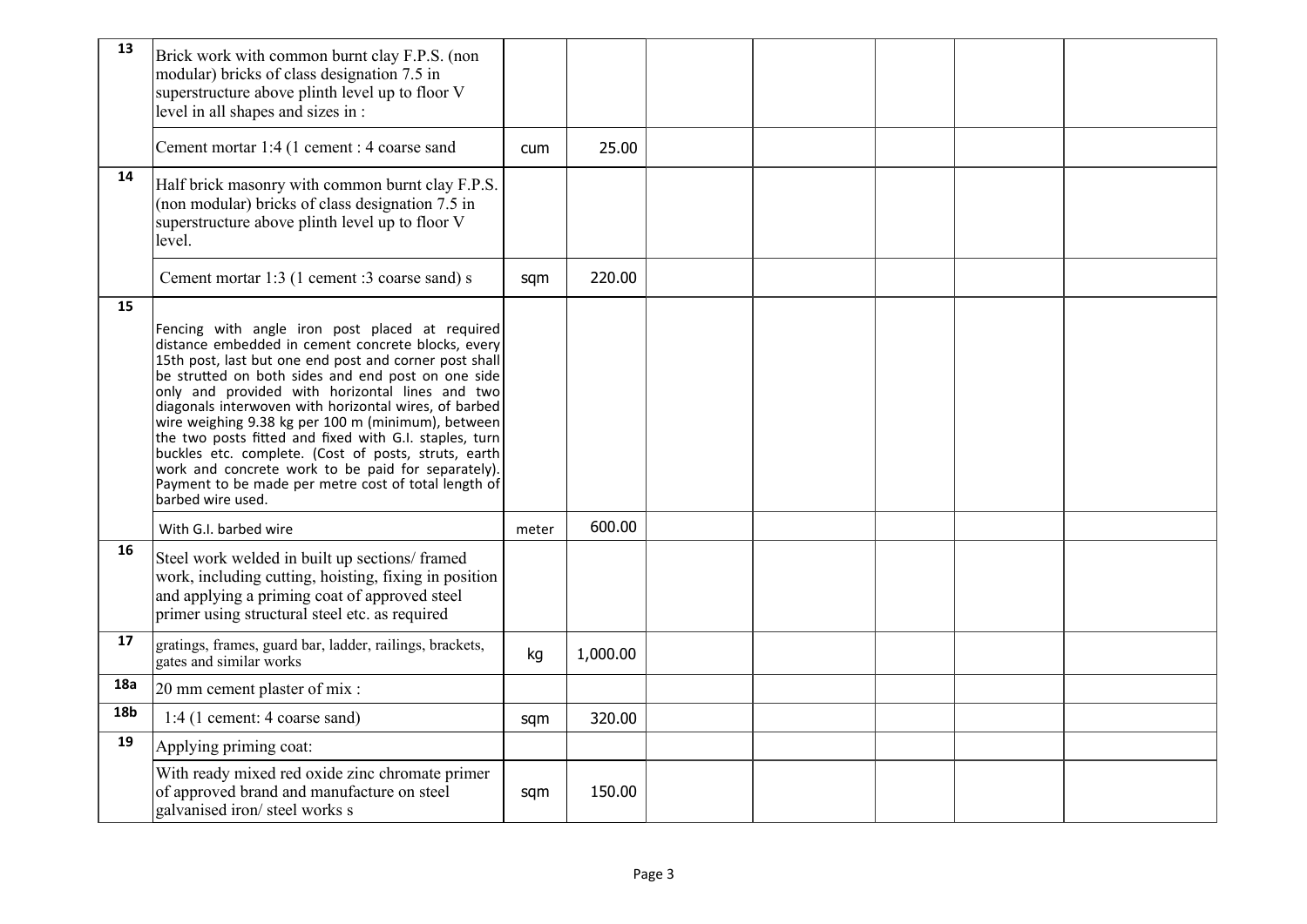| 20.a | Painting with synthetic enamel paint of approved<br>brand and manufacture of required colour to give<br>an even shade:                                                                                                                      |     |        |  |  |  |
|------|---------------------------------------------------------------------------------------------------------------------------------------------------------------------------------------------------------------------------------------------|-----|--------|--|--|--|
| 20.b | Two or more coats on new work over an under coat of<br>suitable shade with ordinary paint of approved brand<br>and manufacture                                                                                                              | sqm | 150.00 |  |  |  |
| 21   | Finishing walls with Acrylic Smooth exterior paint<br>of required shade:                                                                                                                                                                    |     |        |  |  |  |
|      | (Two or more coat applied $@$ 1.67 ltr/10 sqm and<br>including priming coat of exterior primer applied @<br>$2.20 \text{ kg}/10 \text{ sqm}$ )                                                                                              | sqm | 320.00 |  |  |  |
|      | Sec-V                                                                                                                                                                                                                                       |     |        |  |  |  |
| 22   | Demolishing<br>R.C.C. work manually/<br>by<br>mechanical means including stacking of steel bars<br>and disposal of unserviceable material within 50<br>metres from G.L lead as per direction of Engineer -<br>in-charge.                    | cum | 2.10   |  |  |  |
| 23   | Extra for cutting reinforcement bars manually/ by<br>mechanical means in R.C.C. or R.B. work<br>(Payment shall be made on the cross sectional area<br>of R.C.C. or R.B. work) as per direction of<br>Engineer in-charge                     | sqm | 25.50  |  |  |  |
| 24   | Demolishing brick work manually/ by mechanical<br>means including stacking of serviceable material<br>and disposal of unserviceable material within 50<br>metres lead from GL as per direction of Engineer-<br>in-charge.                   |     |        |  |  |  |
|      | In cement mortar                                                                                                                                                                                                                            | cum | 1.50   |  |  |  |
| 25   | Dismantling steel work in built up sections in<br>angles, tees, flats and channels or HSS including<br>all gusset plates, bolts, nuts, cutting rivets, welding<br>etc. including dismembering and stacking within<br>50 metres lead from GL | kg  | 500.00 |  |  |  |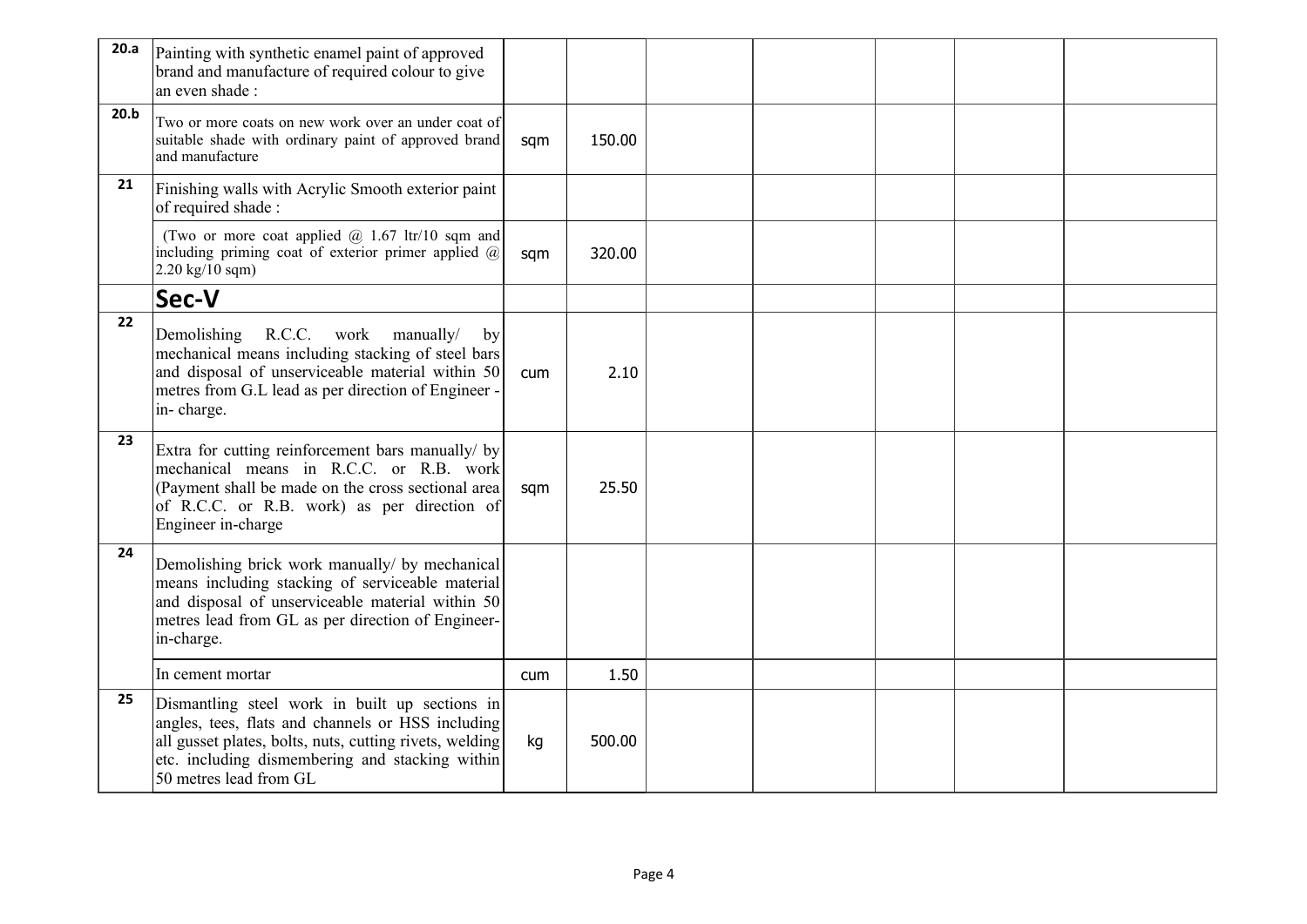| 26 | Disposal of building rubbish / malba / similar<br>unserviceable, dismantled or waste materials by<br>mechanical means, including loading, transporting,<br>unloading to approved municipal dumping ground<br>or as approved by Engineer-in-charge, beyond 50<br>m initial lead, for all leads including all lifts<br>involved.                                                                                                                                              | cum | 5.50     |  |  |  |
|----|-----------------------------------------------------------------------------------------------------------------------------------------------------------------------------------------------------------------------------------------------------------------------------------------------------------------------------------------------------------------------------------------------------------------------------------------------------------------------------|-----|----------|--|--|--|
| 27 | Reinforced cement concrete work in beams,<br>suspended floors, roofs having slope up to 15°<br>landings, balconies, shelves, chajjas, lintels, bands,<br>plain window sills, staircases and spiral stair cases<br>above plinth level up to floor five level, excluding<br>the cost of centering, shuttering, finishing and<br>reinforcement with 1:1.5:3 (1 cement : 1.5 coarse<br>sand(zone-III) : 3 graded stone aggregate 20 mm<br>nominal size) as per direction of EIC | cum | 22.00    |  |  |  |
| 28 | Centering and shuttering including strutting,<br>propping etc. and removal of form for :                                                                                                                                                                                                                                                                                                                                                                                    |     |          |  |  |  |
|    | Suspended floors, roofs, landings, balconies and<br>access platform                                                                                                                                                                                                                                                                                                                                                                                                         | sqm | 65.00    |  |  |  |
| 29 | Lintels, beams, plinth beams, girders, bressumers<br>and cantilever                                                                                                                                                                                                                                                                                                                                                                                                         | sqm | 55.00    |  |  |  |
| 30 | Columns, Pillars, Piers, Abutments, Posts and<br>Struts                                                                                                                                                                                                                                                                                                                                                                                                                     | sqm | 28.00    |  |  |  |
| 31 | Steel reinforcement for R.C.C. work including<br>straightening, cutting, bending, placing in position<br>and binding all complete upto plinth level.                                                                                                                                                                                                                                                                                                                        |     |          |  |  |  |
|    | Thermo-Mechanically Treated bars of grade Fe-<br>500D or more.                                                                                                                                                                                                                                                                                                                                                                                                              | kg  | 3,200.01 |  |  |  |
| 32 | Welding by Electrodes or gas or electric plant<br>including transportation of plant at site etc.<br>complete                                                                                                                                                                                                                                                                                                                                                                | cm  | 500.00   |  |  |  |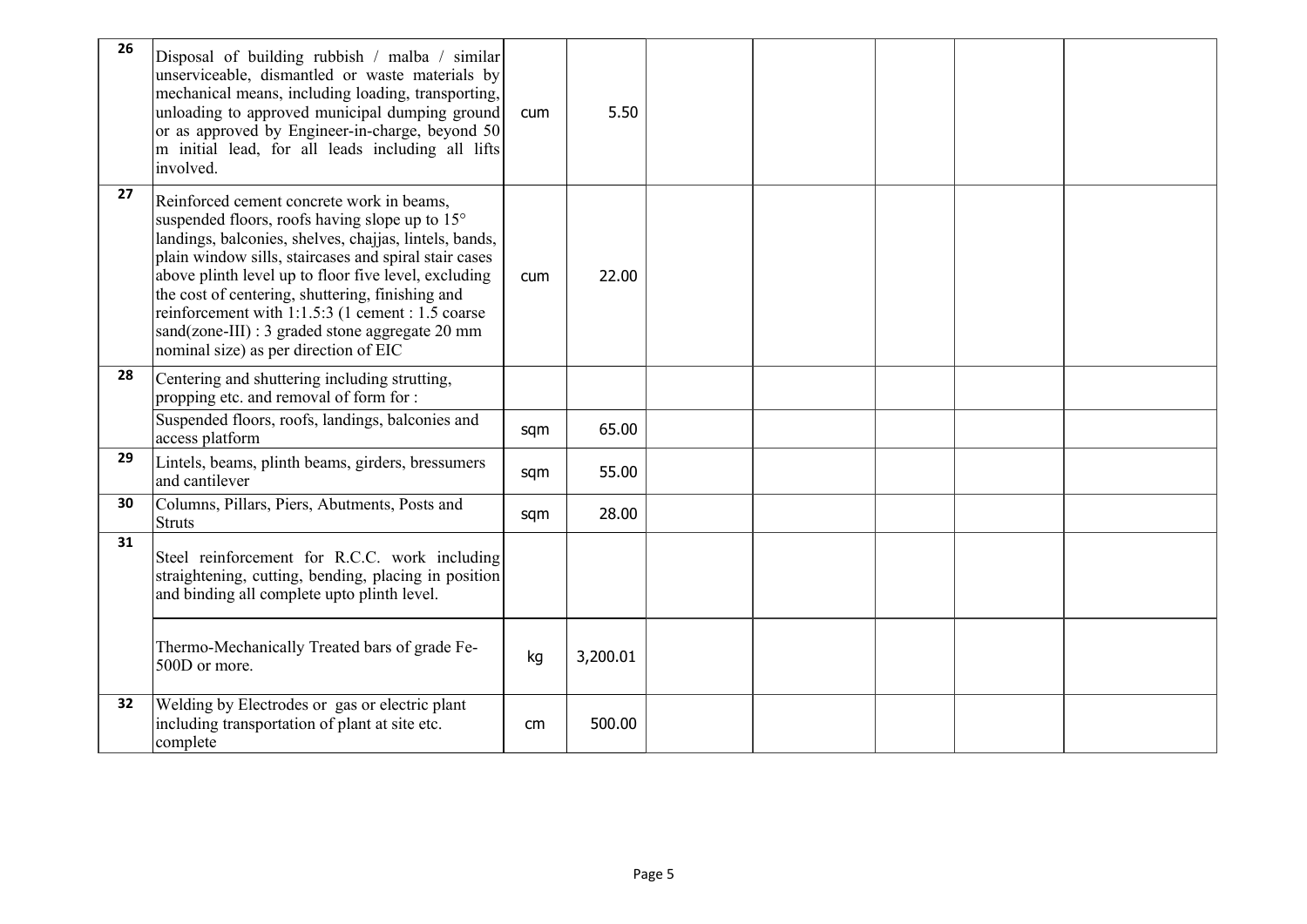| 33 | Brick work with common burnt clay F.P.S. (non<br>modular) bricks of class designation 7.5 in<br>superstructure above plinth level up to floor V<br>level in all shapes and sizes in:                                                                                                                                                                                                                  |       |        |  |  |  |
|----|-------------------------------------------------------------------------------------------------------------------------------------------------------------------------------------------------------------------------------------------------------------------------------------------------------------------------------------------------------------------------------------------------------|-------|--------|--|--|--|
|    | Cement mortar 1:4 (1 cement : 4 coarse sand                                                                                                                                                                                                                                                                                                                                                           | cum   | 2.50   |  |  |  |
| 34 | Half brick masonry with common burnt clay F.P.S.<br>(non modular) bricks of class designation 7.5 in<br>superstructure above plinth level up to floor V<br>level.                                                                                                                                                                                                                                     |       |        |  |  |  |
|    | Cement mortar 1:3 (1 cement :3 coarse sand)                                                                                                                                                                                                                                                                                                                                                           | sqm   | 38.50  |  |  |  |
| 35 | Cleaning of reinforcement from rust from the<br>reinforcing bars to give it a total rust free steel<br>surface by using alkaline chemical rust remover of<br>approved make with paint brush and removing<br>loose particles after 24 hours of its application with<br>wire brush and thoroughly washing with water and<br>allowing it to dry, all complete as per direction of<br>Engineer-In-Charge. |       |        |  |  |  |
|    | Bars above 12 mm diameter                                                                                                                                                                                                                                                                                                                                                                             | Metre | 105.01 |  |  |  |
| 36 | Providing, mixing and applying bonding coat of<br>approved adhesive on chipped portion of RCC for<br>bonding between old and new concrete as per<br>specifications and direction of Engineer-In-charge<br>complete in all respect.                                                                                                                                                                    |       |        |  |  |  |
|    | SBR Polymer (@10% of cement weight) modified<br>cementitious bond coat @ 2.2 kg cement per sqm<br>of surface area mixed with specified proportion of<br>approved polymer.                                                                                                                                                                                                                             | sqm   | 5.00   |  |  |  |
| 37 | Steel work welded in built up sections/ framed<br>work, including cutting, hoisting, fixing in position<br>and applying a priming coat of approved steel<br>primer using structural steel etc. as required                                                                                                                                                                                            |       |        |  |  |  |
|    | gratings, frames, guard bar, ladder, railings, brackets,<br>gates and similar works                                                                                                                                                                                                                                                                                                                   | kg    | 700.00 |  |  |  |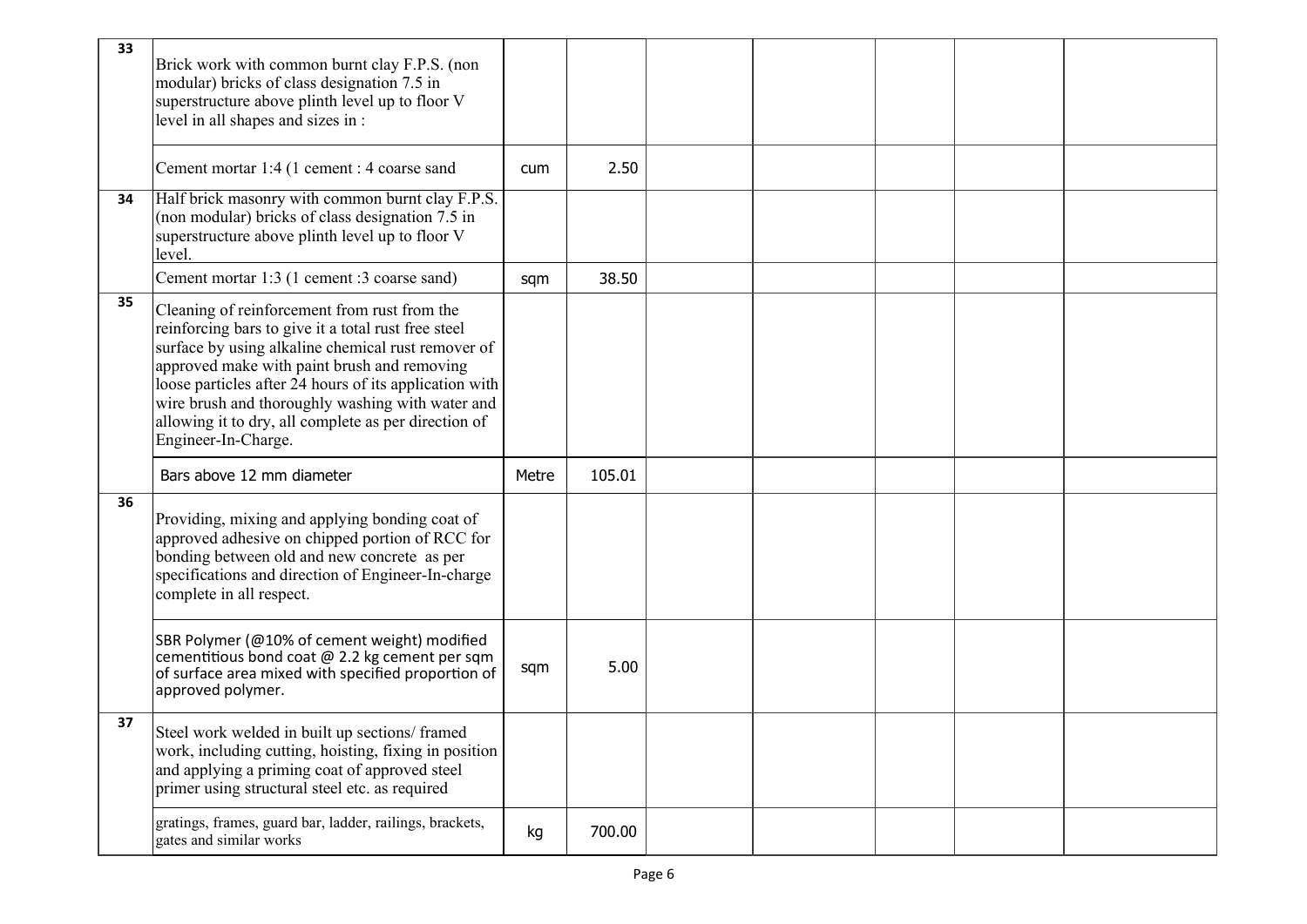| 38 | 20 mm cement plaster of mix :                                                                                                                                                                                                                                                                                                                                                                                                                                                                                                                         |     |        |  |  |  |
|----|-------------------------------------------------------------------------------------------------------------------------------------------------------------------------------------------------------------------------------------------------------------------------------------------------------------------------------------------------------------------------------------------------------------------------------------------------------------------------------------------------------------------------------------------------------|-----|--------|--|--|--|
|    | 1:4 (1 cement: 4 coarse sand)                                                                                                                                                                                                                                                                                                                                                                                                                                                                                                                         | sqm | 275.00 |  |  |  |
| 39 | Applying priming coat:                                                                                                                                                                                                                                                                                                                                                                                                                                                                                                                                |     |        |  |  |  |
|    | With ready mixed red oxide zinc chromate primer<br>of approved brand and manufacture on steel<br>galvanised iron/steel works s                                                                                                                                                                                                                                                                                                                                                                                                                        | sqm | 80.00  |  |  |  |
| 40 | Painting with synthetic enamel paint of approved<br>brand and manufacture of required colour to give<br>an even shade :                                                                                                                                                                                                                                                                                                                                                                                                                               |     |        |  |  |  |
|    | Two or more coats on new work over an under coat of<br>suitable shade with ordinary paint of approved brand<br>and manufacture                                                                                                                                                                                                                                                                                                                                                                                                                        | sqm | 80.00  |  |  |  |
| 41 | Finishing walls with Acrylic Smooth exterior paint<br>of required shade:                                                                                                                                                                                                                                                                                                                                                                                                                                                                              |     |        |  |  |  |
|    | (Two or more coat applied $\omega$ 1.67 ltr/10 sqm and<br>including priming coat of exterior primer applied $(a)$<br>$2.20 \text{ kg}/10 \text{ sqm}$                                                                                                                                                                                                                                                                                                                                                                                                 | sqm | 275.00 |  |  |  |
| 42 | Providing and fixing 18 mm thick gang saw cut, mirror<br>polished, premoulded and prepolished, machine cut for<br>kitchen platforms, vanity counters, window sills, facias<br>and similar locations of required size, approved shade,<br>colour and texture laid over 20 mm thick base cement<br>mortar 1:4 (1 cement : 4 coarse sand), joints treated<br>with white cement, mixed with matching pigment,<br>epoxy touch ups, including rubbing, curing, moulding<br>and polishing to edges to give high gloss finish etc.<br>complete at all levels. |     |        |  |  |  |
|    | Granite stone slab all colour and texture except black,<br>Cherry/Ruby red. Area of slab upto 0.50 sqm                                                                                                                                                                                                                                                                                                                                                                                                                                                | sqm | 20.00  |  |  |  |
|    | <b>GRAND TOTAL(INCL GST)</b>                                                                                                                                                                                                                                                                                                                                                                                                                                                                                                                          |     |        |  |  |  |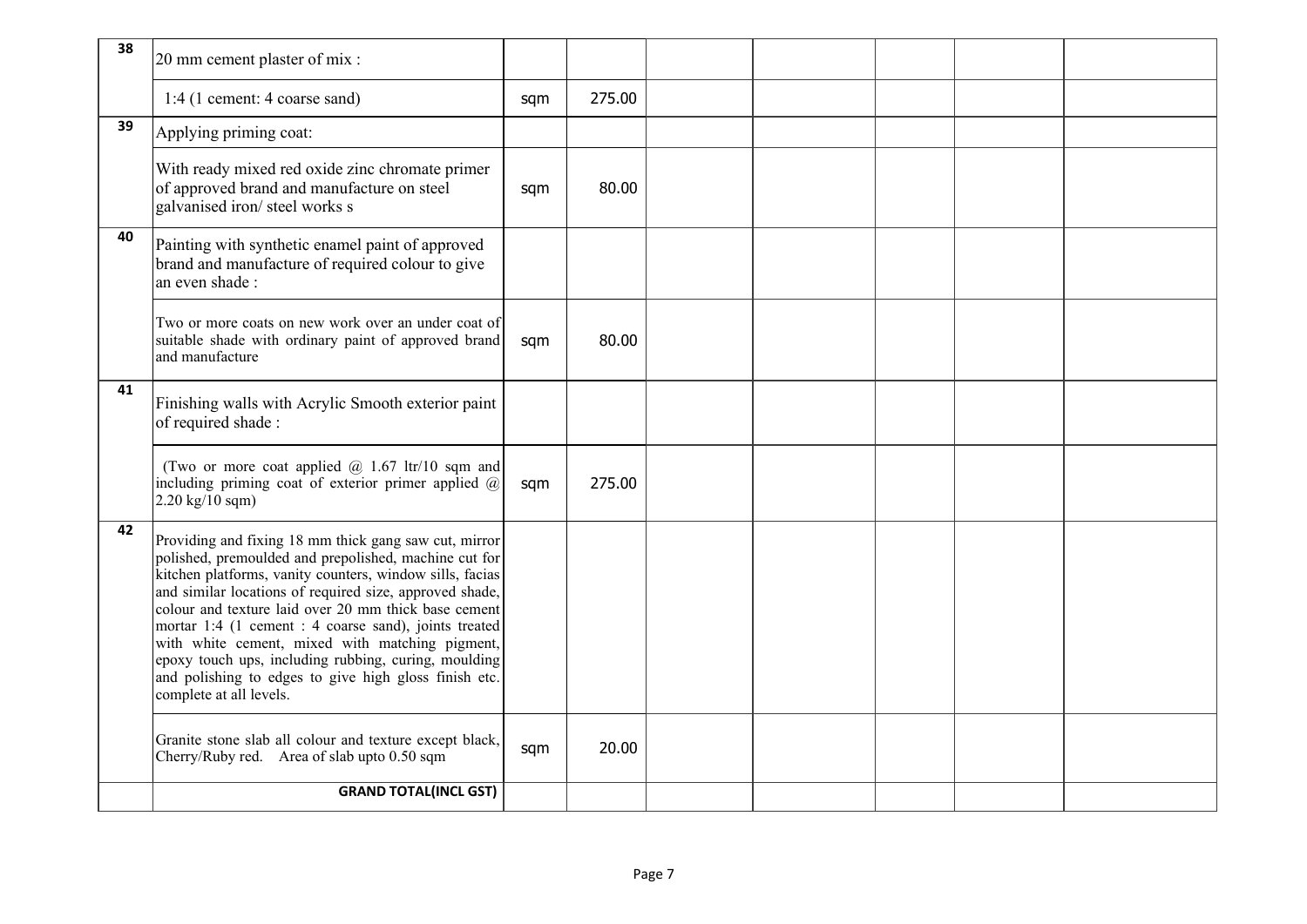# **AMENDMENT**

**===================**

### **The following amendments have been incorporated after Pre-bid meeting dated on 24th May, 2022 :**

| Srl No.        | In place of                                                 | Amended page in<br>tender document              | To be read as                                                                                                                                                                  |
|----------------|-------------------------------------------------------------|-------------------------------------------------|--------------------------------------------------------------------------------------------------------------------------------------------------------------------------------|
| $\mathbf{1}$   | Time Limit for execution - 90 DAYS Page - 2 (Notice         | Inviting Tender)                                | Time Limit for execution -<br>120 DAYS                                                                                                                                         |
| $\overline{2}$ | Tender fee,<br>v).                                          | Page $-7$<br>(Sec-I:<br>General<br>Instruction) | v. Removed                                                                                                                                                                     |
| 3              | X). Eligibility Criteria :<br>h) Rs. 20.00 (fifteen) lakhs. | Page $-8$<br>(Sec-I:<br>General<br>Instruction) | X). Eligibility Criteria :<br>h) Rs. 20.00 Lakhs (Rupees<br>twenty Lakhs).                                                                                                     |
|                | m) Valid registration with Sales Tax                        |                                                 |                                                                                                                                                                                |
|                | department for Work Contract Tax                            |                                                 | m) Removed                                                                                                                                                                     |
| 4.             | ii). Other works will be ex                                 | Page -10<br>(SEC-II: Scope of<br>Work)          | removed                                                                                                                                                                        |
| 5              | <b>Addendum: New clause</b>                                 | Page -17                                        | 49. Rate of GST has                                                                                                                                                            |
|                | is incorporated in Terms                                    | (SEC-III: Terms                                 | been considered as                                                                                                                                                             |
|                | and Conditions (Sec-III)                                    | and Conditions)                                 | 18%. If there shall be<br>any change made by<br>the Government in the<br>rate of GST at the time<br>of payment to<br>the<br>contractor, necessary<br>adjustment<br>shall<br>be |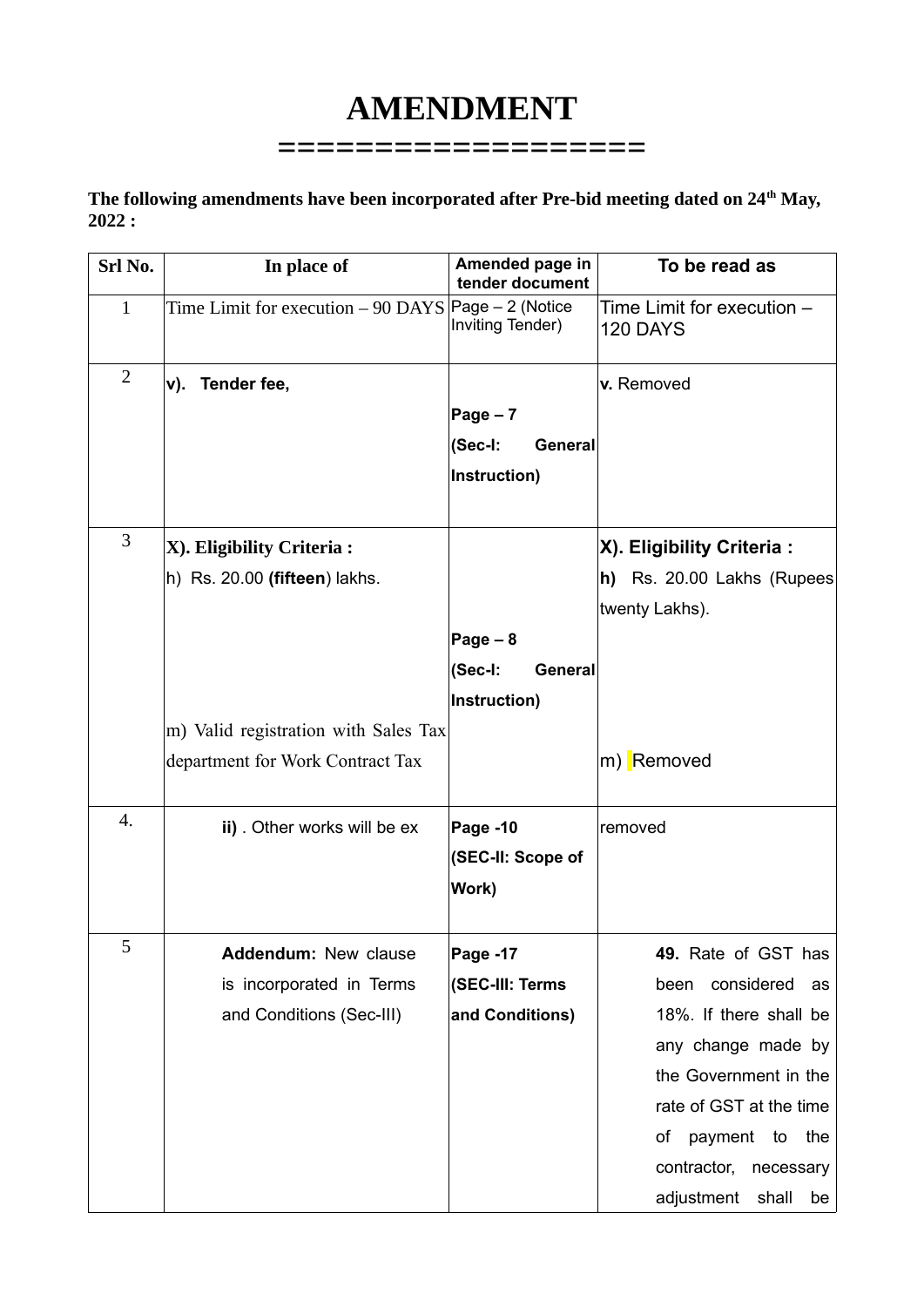|    |                                                      |                                                                                                 | made in full, e.g. if bill<br>decreased/increased,<br>the difference shall be<br>deducted/added<br>from/in the bill.                                                                                                         |
|----|------------------------------------------------------|-------------------------------------------------------------------------------------------------|------------------------------------------------------------------------------------------------------------------------------------------------------------------------------------------------------------------------------|
| 6  | S.<br>6)<br>М.<br><b>EINFORCEMENT</b>                | Page 22<br>$(SEC-IV):$<br><b>SCHEDULE OF</b><br><b>QUANTITIES</b>                               | 6) M.S.<br><b>REINFORCEMENT</b>                                                                                                                                                                                              |
| 7  | <b>CONCRETE WORK:</b><br>for two week shall be done. | Page 24<br>(SEC-IV):<br><b>SCHEDULE OF</b><br><b>QUANTITIES</b>                                 | minimum<br>for<br>two<br>week shall be done                                                                                                                                                                                  |
| 8  | B) Curing:<br>for a period of 15 days.               | Page 26<br>$(SEC-IV):$<br><b>SCHEDULE OF</b><br><b>QUANTITIES</b>                               | for<br>period<br>of<br>$\mathsf{a}$<br>minimum 15 days.                                                                                                                                                                      |
| 9. | Serial No. Of schedule of<br>quantities 1,2,3,42     | <b>Page 1-7</b><br>$(SEC-IV):$<br><b>ANNEXURE OF</b><br><b>SCHEDULE OF</b><br><b>QUANTITIES</b> | Serial No. Of<br>schedule of quantities<br>revised as<br>$1, 2, 3, \ldots 39.$<br>(All bidders are<br>requested to quote as<br>per REVISED<br>ANNEXURE,<br><b>SCHEDULED OF</b><br><b>QUANTITIES as</b><br>enclosed herewith. |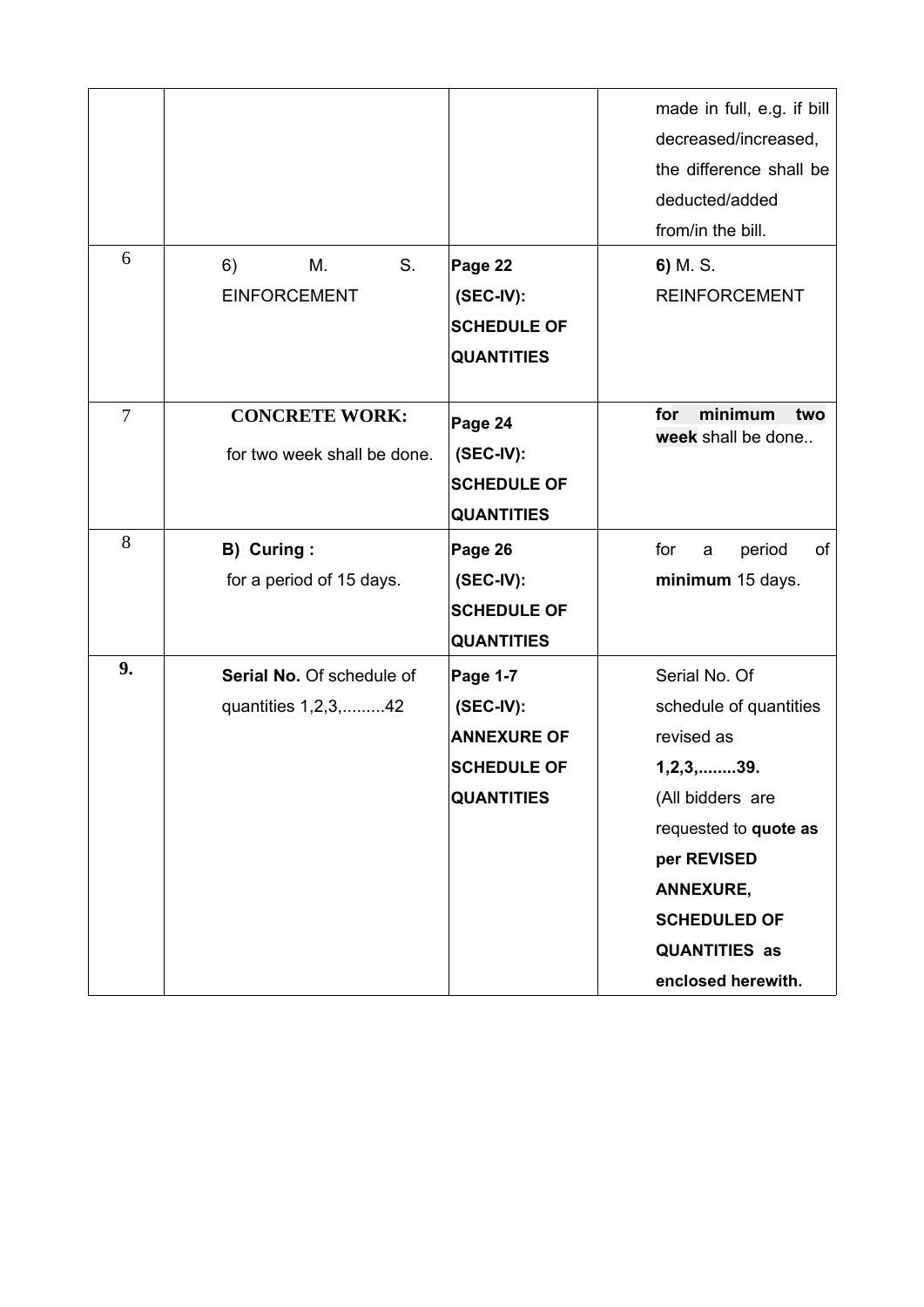## **REVISED ANNEXURE**

## **(Bidders are requested to quote as per below schedule of quantity)**

|              |                                                                                                                                                                                                                                                                                                              |            |       | <b>SCHEDULE OF QUANTITIES</b> |             |                                        |                                  |                                   |
|--------------|--------------------------------------------------------------------------------------------------------------------------------------------------------------------------------------------------------------------------------------------------------------------------------------------------------------|------------|-------|-------------------------------|-------------|----------------------------------------|----------------------------------|-----------------------------------|
|              | SI.No. Description of items                                                                                                                                                                                                                                                                                  | Unit       | Qty   | Rate (Rs)                     | Amount(Rs.) | <b>Rate of GST</b><br>in<br>percentage | <b>Total GST</b><br>amount (Rs.) | Amount(Rs) included<br><b>GST</b> |
|              | Sec-III                                                                                                                                                                                                                                                                                                      |            |       |                               |             |                                        |                                  |                                   |
| $\mathbf{1}$ | Earth work in excavation by mechanical means<br>(Hydraulic excavator)/ manual means over areas<br>(exceeding 30 cm in depth, 1.5 m in width as well<br>as 10 sqm on plan) including getting out and<br>disposal of excavated earth lead upto 50 m and lift<br>upto 1.5 m, as directed by Engineer-in charge. |            |       |                               |             |                                        |                                  |                                   |
|              | All kinds of soil                                                                                                                                                                                                                                                                                            | <b>cum</b> | 30.00 |                               |             |                                        |                                  |                                   |
| $\mathbf{2}$ | Demolishing cement concrete manually/ by<br>mechanical means including disposal of material<br>within 50 metres lead as per direction of Engineer - in -<br>charge.                                                                                                                                          |            |       |                               |             |                                        |                                  |                                   |
|              | Nominal concrete 1:3:6 or richer mix (i/c equivalent<br>design mix)                                                                                                                                                                                                                                          | cum        | 3.50  |                               |             |                                        |                                  |                                   |
| 3            | R.C.C.<br>Demolishing<br>work<br>manually/<br>by<br>mechanical means including stacking of steel bars<br>and disposal of unserviceable material within 50<br>metres from G.L lead as per direction of Engineer -<br>in-charge.                                                                               | cum        | 2.50  |                               |             |                                        |                                  |                                   |
| 4            | Extra for cutting reinforcement bars manually/ by<br>mechanical means in R.C.C. or R.B. work<br>(Payment shall be made on the cross sectional area)<br>of R.C.C. or R.B. work) as per direction of<br>Engineer in-charge                                                                                     | sqm        | 40.00 |                               |             |                                        |                                  |                                   |
| 5.           | Demolishing brick work manually/ by mechanical<br>means including stacking of serviceable material<br>and disposal of unserviceable material within 50<br>metres lead from GL as per direction of Engineer-<br>in-charge.                                                                                    |            |       |                               |             |                                        |                                  |                                   |
|              | In cement mortar                                                                                                                                                                                                                                                                                             | cum        | 25.00 |                               |             |                                        |                                  |                                   |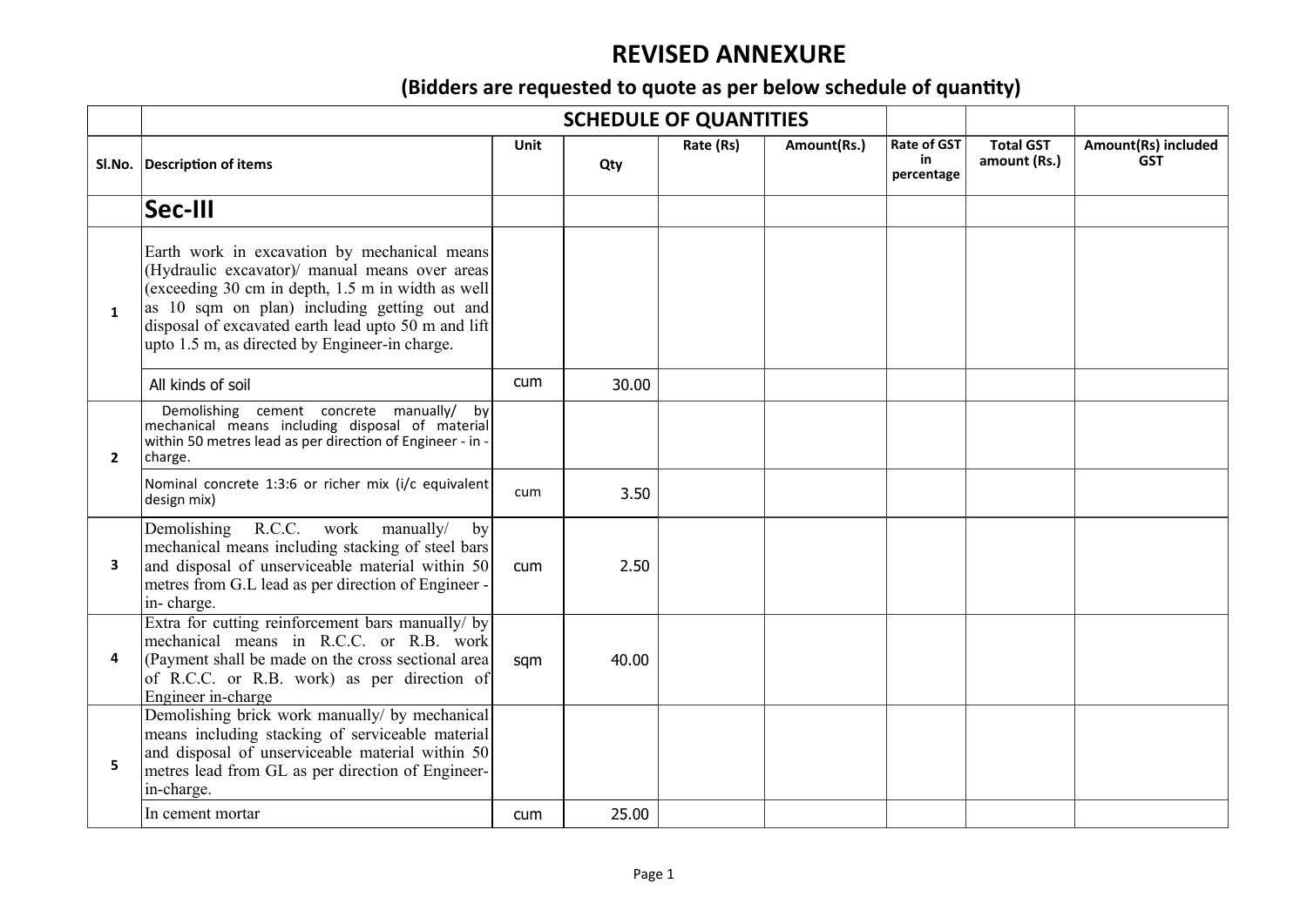| 6              | Dismantling steel work in built up sections in<br>angles, tees, flats and channels or HSS including<br>all gusset plates, bolts, nuts, cutting rivets, welding<br>etc. including dismembering and stacking within<br>50 metres lead from GL                                                                                                                                                                                                                                 | kg         | 450.00   |  |  |  |
|----------------|-----------------------------------------------------------------------------------------------------------------------------------------------------------------------------------------------------------------------------------------------------------------------------------------------------------------------------------------------------------------------------------------------------------------------------------------------------------------------------|------------|----------|--|--|--|
| $\overline{7}$ | Disposal of building rubbish / malba / similar<br>unserviceable, dismantled or waste materials by<br>mechanical means, including loading, transporting,<br>unloading to approved municipal dumping ground<br>or as approved by Engineer-in-charge, beyond 50<br>m initial lead, for all leads including all lifts<br>involved.                                                                                                                                              | cum        | 65.00    |  |  |  |
| 8              | Reinforced cement concrete work in beams,<br>suspended floors, roofs having slope up to 15°<br>landings, balconies, shelves, chajjas, lintels, bands,<br>plain window sills, staircases and spiral stair cases<br>above plinth level up to floor five level, excluding<br>the cost of centering, shuttering, finishing and<br>reinforcement with 1:1.5:3 (1 cement : 1.5 coarse<br>sand(zone-III) : 3 graded stone aggregate 20 mm<br>nominal size) as per direction of EIC | <b>cum</b> | 12.00    |  |  |  |
| 9              | (1 cement : 2 coarse sand (zone-III) derived from<br>natural sources : 4 graded stone aggregate 20 mm<br>nominal size derived from natural sources)                                                                                                                                                                                                                                                                                                                         | cum        | 8.00     |  |  |  |
| 10             | Centering and shuttering including strutting,<br>propping etc. and removal of form for :                                                                                                                                                                                                                                                                                                                                                                                    |            |          |  |  |  |
|                | Lintels, beams, plinth beams, girders, bressumers<br>and cantilever                                                                                                                                                                                                                                                                                                                                                                                                         | sqm        | 75.00    |  |  |  |
| 11             | Steel reinforcement for R.C.C. work including<br>straightening, cutting, bending, placing in position<br>and binding all complete upto plinth level.                                                                                                                                                                                                                                                                                                                        |            |          |  |  |  |
|                | Thermo-Mechanically Treated bars of grade Fe-<br>500D or more.                                                                                                                                                                                                                                                                                                                                                                                                              | kg         | 2,100.00 |  |  |  |
| 12             | Welding by Electrodes or gas or electric plant<br>including transportation of plant at site etc.<br>complete                                                                                                                                                                                                                                                                                                                                                                | cm         | 500.00   |  |  |  |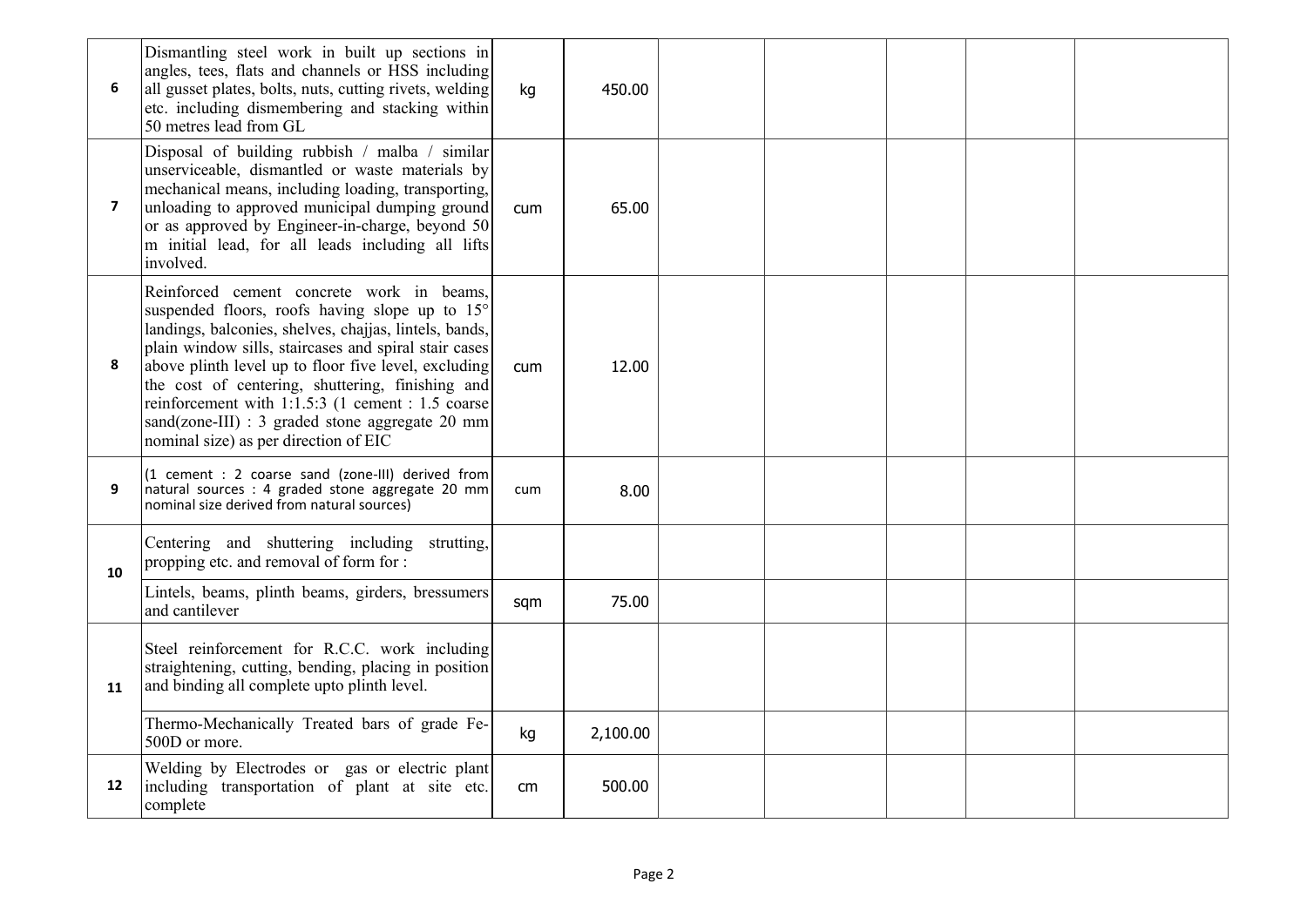| 13 | Brick work with common burnt clay F.P.S. (non<br>modular) bricks of class designation 7.5 in<br>superstructure above plinth level up to floor V<br>level in all shapes and sizes in :                                                                                                                                                                                                                                                                                                                                                                                                                                                        |            |          |  |  |  |
|----|----------------------------------------------------------------------------------------------------------------------------------------------------------------------------------------------------------------------------------------------------------------------------------------------------------------------------------------------------------------------------------------------------------------------------------------------------------------------------------------------------------------------------------------------------------------------------------------------------------------------------------------------|------------|----------|--|--|--|
|    | Cement mortar 1:4 (1 cement : 4 coarse sand                                                                                                                                                                                                                                                                                                                                                                                                                                                                                                                                                                                                  | <b>cum</b> | 25.00    |  |  |  |
| 14 | Half brick masonry with common burnt clay F.P.S.<br>(non modular) bricks of class designation 7.5 in<br>superstructure above plinth level up to floor V<br>level.                                                                                                                                                                                                                                                                                                                                                                                                                                                                            |            |          |  |  |  |
|    | Cement mortar 1:3 (1 cement :3 coarse sand) s                                                                                                                                                                                                                                                                                                                                                                                                                                                                                                                                                                                                | sam        | 220.00   |  |  |  |
| 15 | Fencing with angle iron post placed at required<br>distance embedded in cement concrete blocks, every<br>15th post, last but one end post and corner post shall<br>be strutted on both sides and end post on one side<br>only and provided with horizontal lines and two<br>diagonals interwoven with horizontal wires, of barbed<br>wire weighing 9.38 kg per 100 m (minimum), between<br>the two posts fitted and fixed with G.I. staples, turn<br>buckles etc. complete. (Cost of posts, struts, earth<br>work and concrete work to be paid for separately).<br>Payment to be made per metre cost of total length of<br>barbed wire used. |            |          |  |  |  |
|    | With G.I. barbed wire                                                                                                                                                                                                                                                                                                                                                                                                                                                                                                                                                                                                                        | meter      | 600.00   |  |  |  |
| 16 | Steel work welded in built up sections/ framed<br>work, including cutting, hoisting, fixing in position<br>and applying a priming coat of approved steel<br>primer using structural steel etc. as required                                                                                                                                                                                                                                                                                                                                                                                                                                   |            |          |  |  |  |
|    | gratings, frames, guard bar, ladder, railings, brackets,<br>gates and similar works                                                                                                                                                                                                                                                                                                                                                                                                                                                                                                                                                          | kg         | 1,000.00 |  |  |  |
| 17 | 20 mm cement plaster of mix :                                                                                                                                                                                                                                                                                                                                                                                                                                                                                                                                                                                                                |            |          |  |  |  |
|    | 1:4 (1 cement: 4 coarse sand)                                                                                                                                                                                                                                                                                                                                                                                                                                                                                                                                                                                                                | sqm        | 320.00   |  |  |  |
|    | Applying priming coat:                                                                                                                                                                                                                                                                                                                                                                                                                                                                                                                                                                                                                       |            |          |  |  |  |
| 18 | With ready mixed red oxide zinc chromate primer<br>of approved brand and manufacture on steel<br>galvanised iron/ steel works s                                                                                                                                                                                                                                                                                                                                                                                                                                                                                                              | sqm        | 150.00   |  |  |  |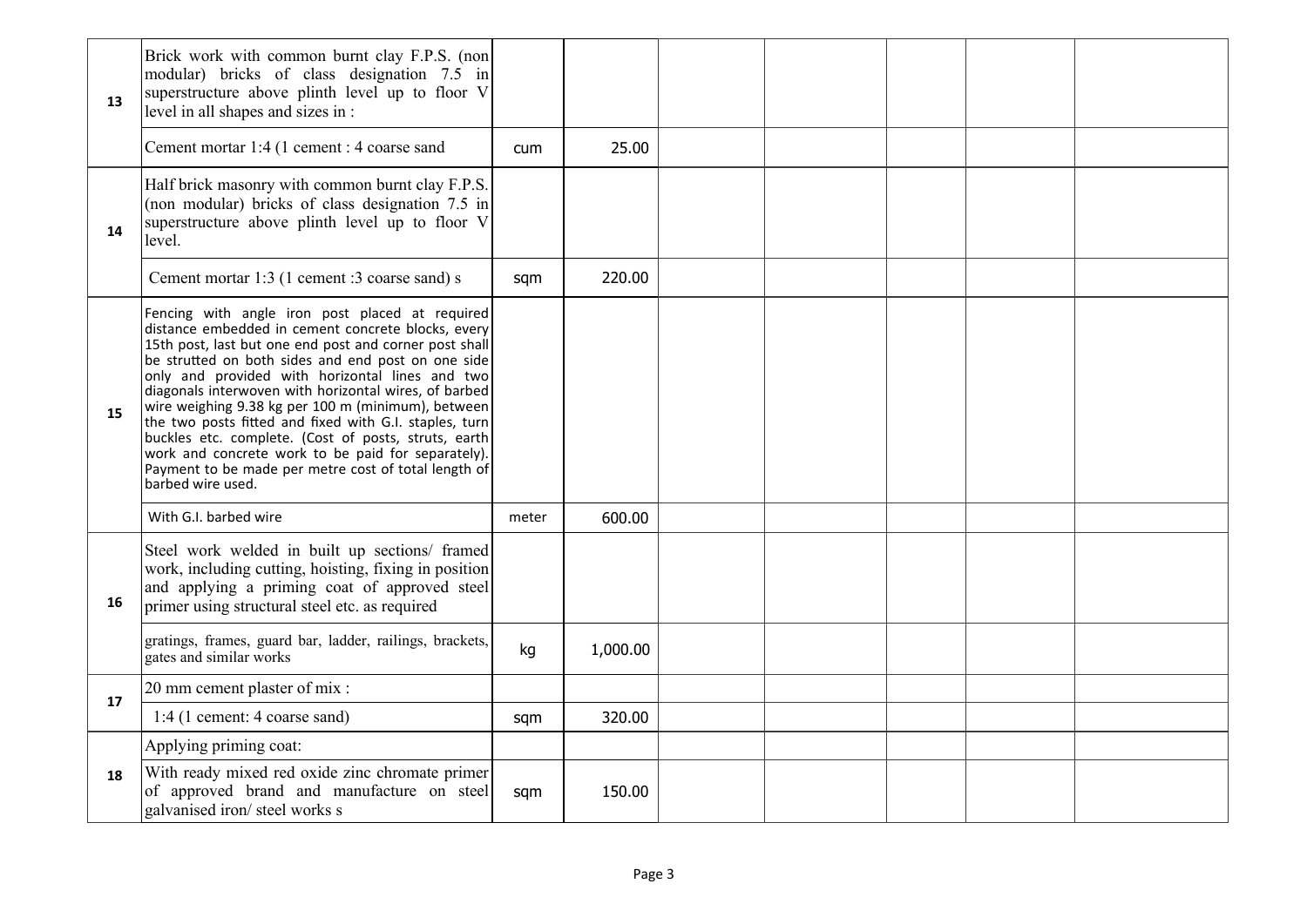|    | Painting with synthetic enamel paint of approved<br>brand and manufacture of required colour to give<br>an even shade :                                                                                                                     |     |        |  |  |  |
|----|---------------------------------------------------------------------------------------------------------------------------------------------------------------------------------------------------------------------------------------------|-----|--------|--|--|--|
| 19 | Two or more coats on new work over an under coat of<br>suitable shade with ordinary paint of approved brand<br>and manufacture                                                                                                              | sqm | 150.00 |  |  |  |
|    | Finishing walls with Acrylic Smooth exterior paint<br>of required shade:                                                                                                                                                                    |     |        |  |  |  |
| 20 | (Two or more coat applied $@$ 1.67 ltr/10 sqm and<br>including priming coat of exterior primer applied $(a)$<br>$2.20 \text{ kg}/10 \text{ sqm}$                                                                                            | sqm | 320.00 |  |  |  |
|    | Sec-V                                                                                                                                                                                                                                       |     |        |  |  |  |
| 21 | R.C.C. work manually/<br>Demolishing<br>by<br>mechanical means including stacking of steel bars<br>and disposal of unserviceable material within 50<br>metres from G.L lead as per direction of Engineer -<br>in-charge.                    | cum | 2.10   |  |  |  |
| 22 | Extra for cutting reinforcement bars manually/ by<br>mechanical means in R.C.C. or R.B. work<br>(Payment shall be made on the cross sectional area)<br>of R.C.C. or R.B. work) as per direction of<br>Engineer in-charge                    | sqm | 25.50  |  |  |  |
| 23 | Demolishing brick work manually/ by mechanical<br>means including stacking of serviceable material<br>and disposal of unserviceable material within 50<br>metres lead from GL as per direction of Engineer-<br>in-charge.                   |     |        |  |  |  |
|    | In cement mortar                                                                                                                                                                                                                            | cum | 1.50   |  |  |  |
| 24 | Dismantling steel work in built up sections in<br>angles, tees, flats and channels or HSS including<br>all gusset plates, bolts, nuts, cutting rivets, welding<br>etc. including dismembering and stacking within<br>50 metres lead from GL | kg  | 500.00 |  |  |  |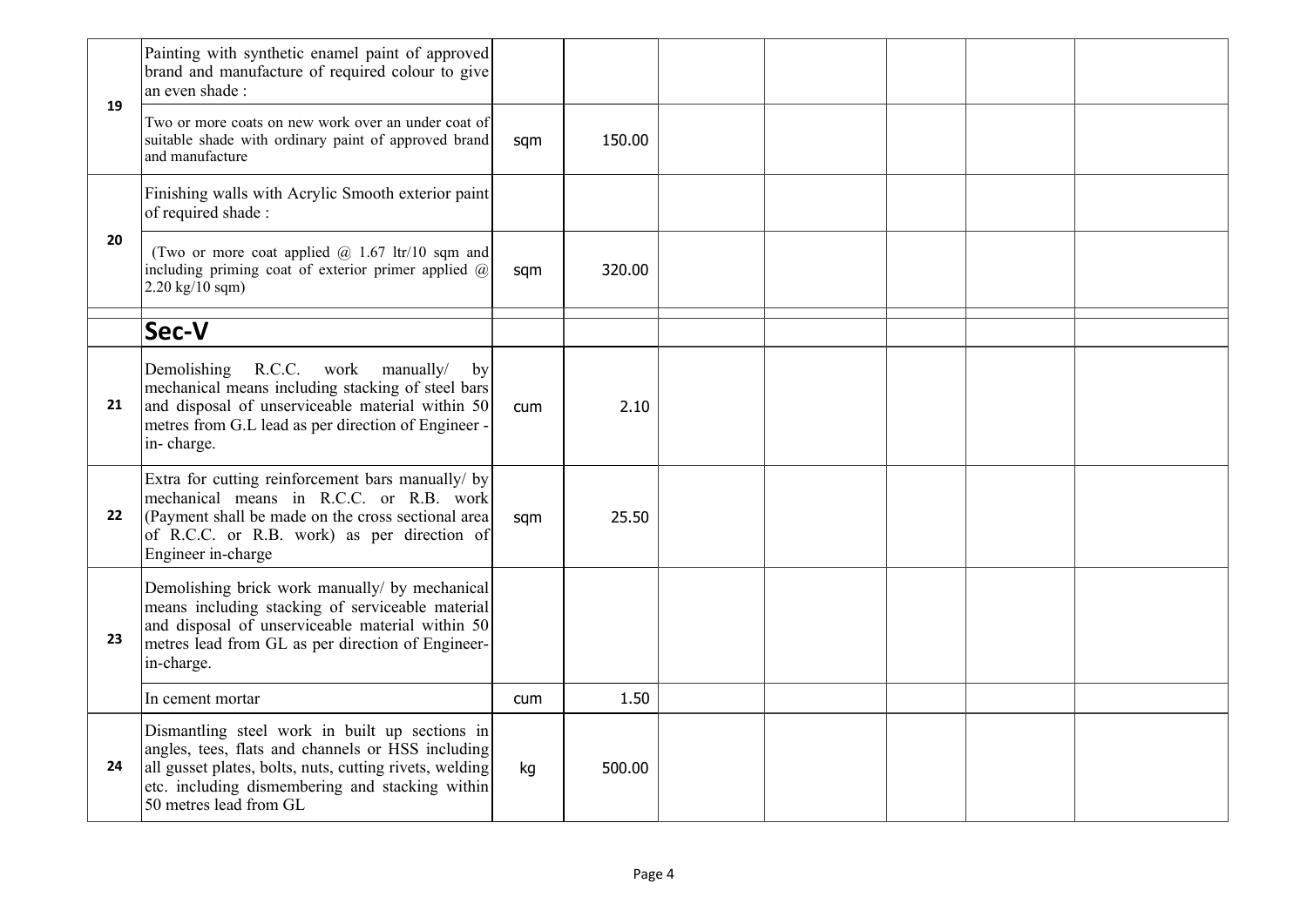| 25   | Disposal of building rubbish / malba / similar<br>unserviceable, dismantled or waste materials by<br>mechanical means, including loading, transporting,<br>unloading to approved municipal dumping ground<br>or as approved by Engineer-in-charge, beyond 50<br>m initial lead, for all leads including all lifts<br>involved.                                                                                                                                              | cum             | 5.50     |  |  |  |
|------|-----------------------------------------------------------------------------------------------------------------------------------------------------------------------------------------------------------------------------------------------------------------------------------------------------------------------------------------------------------------------------------------------------------------------------------------------------------------------------|-----------------|----------|--|--|--|
| 26   | Reinforced cement concrete work in beams,<br>suspended floors, roofs having slope up to 15°<br>landings, balconies, shelves, chajjas, lintels, bands,<br>plain window sills, staircases and spiral stair cases<br>above plinth level up to floor five level, excluding<br>the cost of centering, shuttering, finishing and<br>reinforcement with 1:1.5:3 (1 cement : 1.5 coarse<br>sand(zone-III) : 3 graded stone aggregate 20 mm<br>nominal size) as per direction of EIC | <b>cum</b>      | 22.00    |  |  |  |
| 27   | Centering and shuttering including strutting,<br>propping etc. and removal of form for :                                                                                                                                                                                                                                                                                                                                                                                    |                 |          |  |  |  |
| 27.a | Suspended floors, roofs, landings, balconies and<br>access platform                                                                                                                                                                                                                                                                                                                                                                                                         | sqm             | 65.00    |  |  |  |
| 27.b | Lintels, beams, plinth beams, girders, bressumers<br>and cantilever                                                                                                                                                                                                                                                                                                                                                                                                         | sqm             | 55.00    |  |  |  |
| 27.c | Columns, Pillars, Piers, Abutments, Posts and<br><b>Struts</b>                                                                                                                                                                                                                                                                                                                                                                                                              | sqm             | 28.00    |  |  |  |
| 28   | Steel reinforcement for R.C.C. work including<br>straightening, cutting, bending, placing in position<br>and binding all complete upto plinth level.                                                                                                                                                                                                                                                                                                                        |                 |          |  |  |  |
|      | Thermo-Mechanically Treated bars of grade Fe-<br>500D or more.                                                                                                                                                                                                                                                                                                                                                                                                              | kg              | 3,200.01 |  |  |  |
| 29   | Welding by Electrodes or gas or electric plant<br>including transportation of plant at site etc.<br>complete                                                                                                                                                                                                                                                                                                                                                                | cm <sub>2</sub> | 500.00   |  |  |  |
| 30   | Brick work with common burnt clay F.P.S. (non<br>modular) bricks of class designation 7.5 in<br>superstructure above plinth level up to floor V<br>level in all shapes and sizes in :                                                                                                                                                                                                                                                                                       |                 |          |  |  |  |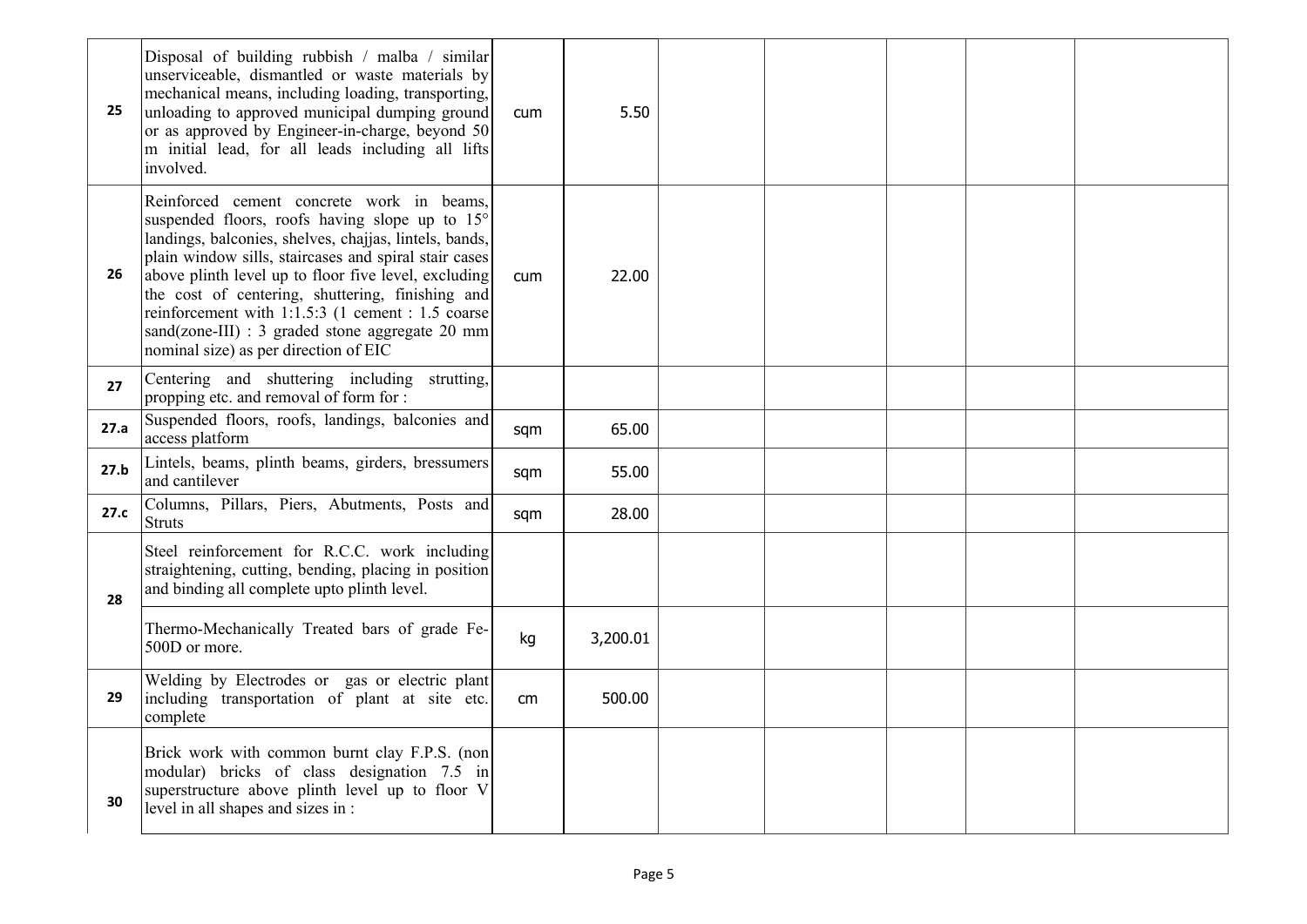|    | Cement mortar 1:4 (1 cement : 4 coarse sand                                                                                                                                                                                                                                                                                                                                                           | cum   | 2.50   |  |  |  |
|----|-------------------------------------------------------------------------------------------------------------------------------------------------------------------------------------------------------------------------------------------------------------------------------------------------------------------------------------------------------------------------------------------------------|-------|--------|--|--|--|
| 31 | Half brick masonry with common burnt clay F.P.S.<br>(non modular) bricks of class designation 7.5 in<br>superstructure above plinth level up to floor V<br>level.                                                                                                                                                                                                                                     |       |        |  |  |  |
|    | Cement mortar 1:3 (1 cement :3 coarse sand)                                                                                                                                                                                                                                                                                                                                                           | sqm   | 38.50  |  |  |  |
| 32 | Cleaning of reinforcement from rust from the<br>reinforcing bars to give it a total rust free steel<br>surface by using alkaline chemical rust remover of<br>approved make with paint brush and removing<br>loose particles after 24 hours of its application with<br>wire brush and thoroughly washing with water and<br>allowing it to dry, all complete as per direction of<br>Engineer-In-Charge. |       |        |  |  |  |
|    | Bars above 12 mm diameter                                                                                                                                                                                                                                                                                                                                                                             | Metre | 105.01 |  |  |  |
| 33 | Providing, mixing and applying bonding coat of<br>approved adhesive on chipped portion of RCC for<br>bonding between old and new concrete as per<br>specifications and direction of Engineer-In-charge<br>complete in all respect.                                                                                                                                                                    |       |        |  |  |  |
|    | SBR Polymer (@10% of cement weight) modified<br>cementitious bond coat @ 2.2 kg cement per sqm<br>of surface area mixed with specified proportion of<br>approved polymer.                                                                                                                                                                                                                             | sqm   | 5.00   |  |  |  |
| 34 | Steel work welded in built up sections/ framed<br>work, including cutting, hoisting, fixing in position<br>and applying a priming coat of approved steel<br>primer using structural steel etc. as required                                                                                                                                                                                            |       |        |  |  |  |
|    | gratings, frames, guard bar, ladder, railings, brackets,<br>gates and similar works                                                                                                                                                                                                                                                                                                                   | kg    | 700.00 |  |  |  |
| 35 | 20 mm cement plaster of mix :                                                                                                                                                                                                                                                                                                                                                                         |       |        |  |  |  |
|    | 1:4 (1 cement: 4 coarse sand)                                                                                                                                                                                                                                                                                                                                                                         | sqm   | 275.00 |  |  |  |
|    | Applying priming coat:                                                                                                                                                                                                                                                                                                                                                                                |       |        |  |  |  |